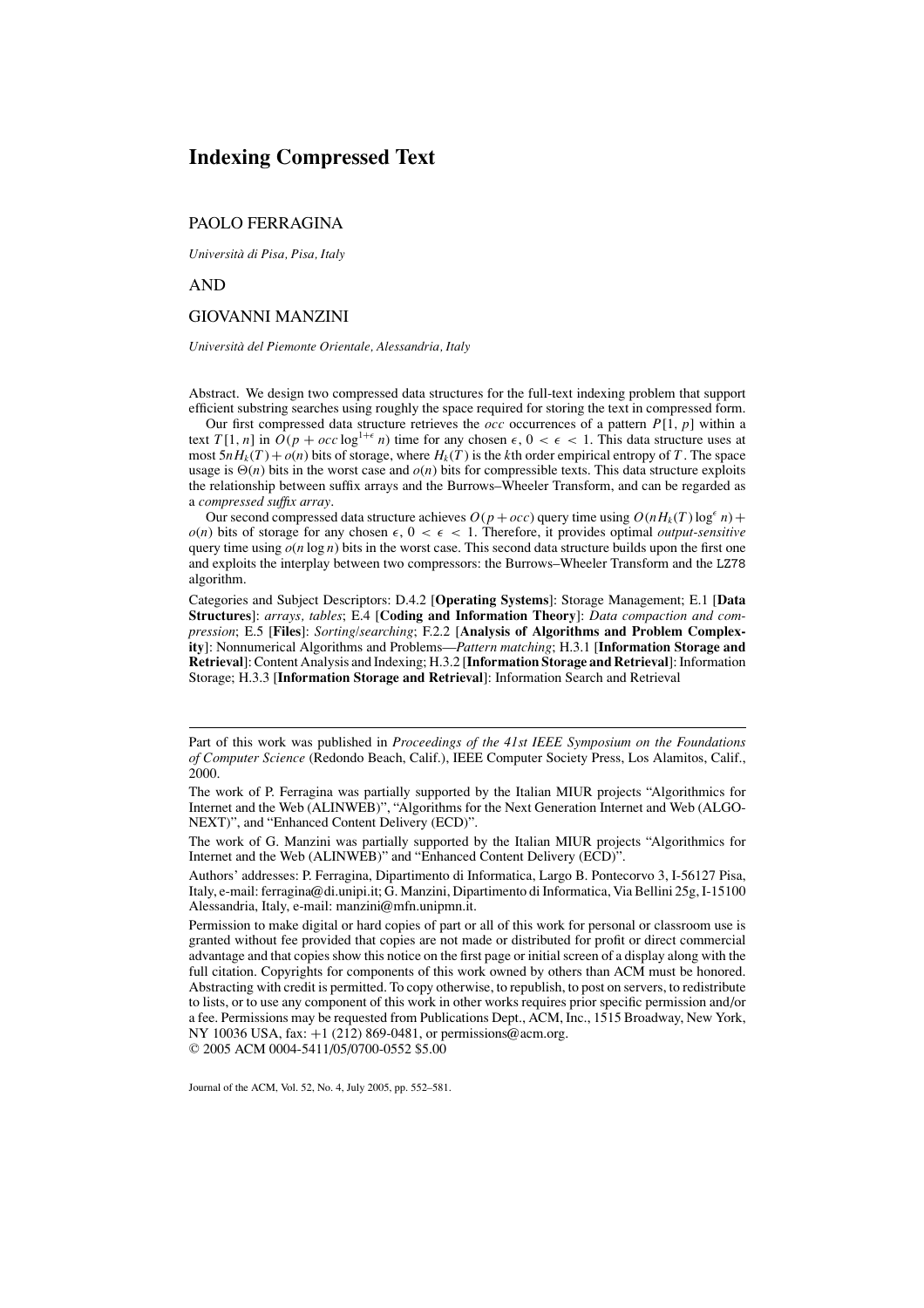#### General Terms: Algorithms, Design, Theory

Additional Key Words and Phrases: Burrows–Wheeler transform, full-text indexing, indexing data structure, Lempel–Ziv compressor, pattern searching, suffix tree, suffix array, text compression

## 1*. Introduction*

We address the issue of*simultaneously* compressing and indexing data. We consider the full-text indexing problem: Given a text *T* we want to build a data structure which supports the efficient retrieval of the occurrences of an arbitrary pattern *P*. We describe two full-text indexes that use space bounded in terms of the empirical entropy of *T* , exploiting for the first time the regularity of the *indexed text* to reduce the size of the *index*. This result is achieved studying the interplay between the suffix array data structure [Manber and Myers 1993; Gonnet et al. 1992] and two compressors: the Burrows–Wheeler Transform [Burrows and Wheeler 1994] and the LZ78 algorithm [Ziv and Lempel 1978].

Let  $T[1, n]$  denote a text drawn from a constant-size alphabet  $\Sigma$ . Let  $P[1, p]$ denote an arbitrary pattern, and let  $\overline{occ}$  be the number of occurrences of  $\overline{P}$  as a substring of *T* . Our first data structure computes the number of occurrences in  $O(p)$  time and reports the position of the occurrences in  $O(p + occ \log^{1+\epsilon} n)$  time, where  $0 < \epsilon < 1$  is an arbitrary constant chosen when we build the index. The model of computation is the RAM with a word size of  $\Theta(\log n)$  bits. This data structure uses at most  $5nH_k(T) + O(n/\log^{\epsilon} n)$  bits, where  $H_k(T)$  is the *k*th order empirical entropy of *T*. This bound holds *simultaneously* for any  $k > 0$  and we assume that *k* is a constant with respect to *n* since there is a  $|\Sigma|^k$  term hidden in the big-O notation (the significance of the  $|\Sigma|^k$  term is discussed in Section 2.1). Note that the *k*th order empirical entropy is defined for any text *T* and depends only on the *text structure*, that is, we are not assuming that the text is generated by an information source. We point out that the parameter *k* does not influence either the design or the usage of our data structure, but it plays a role only in the analysis of the space complexity. Since the empirical entropy  $H_k(T)$  is at most  $log |\Sigma|$ , our data structure uses  $\Theta(n)$  bits in the worst case. However, the data structure can take advantage of the compressibility of *T* in order to use *o*(*n*) space. For example, for  $T = ab^{n-1}$  we have  $nH_k(T) = O(\log n)$  and the data structure uses  $o(n)$  bits. Note that in this extreme case the term  $O(n/\log^{\epsilon} n)$  dominates the term  $5nH_k(T)$ .

Our index<sup>1</sup> exploits the relationship between the Burrows–Wheeler Transform [Burrows and Wheeler 1994] and the suffix array data structure [Manber and Myers 1993; Gonnet et al. 1992]. The key idea is to add some auxiliary information to a text compressed via the Burrows–Wheeler Transform to turn the compressed text into a full-text index. Our data structure is a *compressed suffix array* that encapsulates both the compressed text and the full-text indexing information. In Ferragina and Manzini [2000, Theorem 3] we have shown how to modify our index to achieve  $O(p + occ \log^{\epsilon} n)$  query time using  $O(nH_k(T)) + o(n)$  bits of storage. We decided not to include here the description of the modified data structure because it is rather technical and does not introduce new algorithmic ideas.

<sup>&</sup>lt;sup>1</sup>In the current literature (see, e.g., Ferragina et al. [2004], Grabowski et al. [2004], Grossi et al. [2003, 2004], and Hon et al. [2004b]) this first index is usually referred to as the *FM-index*, which stands for Full-text index in Minute space.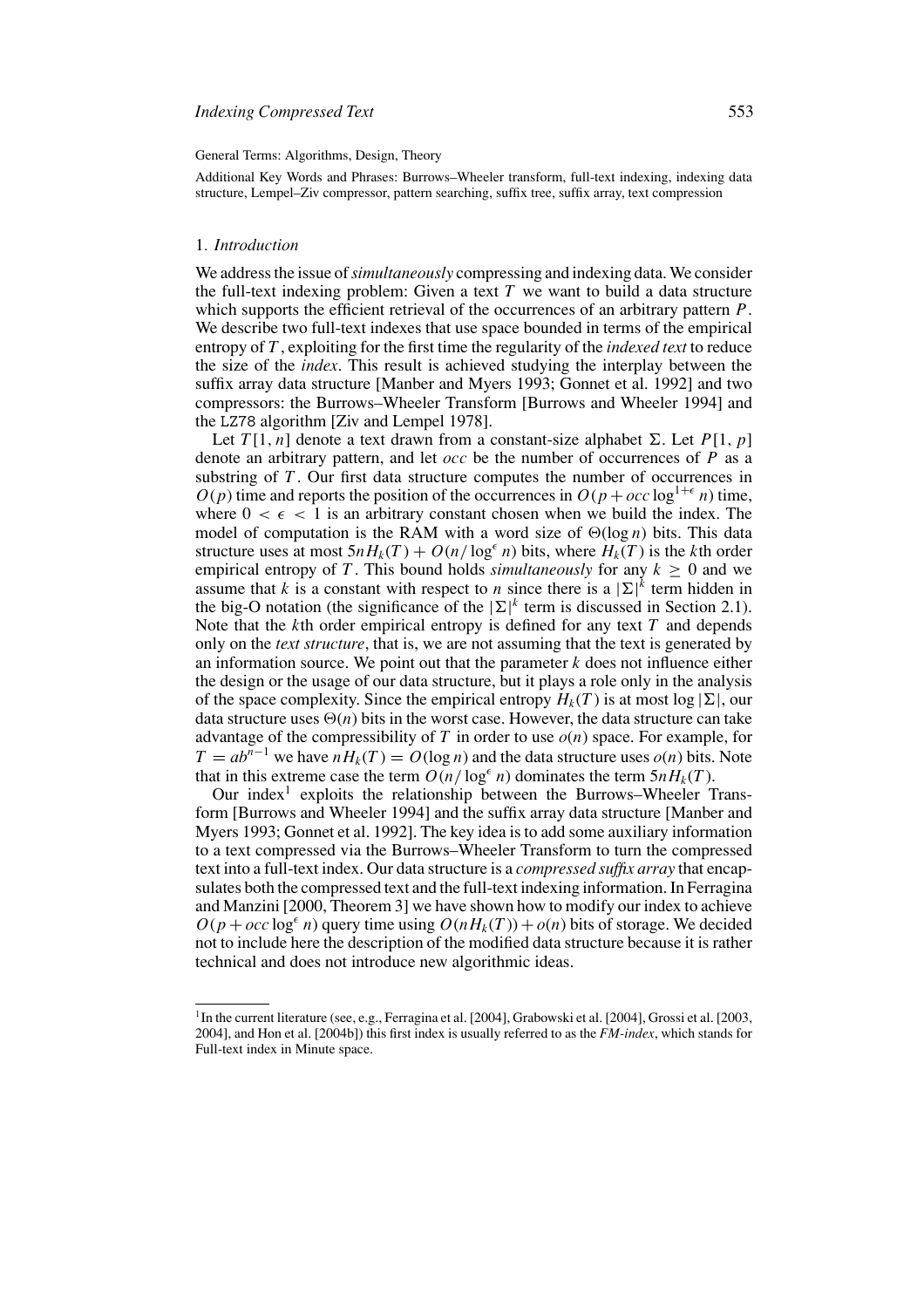Our second contribution is a full-text index which reports the position of the occurrences in  $O(p + occ)$  time using  $O(nH_k(T) \log^{\epsilon} n) + O(n/\log^{1-\epsilon} n)$  bits of storage, where  $0 < \epsilon < 1$  is an arbitrary constant chosen when we build the index. The space bound holds *simultaneously* for any  $k \geq 0$ ; it is  $o(n)$  bits for highly compressible texts and  $O(n \log^{\epsilon} n)$  bits in the worst case. Hence, this is the first data structure in the literature to achieve  $o(n \log n)$  space and optimal *output-sensitive* query time without any restrictions on *p* and *occ* (more on this in Section 1.1). The design of this second compressed index builds upon the first one and the interplay between two compressors: the Burrows-Wheeler Transform and the LZ78 algorithm [Ziv and Lempel 1978]. The key idea is to exploit text regularities not only for space reduction but also for speeding up the retrieval of the pattern occurrences.

1.1. RELATED RESULTS. The results of this article are similar in spirit to recent results on succinct representation of dictionaries. A dictionary over a universe of size *n* can be seen as a binary sequence *B* of length *n*. In Brodnik and Munro [1999] and Pagh [2001], the authors describe data structures that represent *B* in  $nH<sub>0</sub>(B) + o(n)$  bits and support membership queries in constant time. In Raman et al. [2002], these results have been extended to support also*Rank* and *Select* queries in constant time still using  $nH_0(B) + o(n)$  bits. These results cannot be directly compared with ours since they refer to a different problem. We point out that, in the field of text indexing, achieving  $H_k$  rather than  $H_0$  can save a significant amount of space. For example, for  $T = (ab)^{n/2}$  we have  $nH_0(T) = n$  and  $nH_k(T) = 0$ for  $k > 1$ .

For the full-text indexing problem, the best-known data structures are suffix trees [McCreight 1976] and suffix arrays [Manber and Myers 1993; Gonnet et al. 1992]. They support the pattern search in  $O(p + occ)$  time (respectively,  $O(p +$  $\log n + occ$ ) time) using  $\Theta(n \log n)$  bits of storage. The major drawback of these data structures is their large space usage and several authors have addressed the problem of reducing the constants hidden in the  $\Theta(n \log n)$  term [Kurtz 1999; Clark and Munro 1996; Munro et al. 2001; Colussi and De Col 1996]. Other authors achieved asymptotically smaller space usage at the cost of either limiting the search to *q*-grams [Kärkkäinen and Sutinen 1998] or worsening significantly the query performance [Kärkkäinen and Ukkonen 1996].

Grossi and Vitter [2000] were the first to break the space barrier of  $\Theta(n \log n)$  bits for a full-text index by proposing a succinct representation of the suffix array that uses  $\Theta(n)$  bits. Their data structure supports the *lookup* of the *i*th entry of the suffix array in  $O(\log^{\epsilon} n)$  time. Using this representation, the authors built a compressed full-text index that computes the number of occurrences in  $O(p/\log n + \log^{\epsilon} n)$  time and reports the positions of the occurrences in additional  $O(\alpha c \log^{\epsilon} n)$  time (these results hold on a RAM with a word size of  $\Theta(\log n)$  bits). This data structure can be further enriched to achieve  $O(\frac{p}{\log n} + occ)$  query time when  $p = \Omega(\log^3 n \log \log n)$ or  $occ = \Omega(n^{\epsilon}).$ 

The index in Grossi and Vitter [2000] is not a self-index since it requires the text *T* in raw form. Sadakane [2000] proposed a variant of the index in Grossi and Vitter [2000] that also encapsulates the text. Sadakane's variant uses  $\Theta(n)$  space and answers queries in  $O(p \log n + occ \log^{\epsilon} n)$  time. Although this variant has a higher query time, the constants hidden in the  $\Theta(n)$  space bound are smaller than in the index in Grossi and Vitter [2000].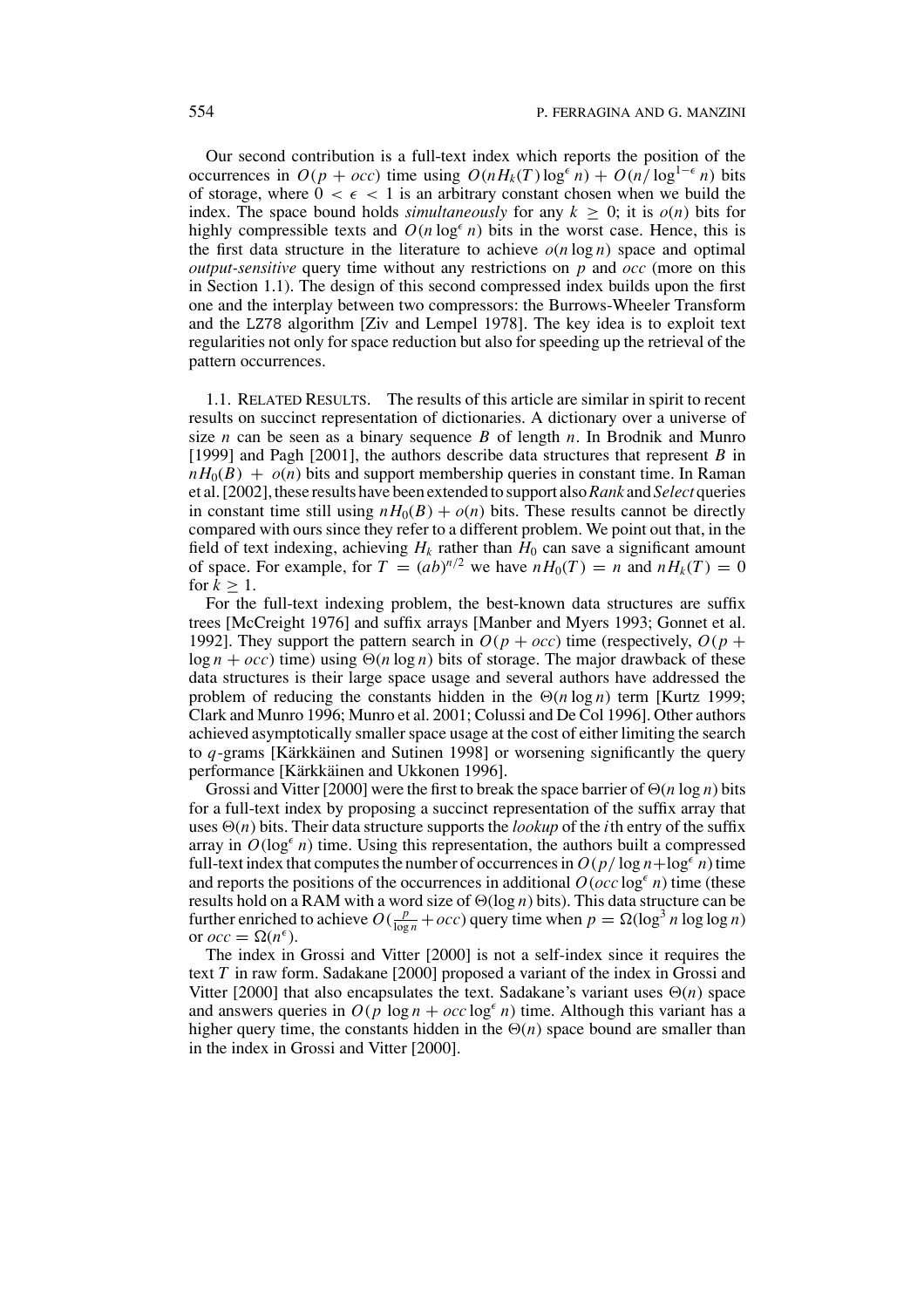The results of our article are theoretical in flavor. However, the compressed index described in Section 3 has been implemented and extensively tested in Ferragina and Manzini [2001]. The experiments show that our index, which also encapsulates the input text, takes roughly the same space used by the traditional compressors gzip and bzip2 that store the input text *only*. The retrieval of the occurrences of an arbitrary pattern with our index takes a few milliseconds even within texts of several megabytes on a desktop PC. Finally, we point out that recent experimental studies have provided further evidence that compressed indexes are a valid alternative to suffix trees and suffix arrays in several application fields [Grossi et al. 2004; Hon et al. 2004b; Healy et al. 2003; Sadakane and Shibuya 2001].

1.2. STRUCTURE OF THE ARTICLE. Section 2 contains some background material. In Section 2.1, we discuss the notion of empirical entropy and its differences with respect to the Shannon's entropy. In Section 2.2, we describe the Burrows– Wheeler Transform and we review its basic properties. In Section 2.3, we introduce the compression algorithm BW RLX that is based on the Burrows–Wheeler Transform and is at the hearth of our indexing data structures. In Section 3, we describe our first compressed index. This index has a relatively simple structure, as it consists of the compressed file returned by BW RLX combined with two auxiliary data structures. The first one is used to *count* the number of pattern occurrences, the second one is used to *locate* the position in the indexed text of these occurrences. In Section 4, we describe our second compressed index that builds upon the first one and uses the LZ78 parsing of the indexed text to speed up the retrieval of the pattern occurrences. In Section 5, we draw the conclusions of the article and discuss the current research on compressed full-text indexes. The appendices contain the proofs of some technical lemmas.

#### 2*. Background and Notation*

Hereafter, we assume that  $T[1, n]$  is the text we wish to index, compress and query. *T* is drawn from a constant size alphabet  $\Sigma$ . By *T* [*i*] we denote the *i*th character of *T*, *T* [*i*, *n*] denotes the text *suffix* of length  $(n - i + 1)$ , and *T* [1, *i*] denotes the text *prefix* of length *i*. We write |*A*| to denote the number of elements in the set *A*, and we write  $|w|$  to denote the length of string *w*.

In this article, we are interested in solving the *full-text indexing* problem. Given the text *T* we aim at building an indexing data structure (also called an *index*) that supports the search for the occurrences of an arbitrary pattern *P*[1, *p*] as a *substring* of  $\overline{T}$ . Pattern  $P$  is provided on-line whereas the text  $\overline{T}$  is given to be preprocessed in advance. The number of pattern occurrences in *T* will be hereafter indicated with the parameter *occ*. The above index is called a *full-text index* to highlight that its *substring* search operation is more powerful than the search for a word, or for a prefix of word, usually supported by traditional *word-based* indexes [Witten et al. 1999].

In this article, we split the pattern-searching process into two phases: *counting* the number of pattern occurrences, and *locating* their positions. The counting phase returns the single value *occ*, while the locating phase returns *occ* distinct values in the range  $[1, n]$ .

In the following, we assume that the model of computation is the RAM with word-size  $\Theta(\log n)$  bits. In this model arithmetic and shift operations between memory words require  $O(1)$  time.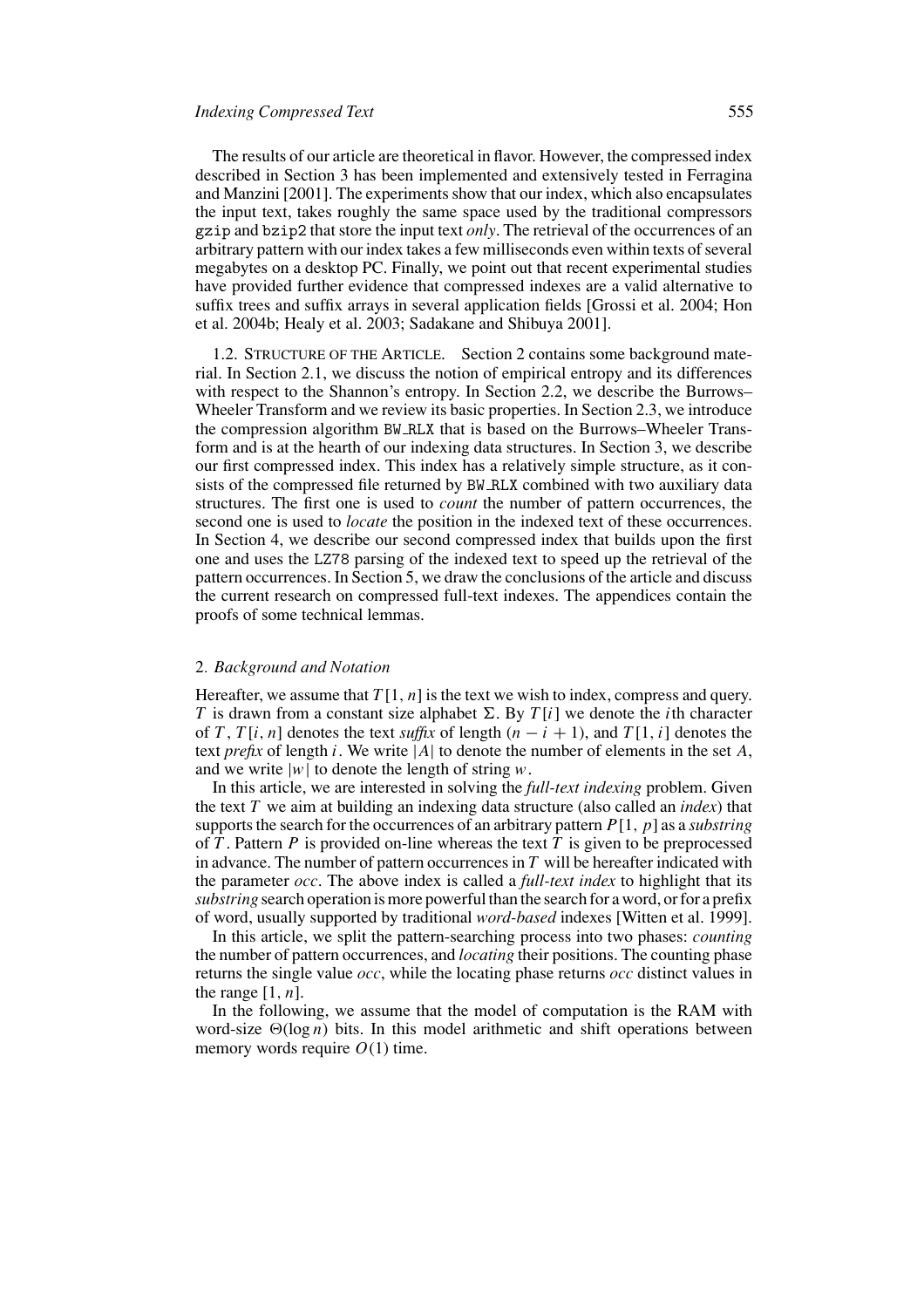2.1. INDEXING AND ENTROPY. Let  $\mathcal I$  denote a full-text index for a text  $T$  defined over the alphabet  $\Sigma$ . We can use  $\mathcal I$  to count the number of occurrences in  $T$  of all strings in  $\Sigma^i$  for  $i = 1, 2, \ldots$  This procedure eventually leads to the identification of the text  $T$  that is indexed by  $T$ . In other words,  $T$  contains enough information to determine T. This observation suggests that a lower bound to the size of  $\mathcal I$  is given by the amount of data required to represent *T* . Following the well-established practice in Information Theory, we measure this latter quantity using the notion of *empirical entropy*.

The empirical entropy is similar to the entropy defined in the probabilistic setting with the difference that it is defined in terms of symbol frequencies observed in *T* rather than in terms of symbol probabilities. Let  $\Sigma = {\alpha_1, \ldots, \alpha_h}$  and let  $n_i$  denote the number of occurrences of the symbol  $\alpha_i$  in T. The zeroth order empirical entropy of *T* is defined as

$$
H_0(T) = -\sum_{i=1}^h \frac{n_i}{n} \log\left(\frac{n_i}{n}\right),\tag{1}
$$

(in the following, all logarithms are taken to the base 2 and we assume  $0 \log 0 = 0$ ). The value  $nH_0(T)$  represents the output size of an ideal compressor which uses  $-\log \frac{n_i}{n}$  bits for coding the symbol  $\alpha_i$ . It is well known that this is the maximum compression we can achieve using a uniquely decodable code in which a fixed codeword is assigned to each symbol. We can achieve a greater compression if the codeword also depends on the *k* symbols immediately preceding the one to be encoded. For any  $w \in \Sigma^k$  and  $\alpha_i \in \Sigma$ , let  $n_{wa}$  denote the number of occurrences in *T* of the string *w* followed by  $\alpha_i$  (i.e., the number of occurrences of the string *w* $\alpha_i$  in *T*). Let  $n_w = \sum_i n_{w\alpha_i}$ . The value

$$
H_k(T) = -\frac{1}{n} \sum_{w \in \Sigma^k} n_w \left[ \sum_{i=1}^h \frac{n_{w\alpha_i}}{n_w} \log \left( \frac{n_{w\alpha_i}}{n_w} \right) \right]
$$
(2)

is called the *k*th order empirical entropy of T. The value  $nH_k(T)$  is a lower bound to the output size of any compressor that encodes each symbol with a code that only depends on the symbol itself and on the *k* immediately preceding symbols. Not surprisingly, for any  $k \geq 0$  we have  $H_k(T) \geq H_{k+1}(T)$ . Note however that  $nH_k(T)$ does not include the cost of describing the codewords. Hence, a more realistic lower bound would be the quantity  $nH_k(T) + \Omega(|\Sigma|^k)$  that also accounts for the codewords description. We follow the established practice in Information Theory and we only use  $nH_k(T)$ .

We point out one important difference between empirical entropy and the Shannon's entropy defined in the probabilistic setting. Shannon's entropy is an expected value taken on an ensemble of strings, while empirical entropy is defined *pointwise* for any string and can be used to measure the performance of compression algorithms as a function of the *string structure*, thus without any assumption on the input source. In a sense, compression bounds produced in terms of empirical entropy are worst-case measures.

Another important difference is that for strings with many regularities the value  $H_k(T)$  can be  $o(1)$  whereas Shannon's entropy is always a constant. As an example, for  $T = (ab)^{n/2}$  we have  $H_0(T) = 1$  and  $H_k(T) = O((\log n)/n)$  for any  $k \ge 1$ .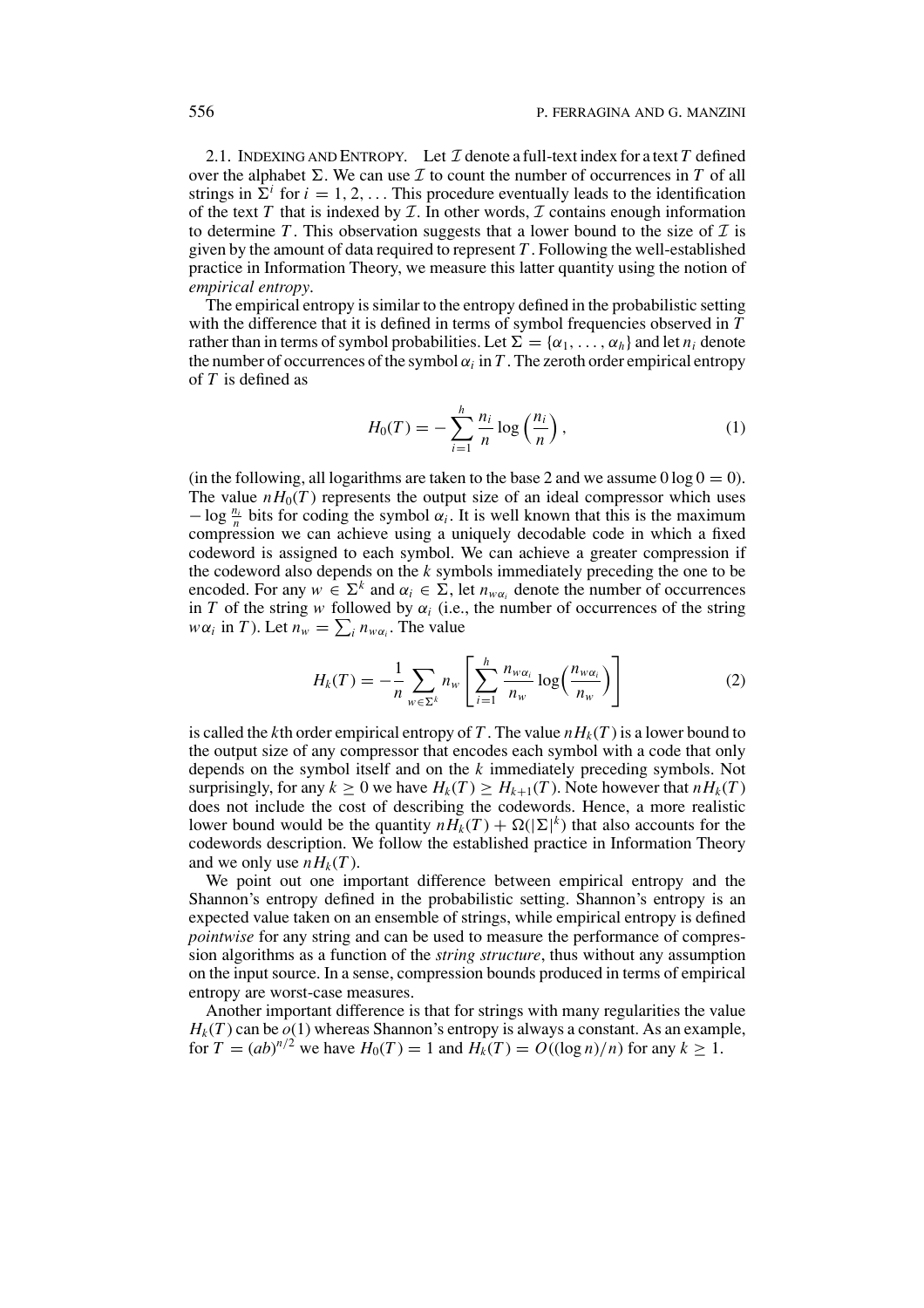|              | Η, |              |  |
|--------------|----|--------------|--|
| mississippi# | #  | mississipp i |  |
| ississippi#m | i  | #mississip p |  |
| ssissippi#mi | i  | ppi#missis s |  |
| sissippi#mis | i  | ssippi#mis s |  |
| issippi#miss | i  | ssissippi# m |  |
| ssippi#missi | m  | ississippi # |  |
| sippi#missis | р  | i#mississi p |  |
| ippi#mississ | р  | pi#mississ i |  |
| ppi#mississi | s  | ippi#missi s |  |
| pi#mississip | s  | issippi#mi s |  |
| i#mississipp | s  | sippi#miss i |  |
| #mississippi | S  | sissippi#m i |  |
|              |    |              |  |

FIG. 1. Example of Burrows–Wheeler transform for the string  $T =$  mississippi. The matrix on the right has the rows sorted in lexicographic order. The output of the BWT is column *L*; in this example the string ipssm#pissii.

2.2. THE BURROWS–WHEELER TRANSFORM. Burrows and Wheeler [1994] introduced a new compression algorithm based on a reversible transformation now called the *Burrows–Wheeler Transform* (BWT from now on). The BWT transforms the input text *T* into a new string that is usually easier to compress. The BWT consists of three basic steps (see Figure 1):

- (1) append at the end of  $T$  a special character  $\#$  smaller than any other text character;
- (2) form a *conceptual* matrix  $\mathcal{M}_T$  whose rows are the cyclic shifts  $T^{\#}$  in lexicographic order;
- (3) construct the transformed text *L* by taking the last column of matrix  $M_T$ .

Notice that every column of  $\mathcal{M}_T$ , hence also the transformed text *L*, is a permutation of  $T^*$ . In particular, the first column of  $\mathcal{M}_T$ , call it F, is obtained by lexicographically sorting the characters of *T* # (or, equally, the characters of *L*). Note also that when we sort the rows of  $\mathcal{M}_T$  we are essentially sorting the suffixes of *T* because of the presence of the special character #. This shows that there is a strong relation between  $\mathcal{M}_T$  and the suffix array built on *T*. The matrix  $\mathcal{M}_T$  has also other remarkable properties. To illustrate them, we introduce the following notation:

- $-C[\cdot]$  denotes an array of length  $|\Sigma|$  such that  $C[c]$  contains the total number of text characters which are alphabetically smaller than *c*.
- $-\text{Occ}(c, q)$  denotes the number of occurrences of character *c* in the prefix  $L[1, q]$ of the transformed text *L*.

As an example, in Figure 1, we have  $C[s] = 8$  and  $Occ(s, 10) = 4$ . The following properties of  $\mathcal{M}_T$  have been proven in Burrows and Wheeler [1994]:

- (a) Given the *i*th row of  $M<sub>T</sub>$ , its last character  $L[i]$  immediately precedes its first character  $F[i]$  in the original text  $T$ .
- (b) Let  $LF(i) = C[L[i]] + \text{Occ}(L[i], i)$ .  $LF(\cdot)$  stands for *Last-to-First column mapping* since the character  $L[i]$  is located in  $F$  at position  $LF(i)$ . For example, in Figure 1, we have  $LF(10) = C[s] + Occ(s, 10) = 12$  and both  $L[10]$  and  $F[LF(10)] = F[12]$  correspond to the first s in the string mississippi.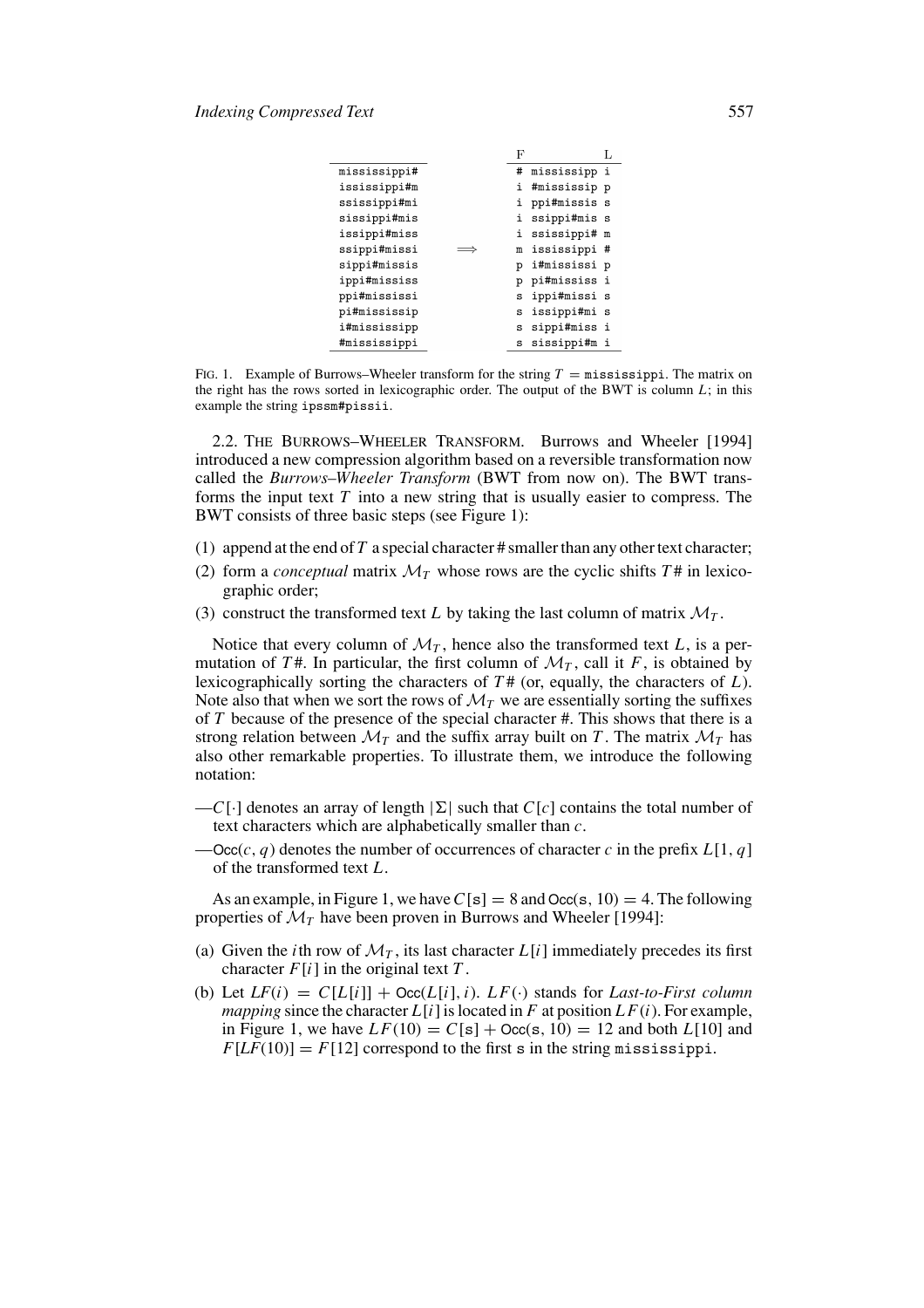(c) If  $T[k]$  is the *i*th character of L, then  $T[k-1] = L[LF(i)]$ . For example, in Figure 1  $T[3] = s$  is the 10th character of *L* and we correctly have  $T[2] =$  $L[LF(10)] = L[12] = i.$ 

Property (c) makes it possible to retrieve *T* from *L* as follows. Initially set  $i = 1$ and  $T[n] = L[1]$  (since the first row of  $\mathcal{M}_T$  is #*T*). Then, for  $k = n, \ldots, 2$ set  $T[k - 1] = L[LF(i)]$  and  $i = LF(i)$ . For example, to reconstruct the text  $T =$  mississippi of Figure 1 we start by setting  $T[11] = L[1] =$  i. At the first iteration (i.e.,  $k = 11$  and  $i = 1$ ), we get  $T[10] = L[LF(1)] = L[C[i] +$  $Occ(i, 1) = L[2] = p$ . At the second iteration (i.e.,  $k = 10$  and  $i = LF(1) = 2$ ), we get  $T[9] = L[LF(2)] = L[C[p] + Occ(p, 2)] = L[7] = p$ , and so on.

2.3. A BWT-BASED COMPRESSION ALGORITHM. The output of the BWT is the last column *L* of the matrix  $\mathcal{M}_T$ . The BWT by itself is not a compression algorithm since *L* is just a permutation of *T* #. However, consecutive characters in *L* are adjacent to similar strings in *T* . Hence, *L* usually contains long runs of identical characters and turns out to be highly compressible (see Burrows and Wheeler [1994], Fenwick [1996], and Manzini [2001] for details).

Several compression algorithms based on the BWT have been proposed since its introduction. To describe our results, we commit ourselves to a specific algorithm called BW RLX—which processes the string *L* in three steps (see also Manzini [2001, Sect. 5]):

- (1) Use move-to-front encoding [Bentley et al. 1986] to replace each character of *L* with the number of distinct characters seen since its previous occurrence. The encoder maintains a list, called the MTF-list, initialized with all characters of  $\Sigma$ ordered alphabetically. When the next character arrives, the encoder outputs its current rank in the MTF-list and moves it to the front of the list. At any instant, the MTF-list contains the characters ordered by recency of occurrence. Note that runs of identical characters in *L* are transformed into runs of zeroes in the resulting string  $L^{mtf} = mtf(L)$ . The string  $L^{mtf}$  is defined over the alphabet  $\{0, 1, 2, \ldots, |\Sigma| - 1\}.$
- (2) Encode each run of zeroes in  $L^{mtf}$  using a run-length encoder. More precisely, replace any sequence  $0^m$  with the number  $(m + 1)$  written in binary, least significant bit first, discarding the most significant bit. For this encoding, we use two new symbols  $\mathbf{0}$  and  $\mathbf{1}$ . For example,  $0^5$  is encoded with  $\mathbf{0}\mathbf{1}$ , and  $0^7$  is encoded with 000. Note that the resulting string  $L^{rle} = \text{rl}e(L^{mrf})$  is defined over the alphabet  $\{0, 1, 1, 2, \ldots, |\Sigma| - 1\}.$
- (3) Compress *Lrle* with the following variable-length prefix code. Encode **0** and **1** using two bits (10 for **0**, 11 for **1**). For  $i = 1, 2, ..., |\Sigma| - 1$ , encode the symbol *i* using  $1 + 2 \lfloor \log(i + 1) \rfloor$  bits:  $\lfloor \log(i + 1) \rfloor$  0's followed by the binary representation of  $i + 1$  that takes  $1 + \lfloor \log(i + 1) \rfloor$  bits. The resulting string is the final output of algorithm BW\_RLX and is defined over the alphabet  $\{0, 1\}$ .

Despite the obvious inefficiencies of the above algorithm, we can bound its compression ratio in terms of the empirical entropy of the input text. In Appendix B, we show that for any  $k \geq 0$  and for any text  $T[1, n]$ 

$$
|\text{BW\_RLX}(T)| \le 5 n H_k(T) + O(\log n) \tag{3}
$$

where  $H_k(T)$  is the *k*th order empirical entropy of T. The bound (3) holds assuming that *k* and the alphabet size  $|\Sigma|$  are constant with respect to the text size *n* since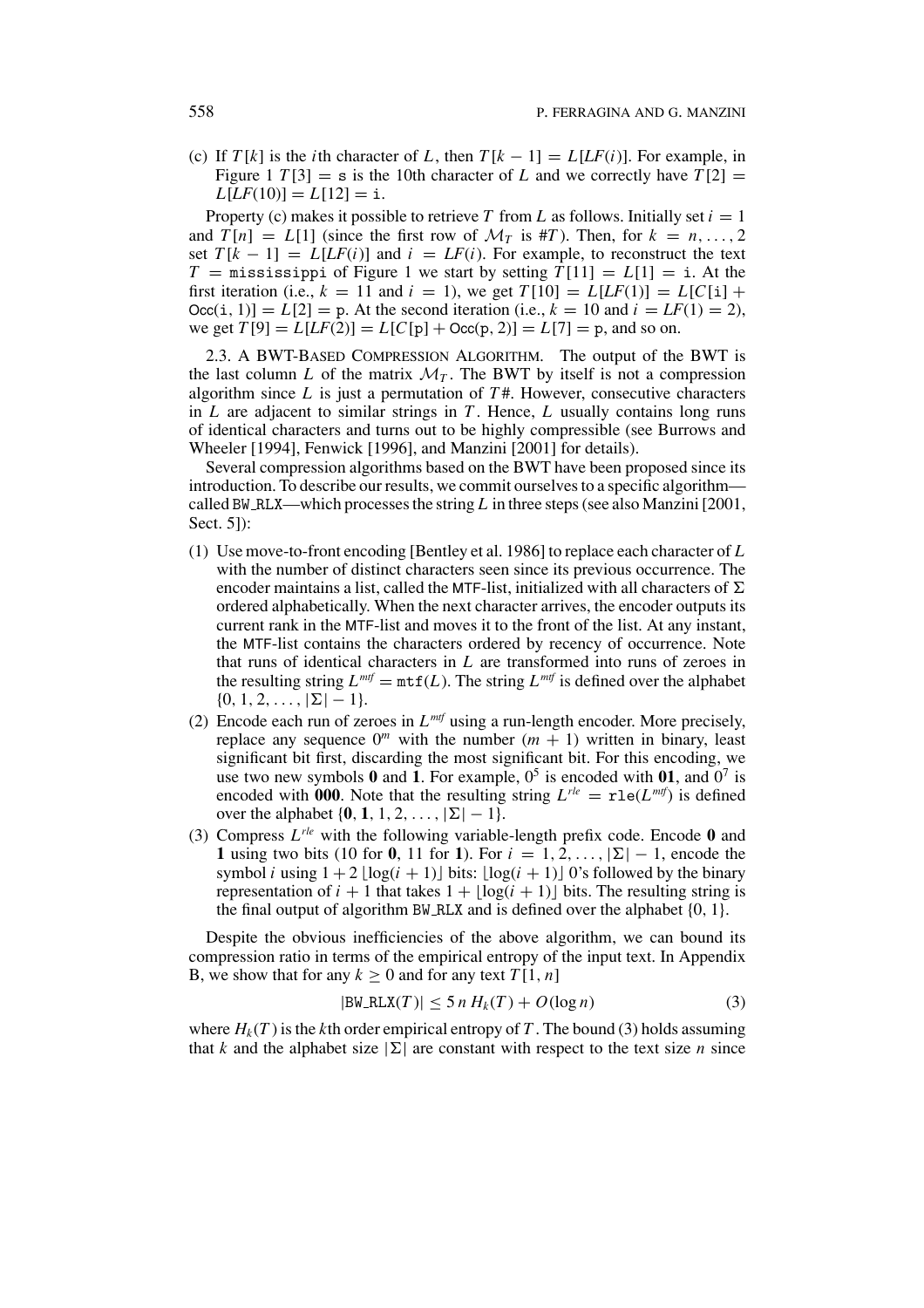Algorithm backward\_search $(P[1, p])$ 

(1)  $i \leftarrow p, c \leftarrow P[p],$  First  $\leftarrow C[c] + 1$ , Last  $\leftarrow C[c + 1]$ ;

(2) while ((First  $\le$  Last) and  $(i \ge 2)$ ) do

 $c \leftarrow P[i-1];$  $(3)$ 

First  $\leftarrow C[c] + \text{Occ}(c, \text{First} - 1) + 1$ ;  $(4)$ 

Last  $\leftarrow C[c] + \text{Occ}(c, \text{Last});$  $(5)$ 

 $i \leftarrow i-1$  $(6)$ 

(7) if (Last < First) then return "no rows prefixed by  $P[1,p]$ " else return (First, Last).

FIG. 2. Algorithm backward search for finding the set of rows prefixed by *P*[1, *p*] in *T* [1, *n*]. Recall that *C*[*c*] is the number of text characters which are alphabetically smaller than *c*, and that  $\text{Occ}(c, q)$  denotes the number of occurrences of character *c* in *L*[1, *q*].

there is a  $|\Sigma|^k$  term hidden in the big-O notation. As we pointed out in Section 2.1, the term  $|\Sigma|^k$  represents an additional overhead that is naturally associated to the *k*th order entropy  $H_k(T)$ .

The possibility of bounding the size of BW\_RLX(*T*) in terms of  $H_k(T)$  simultaneously for any  $k \geq 0$ , is a remarkable property of this algorithm and shows the effectiveness of the BWT for data compression. The algorithm BW RLX is at the hearth of our indexing data structures. This means that any improvement to the bound (3) automatically leads to an improvement to the space bounds for our compressed indexes.

### 3*. A Compressed Full-Text Index*

We distinguish two phases in the pattern searching process: counting the pattern occurrences (Sections 3.1 and 3.2), and locating their positions in *T* (Section 3.3). This distinction has a twofold advantage: It simplifies the presentation and shows that the locating phase builds on the top of the counting phase. The additional data structures needed for locating the pattern occurrences may be dropped if we are only interested in simple queries like, for example, "Does *P* occur in *T* ?" or "How many times does *P* occur in *T* ?".

3.1. THE BACKWARD SEARCH PROCEDURE. In this section, we describe a simple algorithm for counting the number of occurrences of *P* in *T* using *only* the matrix  $\mathcal{M}_T$  introduced in Section 2.2. Our algorithm exploits the following two properties of the matrix  $\mathcal{M}_T$ : (*i*) all suffixes of *T* prefixed by the pattern *P* occupy a contiguous set of rows of  $\mathcal{M}_T$ ; *(ii)* this set of rows has starting position First and ending position Last, where First is the *lexicographic position* of the pattern *P* among the ordered rows of  $\mathcal{M}_T$ . Clearly, the value (Last – First + 1) gives the total number of pattern occurrences in *T*. For example, in Figure 1, for  $P = \text{si}$ , we have First  $= 9$  and Last  $= 10$  for a total of two occurrences.

The procedure backward search works in *p* phases numbered from *p* to 1 (see the pseudo-code in Figure 2). Each phase preserves the following invariant: *At the end of the ith phase the parameter* First *points to the first row of*  $\mathcal{M}_T$  *prefixed by*  $P[i, p]$ *and the parameter* Last *points to the last row of*  $\mathcal{M}_T$  *prefixed by P[i, p]*. We start with  $i = p$  (Step (1)) so that First and Last are determined via the array *C* defined in Section 2.2. After the final phase, First and Last delimit the rows of  $\mathcal{M}_T$  containing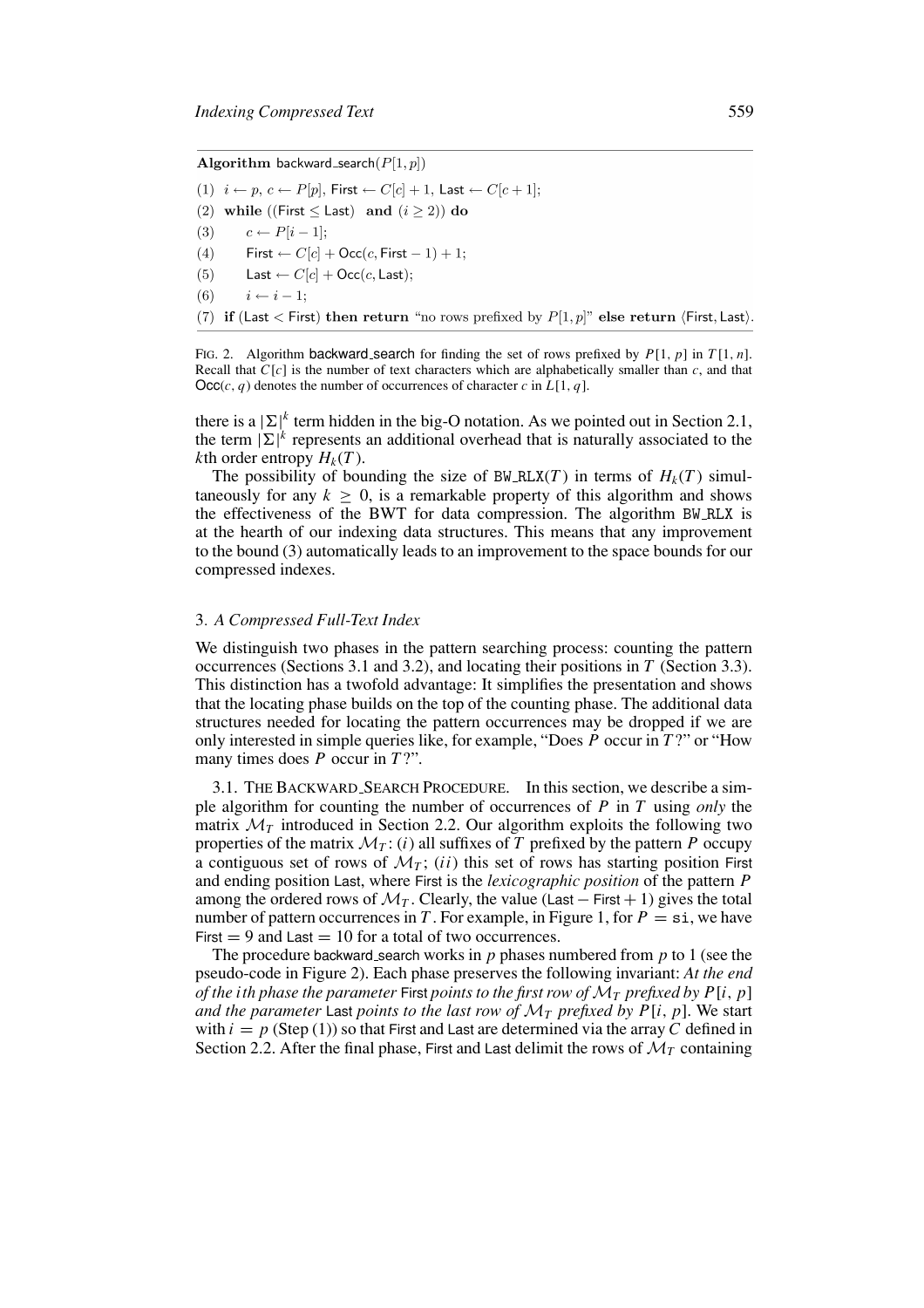all the text suffixes prefixed by *P*. The following lemma proves the correctness of backward search.

LEMMA 3.1. *For i* =  $p$ ,  $p-1$ , ..., 2, *let us assume that* First (*respectively*, Last) *stores the position of the first (respectively, last) row in*  $\mathcal{M}_T$  *prefixed by*  $P[i, p]$ *. If*  $P[i - 1, p]$  *occurs in T*, *then Step* (4) *(respectively, Step* (5)*) of* backward search *correctly updates the value of* First *(resp.* Last*) thus pointing to the first (respectively, last) row prefixed by P*[ $i - 1$ ,  $p$ ]*. If P*[ $i - 1$ ,  $p$ ] *does not occur in*  $T$ *, after Step* (5)*, we have* Last < First *and* backward search *correctly reports that P does not occur in T .*

PROOF. We only consider the computation of First since the argument for Last is analogous. Let us inductively assume that First points to the first row of  $\mathcal{M}_T$ prefixed by the string  $P[i, p]$ ; the base case (i.e.,  $i = p$ ) is handled by Step (1) whose correctness follows from the definition of the array *C*.

We first consider the case that  $P[i - 1, p]$  does occur in *T*. Let  $\mathcal{M}_T[s]$  be the first row in  $\mathcal{M}_T$  prefixed by  $P[i - 1, p]$ . We have  $\mathcal{M}_T[s] = cP[i, p]w$  where  $c = P[i - 1]$  and *w* is an arbitrary string over  $\Sigma \cup \{ \# \}$ . At the next iteration, First should point to row *s*. Hence, to prove the correctness of Step (4) we need to show that  $s = C[c] + \text{Occ}(c, \text{First} - 1) + 1$ .

We rotate cyclically to the left the row  $\mathcal{M}_T[s]$  thus obtaining the row  $\mathcal{M}_T[s'] =$  $P[i, p]$ *wc*, for a proper row index *s'*. By hypothesis, First is the first row of  $\mathcal{M}_T$ prefixed by  $P[i, p]$  and thus First  $\leq s'$ . We now show that *s'* is indeed the first row that follows the position First and ends with the character  $c$  (i.e.  $L[s'] = c$ and  $L[j] \neq c$  for  $j =$  First, ...,  $s' - 1$ ). If not, we would have a row  $\mathcal{M}_T[t']$ occurring between  $\mathcal{M}_T$  [First] and  $\mathcal{M}_T$  [*s'*] and ending with *c*.  $\mathcal{M}_T$  [*t'*] would have the form  $P[i, p]w'c$  because the rows between  $\mathcal{M}_T$  [First] and  $\mathcal{M}_T$  [s'] are all prefixed by *P*[*i*, *p*]. Since  $\mathcal{M}_T[t']$  would precede lexicographically  $\mathcal{M}_T[s']$ , *w'* would be lexicographically smaller than *w*. But then, the row *cP*[*i*, *p*]*w*' would exist in  $\mathcal{M}_T$ and should occur before  $\mathcal{M}_T[s] = cP[i, p]w$ , thus contradicting the definition of *s*.

By property **b**. of Section 2.2, we know that  $s = LF(s')$ . That is,  $s = C[c] +$  $Occ(c, s')$ . Since *s'* is the first row following First and ending with *c*, we have  $s = C[c] + \text{Occ}(c, \text{First} - 1) + 1$  as claimed.

To complete the proof, we consider the case in which  $P[i - 1, p]$  does not occur in *T*. Since the rows between  $\mathcal{M}_T$  [First] and  $\mathcal{M}_T$  [Last] are all prefixed by *P*[*i*, *p*], the character  $c = P[i - 1]$  does not appear at the end of these rows and thus it does not occur in the substring *L*[First, Last]. Hence,  $\text{Occ}(c, \text{First} - 1) = \text{Occ}(c, \text{Last})$  and after Step (5) we then have Last  $\lt$  First as claimed.  $\Box$ 

The running time of the procedure backward search is dominated by the cost of evaluating  $\text{Occ}(c, q)$ . Therefore, if we build a two-dimensional array *OCC* such that  $\partial CC[c][q] = \partial \text{c}c(c, q)$  the procedure backward search runs in  $O(p)$  time. Note that *OCC* requires  $O(|\Sigma| n \log n) = O(n \log n)$  bits. Hence, combining *OCC* with the suffix array of *T*, we get a data structure of size  $O(n \log n)$  bits with query time  $O(p + occ)$ . The use of *OCC* is a valid alternative to the classical approach of enriching the suffix array with the LCP array. We summarize these observations with the following corollary.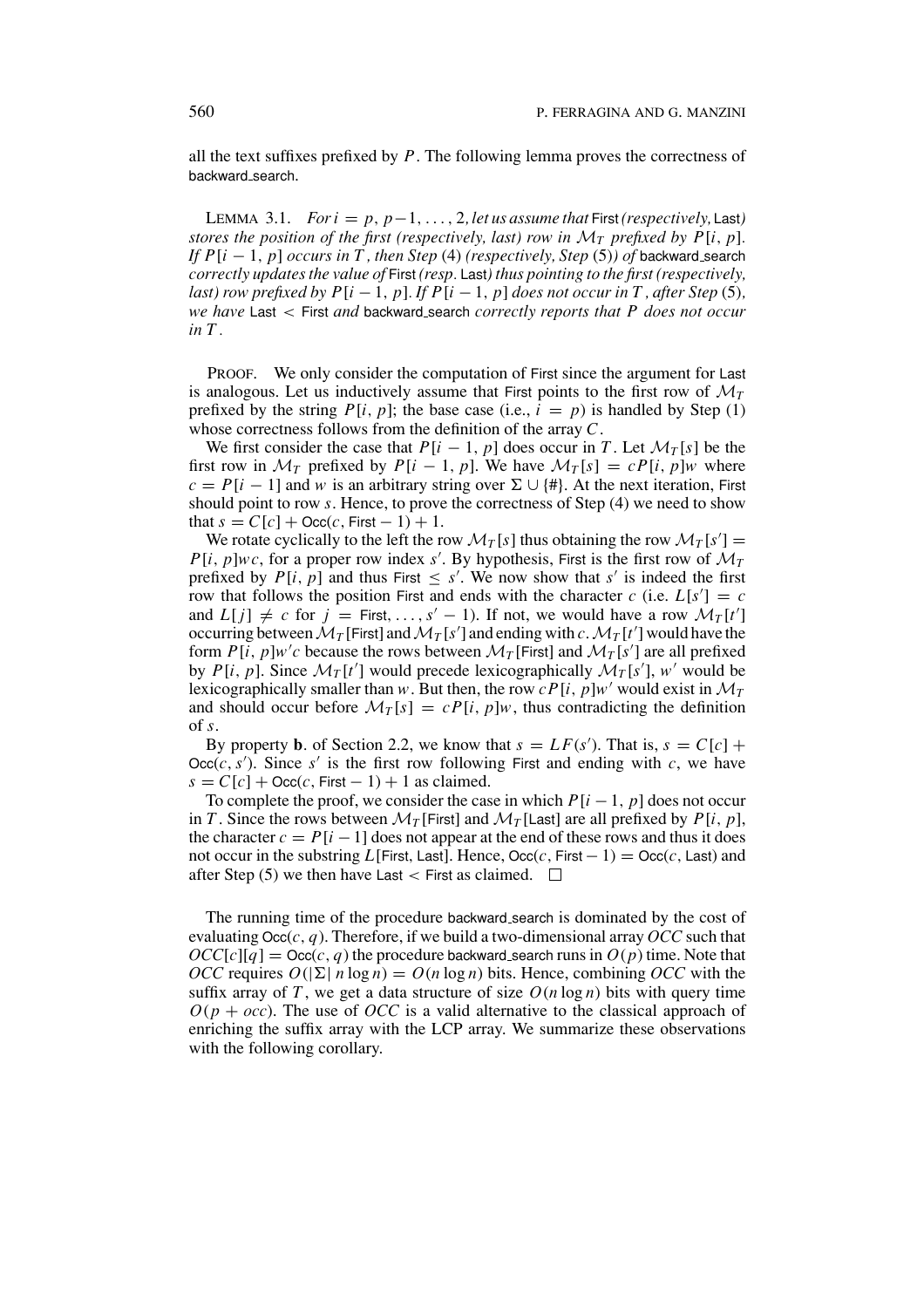COROLLARY 3.2. *Combining the suffix array of T* [1, *n*] *with the array OCC and using the* backward search *procedure, we get a full-text index of size*  $O(n \log n)$ *bits and query time*  $O(p + occ)$ *.*  $\square$ 

3.2. COUNTING THE PATTERN OCCURRENCES IN  $O(p)$  TIME. In this section, we describe an implementation of the backward search procedure that runs in  $O(p)$  time and uses  $5nH_k(T) + o(n)$  bits. Our solution makes use of the string  $Z = BW_R LX(T)$ (the output of BW\_RLX on input *T*) and of an auxiliary data structure of size  $o(n)$ supporting the computation of  $\text{Occ}(c, q)$  in  $O(1)$  time. We compute  $\text{Occ}(c, q)$  using the technique called *word-size truncated recursion* (also known as the *four Russians trick*, see, e.g., Brodnik and Munro [1999]). The idea is to split the problem into "small enough" subproblems that are solved by indexing into a table of all solutions.

We logically partition *L* into substrings of  $\ell = \Theta(\log n)$  characters<sup>2</sup> each, called *buckets*, and denote them by  $BL_i = L[(i - 1)\ell + 1, i\ell]$ , for  $i = 1, ..., n/\ell$ . This partition naturally induces a partition of  $L^{mtf}$  into  $n/\ell$  buckets  $BL^{mtf}_{1}, \ldots, BL^{mtf}_{n/\ell}$  of size  $\ell$  too. We assume that each run of zeroes in  $L^{mf}$  is entirely contained in a single bucket. The general case in which a sequence of zeroes may span several buckets is discussed in Appendix C. Under our assumption, the buckets  $BL_i^{mtf}$ 's induce a partition of the compressed file  $Z$  into  $n/\ell$  variable-length *compressed*  $\mathit{buckets}\,BZ_1,\ldots,BZ_{n/\ell},$  where each  $BZ_i$  is obtained from  $BL_i^{m\ell f}$  applying run-length encoding and the prefix free code described in Section 2.3.

To compute  $\text{Occ}(c, q)$  we logically split  $L[1, q]$  into the following substrings:

- (i) the longest prefix of  $L[1, q]$  having length a multiple of  $\ell^2$ ;
- (ii) the longest prefix of the remaining suffix having length a multiple of  $\ell$ ;
- (iii) the remaining suffix of  $L[1, q]$ . Note that this last substring is a prefix of the bucket containing the character *L*[*q*].

We compute  $\text{Occ}(c, q)$  by summing the number of occurrences of c in each one of these substrings. For example, if  $\ell = 20$ , we compute Occ(*c*, 1393) summing the number of occurrences of *c* in *L*[1, 1200], *L*[1201, 1380], and *L*[1381, 1393]. To compute the number of occurrences of *c* into these substrings, we use the following arrays and tables.

—For the substring of point (i):

- For  $j = 1, \ldots, n/\ell^2$ , the array *NO*<sub>i</sub>[1, | $\Sigma$ ] stores in *NO*<sub>i</sub>[*c*] the number of occurrences of *c* in  $L[1, j \ell^2]$ .
- The array  $W[1, n/\ell^2]$  stores in  $W[j]$  the value  $\sum_{h=1}^{j\ell} |BZ_h|$  which is the sum of the sizes of the compressed buckets  $BZ_1, \ldots, BZ_j$ . Note that  $BZ_1, \ldots, BZ_j$ . is the portion of the compressed file *Z* corresponding to  $L[1, i \ell^2]$ .

—For the substring of point (ii):

• For  $j = 1, \ldots, n/\ell$ , the array  $NO'_{j}[1, |\Sigma|]$  stores in  $NO'_{j}[c]$  the number of occurrences of *c* in the string  $L[f \ell^2 + 1, j \ell]$ , where  $\hat{j} = [j/\ell] - 1$ . In

<sup>&</sup>lt;sup>2</sup> Since *L* is a permutation of *T* # it has length  $n + 1$  and is defined over an alphabet of size  $|\Sigma| + 1$ . However, to simplify the notation, in the following, we will ignore this fact and pretend that *L* has length *n* and is defined over an alphabet of size  $|\Sigma|$ . In addition, to avoid the use of ceilings and floors we will assume that *n* is a multiple of  $\ell^2$ .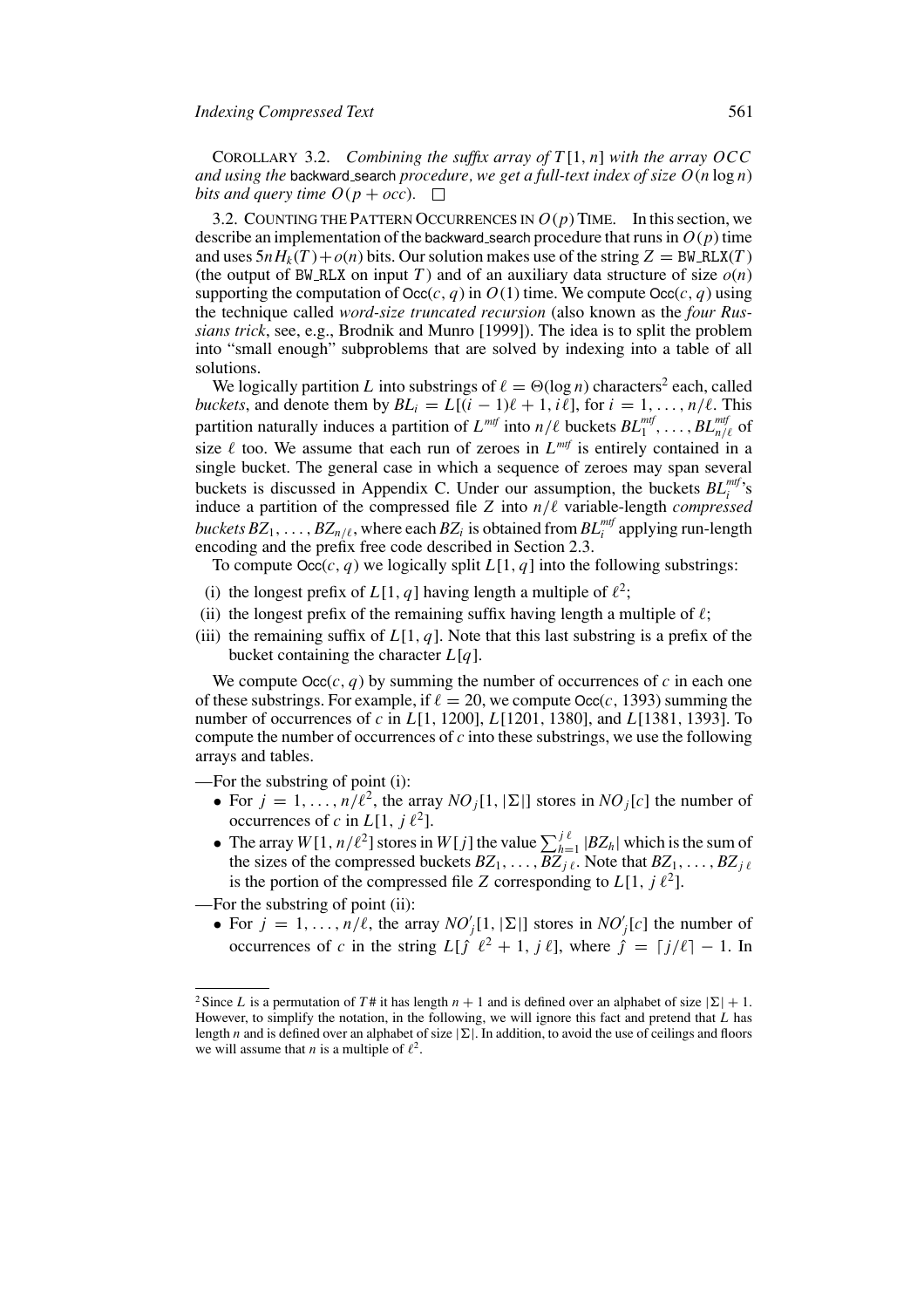other words,  $NO'_{j}[1, |\Sigma|]$  stores the number of occurrences of each character between position  $j\ell$  and the closest position to the left that is a multiple of  $\ell^2$ . Note that the string  $L[\hat{j} \ell^2 + 1, j \ell]$  has length at most  $\ell^2$ .

- The array  $W'[1, n/\ell]$  stores in  $W'[j]$  the value  $\sum_{h=j}^{j} \ell_{+1} |BZ_j|$  which is the overall size of the compressed buckets  $BZ_{\hat{j}l+1}, \ldots, \hat{BZ}_j$  with  $\hat{j} = [j/l] - 1$ . Note that  $BZ_{\hat{j}} \ell+1 \cdots BZ_j$  is the portion of the compressed file corresponding to  $L[\hat{j} \ell^2 + 1, j \ell].$
- —For the substring of point (iii):
	- The array  $MTF[1, n/\ell]$  stores in  $MTF[j]$  a picture of the state of the MTF-list at the beginning of the encoding of *BLj* . Note that each picture consists of  $|\Sigma| \log |\Sigma|$  bits.
	- Table *S* stores in the entry  $S[c, h, BZ_j, MTF[j]]$  the number of occurrences of *c* among the first *h* characters of  $BL<sub>i</sub>$ , where  $h \leq \ell$ . This is possible since  $BZ_i$  and  $MTF[j]$  completely determine  $BL_j$ . We wrote  $S[c, h, BZ_j, MTF[j]]$ to make clear how we use table *S*. However, we emphasize that for each pair (*c*, *h*) table *S* contains an entry for *each* possible compressed bucket and for *each* possible picture of the state of a MTF-list. Thus, if a compressed bucket has size at most  $\ell'$  bits, table *S* has overall  $|\Sigma| \cdot \ell \cdot 2^{\ell'} \cdot 2^{|\Sigma| \log |\Sigma|}$ entries.

To compute  $\text{Occ}(c, q)$ , we first determine the bucket  $BL_i$  containing the character  $c = L[q]$  by setting  $i = \lceil q/\ell \rceil$ . Then, we compute the position  $h = q - (i - 1)\ell$ of this character within  $BL_i$  and the parameter  $t = \lfloor i/\ell \rfloor - 1$ . The number of occurrences of *c* in the prefix  $L[1, t\ell^2]$  (point (i)) is given by  $N O_t[c]$ . Subsequently, we compute the number of occurrences of *c* in the substring  $L[t^2 + 1, (i - 1)\ell]$ (point (ii)): this number is zero if  $(i - 1)$  is a multiple of  $\ell$ ; otherwise, it is  $NO'_{i-1}[c]$ . Finally, we retrieve the compressed bucket *BZi* from *Z*. The starting position of *BZi* in *Z* is  $W[t]+1$  if  $(i-1)$  is a multiple of  $\ell$ , otherwise it is  $W[t]+W'[i-1]+1$ . Given *BZ<sub>i</sub>* we retrieve the number of occurrences of *c* within  $L[(i-1)\ell+1, q] = BL_i[1, h]$ (point (iii)). This number is the value stored in  $S[c, h, BZ_i, MTF[i]]$ . Summing up, we have the following result.

LEMMA 3.3. *We can compute*  $\text{Occ}(c, q)$  *in*  $O(1)$  *time using*  $|Z| + O(n \frac{\log \log n}{\log n})$ *bits of storage, where* Z *is the output of the algorithm* BW\_RLX *on input*  $T[1, n]$ *.* 

PROOF. An easy computation shows that each compressed bucket *BZ<sub>i</sub>* has size at most  $\ell' = (1+2 \lfloor \log |\Sigma| \rfloor) \ell$  bits. We choose the parameter  $\ell$  so that  $\ell = \Theta(\log n)$ and  $\ell' = \gamma \log n$  with  $\gamma < 1$ . Under this assumption, every step of the above algorithm consists of arithmetic operations or table lookups involving *O*(log *n*)-bit operands. Consequently, the computation of  $Occ(c, q)$  takes constant time.

The arrays *NO* and *W* take  $O((n/\ell^2) \log n) = O(n/\log n)$  bits. The arrays *NO*' and *W*' take  $O((n/\ell) \log(\ell^2)) = O((n/\log n) \log \log n)$  bits. The array *MTF* takes  $O((n/\ell)|\Sigma| \log |\Sigma|) = O(n/\log n)$  bits. Table *S* consists of  $O(\ell 2^{\ell'}) \log \ell$ -bit entries, and thus it uses  $O(2^{\ell'} \ell \log \ell) = O(n^{\gamma} \log n \log \log n)$  bits, where  $\gamma < 1$ . Hence, the data structures for computing  $Occ(c, q)$  takes  $O((n \log \log n)/\log n)$  bits and the lemma follows.  $\square$ 

Combining Lemma 3.3 with Lemma 3.1 and inequality (3) we get the main result of this section.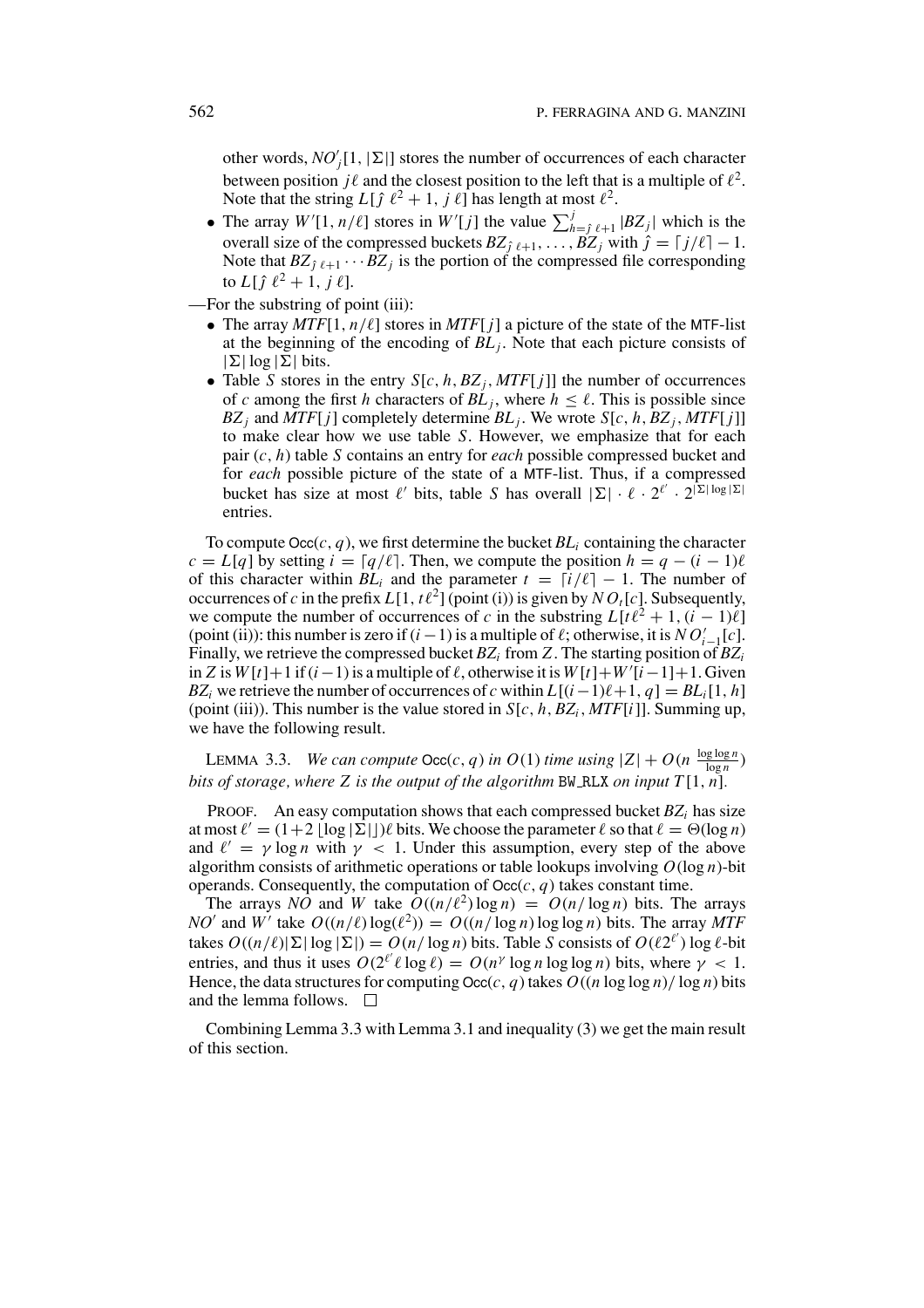THEOREM 3.4. *Using the* backward search *procedure we can compute the number of occurrences of a pattern P*[1, *p*]*in T* [1, *n*]*in O*(*p*)*time using space bounded by*  $5nH_k(T) + O(n \frac{\log \log n}{\log n})$  *bits, for any*  $k \geq 0$ *.* 

In the remainder of the article, we use  $\text{Opp}(T)$  to denote the collection of data structures used by algorithm backward search. $3$  For future reference, we summarize the results of this section in terms of the data structure  $\text{Ono}(T)$ .

THEOREM 3.5. *For any string T let* Opp(*T* ) *denote the collection of data structures used by* backward search. Using  $\text{Opp}(T)$  we can determine the rows of  $\mathcal{M}_T$ *prefixed by any pattern P*[1, *p*] *in O*(*p*) *time. The size of* Opp(*T* ) *is bounded by*  $5nH_k(T) + O(n \frac{\log \log n}{\log n})$  *bits, for any*  $k \geq 0$ *.* 

3.3. LOCATING THE PATTERN OCCURRENCES. Assume that, using algorithm backward search, we determined the range  $\langle$ First, Last $\rangle$  of rows of the matrix  $\mathcal{M}_T$ prefixed by the pattern *P*. We now consider the problem of retrieving the positions in *T* of these (Last – First + 1) pattern occurrences. This means that, for  $i =$ First, First  $+ 1, \ldots,$  Last, we want to find the position in *T* of the suffix which prefixes the *i*th row  $\mathcal{M}_T[i]$ . In the following, we write Pos(*i*) to denote such a suffix position. For example, in Figure 1, we have  $Pos(4) = 5$  because the fourth row is prefixed by the text suffix  $T[5, 11] =$  issippi.

A fundamental tool for locating the occurrences of *P* is the following lemma which shows that, given a row index *i*, we can compute in constant time the row index *j* such that  $Pos(j) = Pos(i) - 1$ . In other words, even if we do not know Pos(*i*), we can "jump" from the row prefixed by  $T[\text{Pos}(i), n]$  to the row prefixed by  $T[Pos(i) - 1, n]$ . Since, in some sense, we are moving backwards in *T* the algorithm doing this computation is called backward step (see Figure 3).

LEMMA 3.6. *Given a row index i, algorithm* backward step *either establishes that*  $Pos(i) = 1$  *or returns the row index j such that*  $Pos(i) = Pos(i) - 1$ *. Algorithm* backward step *uses the data structure* Opp(*T* ) *and runs in O*(1) *time.*

PROOF. By properties **b.** and **c.** of Section 2.2 we know that  $j = LF[i]$  $C[L[i]] + \text{Occ}(L[i], i)$ . Unfortunately  $\text{Occ}(L[i], i)$  cannot be directly computed because the character  $L[i]$  is not available since  $L$  is compressed. Thus, algorithm backward step determines  $L[i]$  by comparing  $Occ(c, i)$  and  $Occ(c, i - 1)$  for every  $c \in \Sigma \cup \{ \# \}$  (Step (1)). Clearly, the values  $\text{Occ}(c, i)$  and  $\text{Occ}(c, i - 1)$ differ only for  $c = L[i]$ . Therefore, the above computation gives us both  $L[i]$  and  $Occ(L[i], i)$ . If  $L[i] = #$  then backward step reports that  $Pos(i) =$ 1 (Step (2)). Otherwise, backward step returns  $j = C[L[i]] + \text{Occ}(L[i], i)$ (Step (3)). By Lemma 3.3, we know that using  $Opp(T)$  each computation of Occ() takes constant time. Since  $|\Sigma| = \Theta(1)$ , backward step takes  $O(1)$  time as claimed.  $\square$ 

<sup>3</sup>Opp stands for opportunistic. The concept of *opportunistic algorithm* has been introduced in Farach and Thorup [1998] to denote an algorithm which takes advantage of the compressibility of the text to speed up the search operations. Here, we turn this concept into the one of *opportunistic data structure*. Our data structure is opportunistic in the sense that it takes advantage of the compressibility of the input text to reduce its space usage.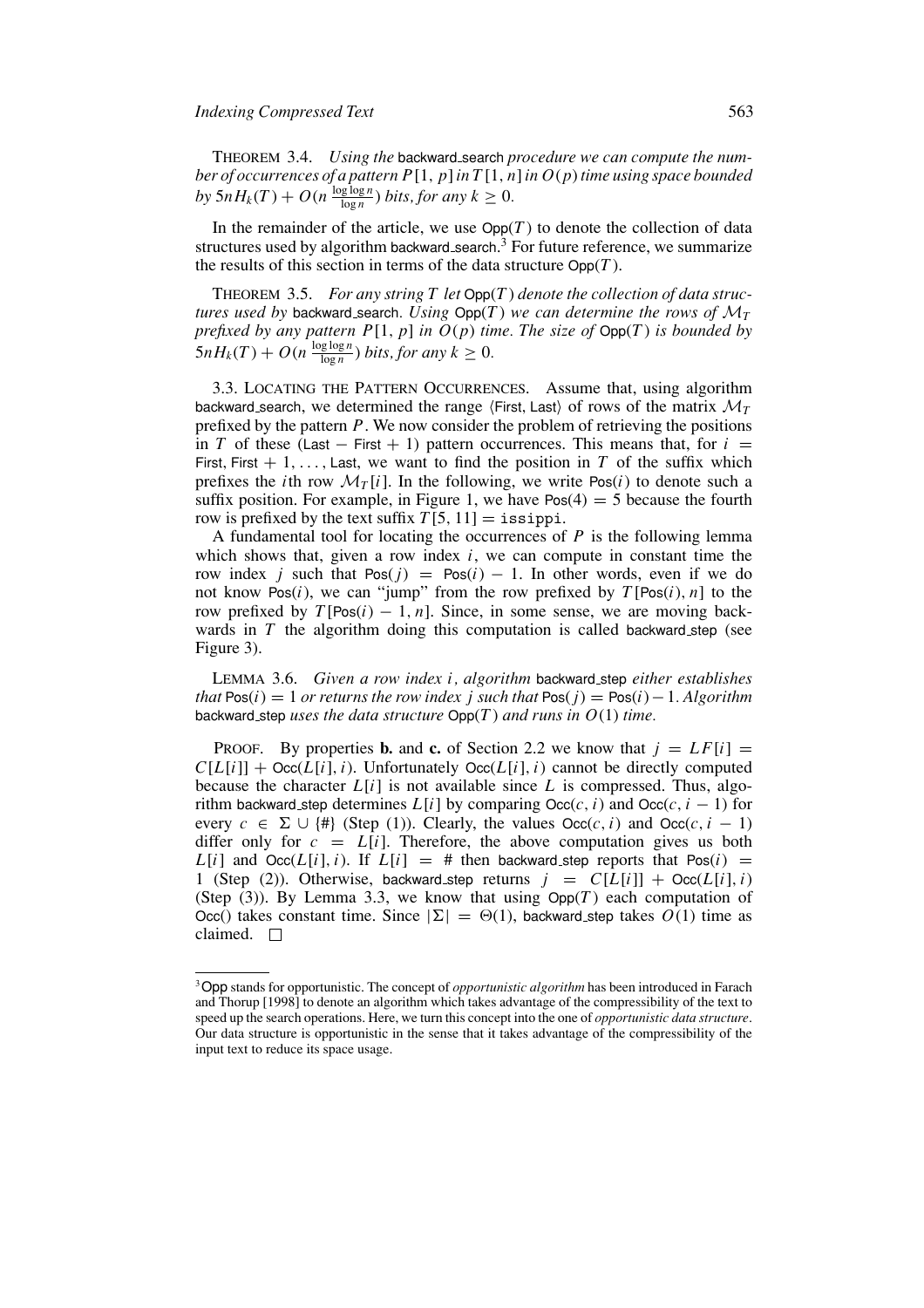#### Algorithm backward\_step $(i)$

- (1) Compute  $L[i]$  comparing  $\mathsf{Occ}(c, i)$  with  $\mathsf{Occ}(c, i 1)$  for every  $c \in \Sigma \cup \{\#\}.$
- (2) if  $(L[i] = #)$  then return "Pos(i) = 1";
- (3) else return  $C[L[i]] + \text{Occ}(L[i], i);$

### Algorithm  $get\_position(i)$

- (1)  $i' \leftarrow i, t \leftarrow 0$ ;
- (2) while row  $i'$  is not marked do
- $(3)$  $i' \leftarrow$  backward\_step $(i')$ ;
- $(4)$  $t \leftarrow t + 1$ ;
- (5) return  $Pos(i')+t$ ;

FIG. 3. Algorithms backward step and get position.

Let  $\eta = \left[ \log^{1+\epsilon} n \right]$ . We *logically mark* the rows of  $\mathcal{M}_T$  corresponding to text positions of the form  $1 + j\eta$ , for  $j = 0, 1, \ldots, \lfloor n/\eta \rfloor$ . In other words, we mark each row  $r_i$  such that  $Pos(r_i) = 1 + i\eta$ . For each marked row  $r_i$  we store explicitly its position Pos $(r_i)$  in a data structure S that supports membership queries in constant time (see below). Now, given a row index *i* we compute Pos(*i*) as follows. If  $\mathcal{M}_T[i]$ is a marked row, then its position is directly available in  $S$  and can be determined in constant time. Otherwise, we use algorithm backward step to find the row *i'* such that Pos( $i'$ ) = Pos( $i$ )−1 (Lemma 3.6). We iterate this procedure *t* times until row  $\mathcal{M}_T[i']$ is marked; then we retrieve  $Pos(i')$  from S and we compute  $Pos(i) = Pos(i') + t$ . We call this algorithm get position and its pseudo-code is shown in Figure 3.

Note that our marking strategy ensures that a marked row is found in at most  $\eta$  iterations. Since each iteration takes constant time, a single call to get position takes  $O(\eta) = O(\log^{1+\epsilon} n)$  time. Retrieving the *occ* occurrences of *P* in *T* takes  $O(\operatorname{occ} \operatorname{log}^{1+\epsilon} n)$  time.

The crucial point of algorithm get position is the data structure S storing the positions of the marked rows.  $\mathcal S$  must be designed carefully in order to use succinct space and support membership queries in constant time. The design of  $S$ is based (again) upon a bucketing scheme. We partition the rows of  $\mathcal{M}_T$  into stripes of  $\Theta(\log^2 n)$  rows each. For each stripe, we take all the marked rows lying in it and store them in a Packet B-tree [Andersson 1996] using their distance from the beginning of the stripe as the key. Since a stripe contains at most  $O(\log^2 n)$  keys, each  $O(\log \log n)$  bits long, membership queries take constant time. Each Packed B-tree uses space proportional to the number of stored keys. S uses overall  $O((n/n)(\log \log n + \log n))$  bits since with each marked row  $r_i$ we also keep the value  $Pos(r_i)$  using  $O(log n)$  bits. We conclude that algorithm get position uses  $O(n/\log^{\epsilon} n)$  bits for S plus the space used by the data structure  $Opp(T)$ .

The parameter  $\epsilon$  introduces a time/space tradeoff in our solution: the larger the  $\epsilon$ , the larger the query time and smaller the space. However, since  $\text{Opp}(T)$ uses  $5nH_k(T) + O(n(\log \log n/\log n))$  space, reducing the space used by S below  $O(n(\log \log n / \log n))$  does not reduce the overall asymptotic space usage. For this reason, the parameter  $\epsilon$  should be taken in the range  $0 < \epsilon < 1$ . Summing up, we have the following result.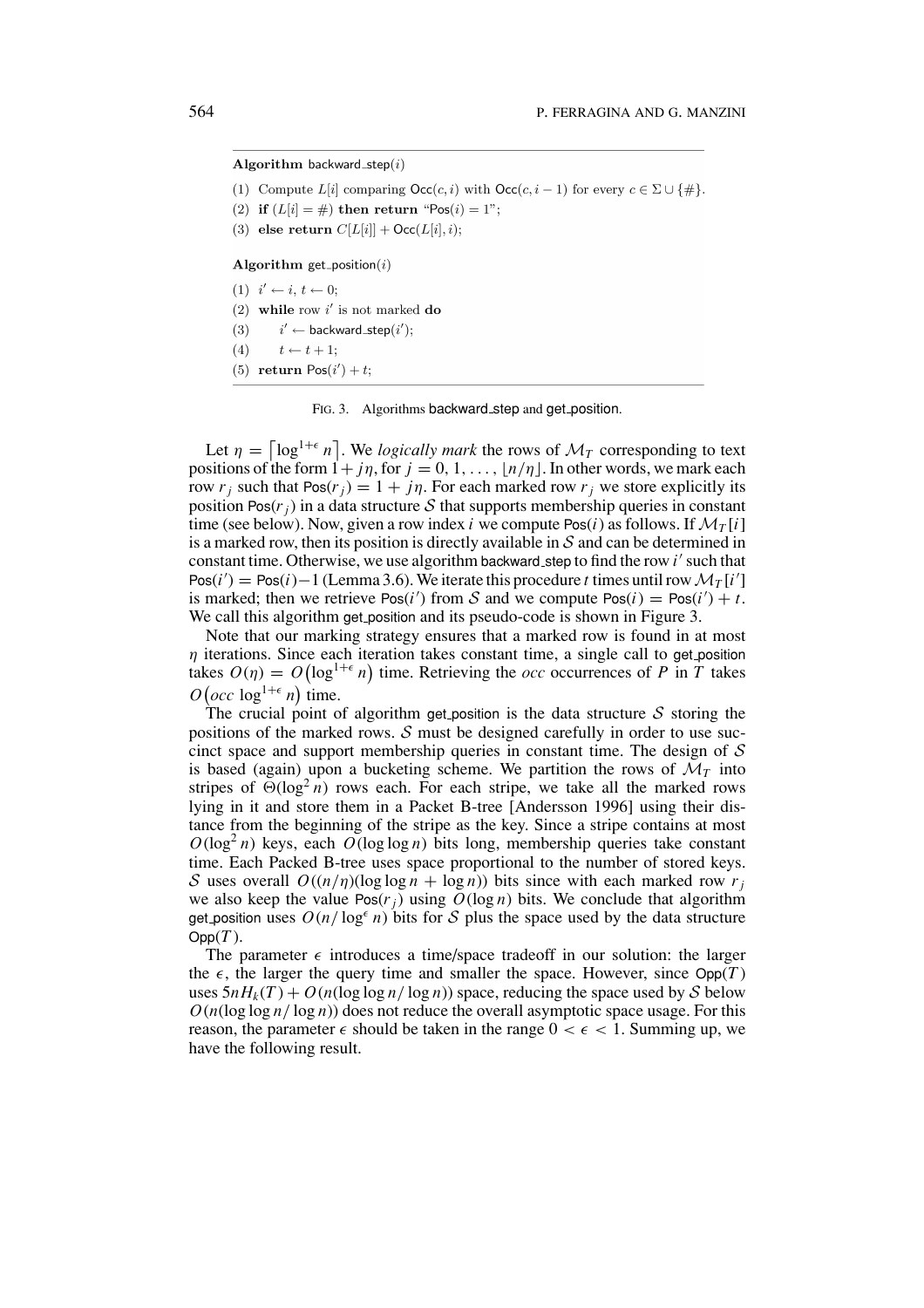THEOREM 3.7. *For any text T* [1, *n*] *we can build a compressed index such that all the occ occurrences of a pattern P*[1, *p*] *in T can be retrieved in*  $O(p + occ \log^{1+\epsilon} n)$  time, where  $0 < \epsilon < 1$  is an arbitrary constant chosen *when we build the data structure. The space usage of this data structure is bounded by*  $5nH_k(T) + \left(\frac{n}{\log^{\epsilon} n}\right)$  *bits, for any*  $k \geq 0$ *.* 

Algorithm get position can be improved in order to list all the occurrences of *P* in  $O(p + occ \log^{\epsilon} n)$  time using  $(n\hat{H}_k(T) + n \frac{\log \log n}{\log^{\epsilon} n})$  bits of storage. The improvement is based on two basic ingredients: (i) a generalization of Lemma 3.6 which makes it possible to move backwards in  $T$  by more than one position in  $O(1)$  time, and (ii) a hierarchical marking of the rows of the matrix  $\mathcal{M}_T$ . We do not report here the details of the improved algorithm since they are rather technical. The interested reader can find in Ferragina and Manzini [2000, Theorem 3] a description of the algorithm together with a sketch of the proof of its correctness.

## 4*. Using* LZ78*-Parsing to Achieve O*(*p* + *occ*) *Query Time*

In this section, we describe algorithms and indexing data structures for retrieving the *occ* occurrences of a pattern  $P[1, p]$  in  $O(p + occ)$  time using  $O(nH_k(T) \log^{\epsilon} n)$  +  $o(n)$  bits of storage. The key idea is to replace the logical marking scheme used in Section 3.3 with a more sophisticated approach based on the LZ78 parsing of the input text *T* .

The LZ78 parsing of *T* is defined inductively as follows [Ziv and Lempel 1978]. Assume we have parsed a prefix of *T* as the sequence of *words*  $T_1T_2 \cdots T_{i-1}$ , that is,  $T = T_1 T_2 \cdots \hat{T}_{i-1} \hat{T}_i$  for some text suffix  $\hat{T}_i$ . The next word in the parsing, say  $T_i$ , is the longest prefix of  $\hat{T}_i$  that we can obtain adding a single character to a previous word or to the empty word. Hence, either  $|T_i| = 1$  or  $T_i = T_j c$  for some  $j < i$  and  $c \in \Sigma$ .

Let  $T = T_1 T_2 \cdots T_d$  denote the complete LZ78 parsing of *T*, and let  $D =$  ${T_1, T_2, \ldots, T_d}$ . The set D is usually called the LZ78 *dictionary*. By construction, all words in  $D$  are distinct, with the possible exception of the last word in the parsing.<sup>4</sup> In addition, the set D is *prefix-complete*, that is, if  $T_i \in \mathcal{D}$  then all the nonempty prefixes of  $T_i$  also belong to  $D$ . The number of words in  $D$  can be bounded in terms of the text size and the *k*th order empirical entropy of *T* . In Kosaraju and Manzini [1999], it is shown that, for any string  $T[1, n]$  and for any  $k > 0$ , we have

$$
d \log d \le nH_k(T) + O((n \log \log n)/\log n). \tag{4}
$$

Since the words in the LZ78 parsing are distinct (except possibly  $T_d$ ), we have  $d = O(n/\log n)$  and thus  $d \log(n/d) = O((n \log \log n)/\log n)$ . From (4), we get the following useful inequality

$$
d \log n = d \log d + d \log(n/d) \le nH_k(T) + O((n \log \log n)/\log n). \tag{5}
$$

Let  $T = T_1 T_2 \cdots T_d$  denote the LZ78 parsing of *T* and let \$ denote a character not belonging to  $\Sigma$ . We introduce the new string:

$$
T_{\$} = T_1 \$ T_2 \$ \cdots \$ T_d \$. \tag{6}
$$

<sup>4</sup>To simplify the exposition in the following, we will ignore this exception and assume that all words are distinct.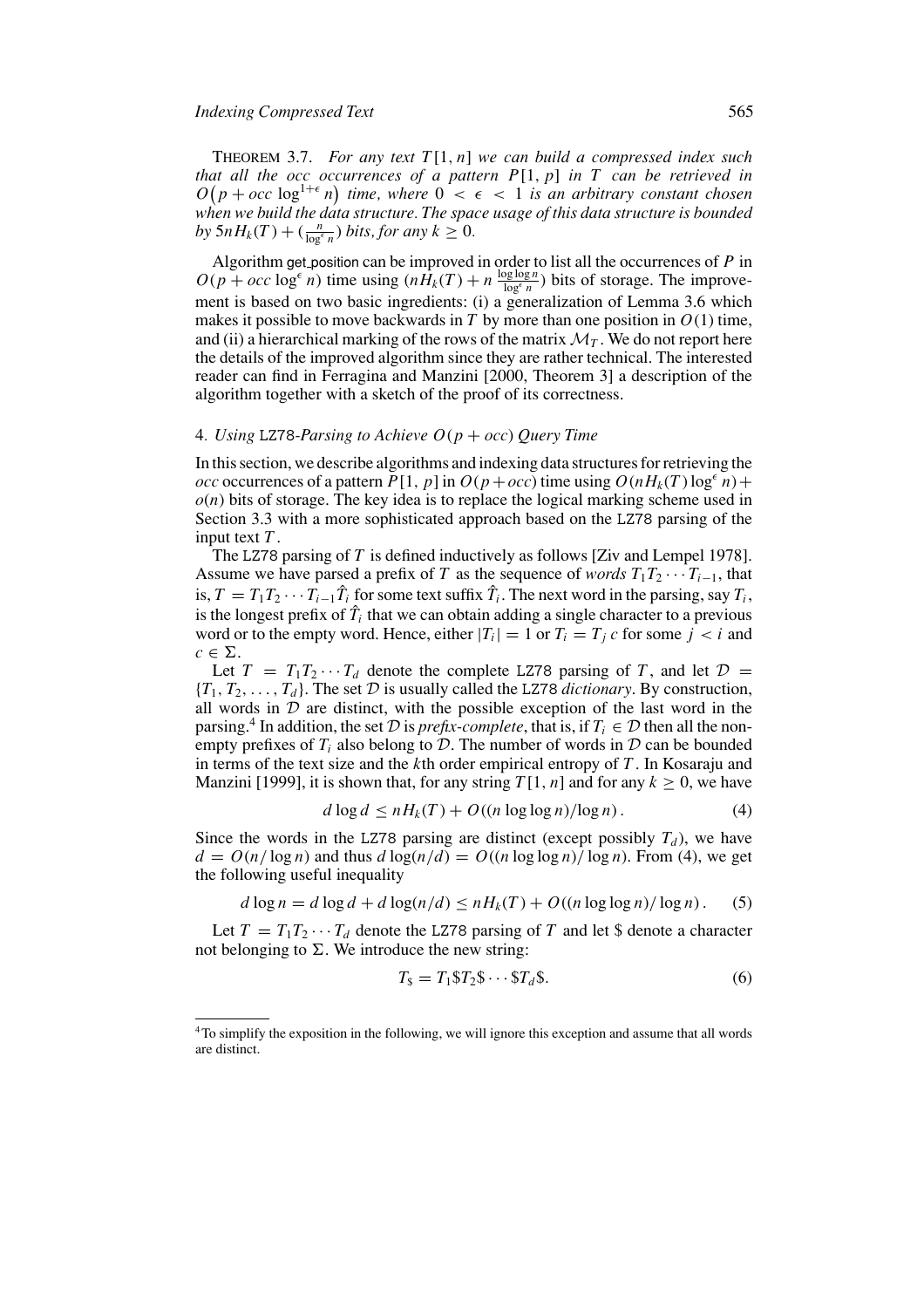The reason for which we introduce  $T<sub>s</sub>$  is the following. The characters \$'s in  $T<sub>s</sub>$  will be *anchor points*. For each \$, we store explicitly its position in *T* , that is, for the \$ following  $T_i$  we store the value  $1+|T_1|+|T_2|+\cdots+|T_i|$ . Hence, to determine the position of a pattern occurrence we only need to determine the position of *P* with respect to any one of the \$'s. In this respect, the characters \$'s play the same role of the logically marked rows used in Section 3.3. We immediately point out that storing the positions of the anchor points requires *d* log *n* bits; by (5), this amount of space is bounded by  $nH_k(T) + o(n)$  bits.

Given a pattern  $P$ , we divide its occurrences in the text  $T$  into two subsets: the occurrences completely contained in a single word  $T_i$ , and the occurrences overlapping two or more words  $T_{i-1}T_i \cdots T_{i+h}$  with  $h \geq 0$ . We deal with this two subsets of occurrences separately. In Section 4.1, we describe an algorithm for retrieving the occurrences contained in a single word, and, in Sections 4.2 and 4.3, we deal with the overlapping occurrences. More precisely, in Section 4.2, we describe a "simple" algorithm for retrieving the overlapping occurrences which is not optimal by a factor log log *n* and, in Section 4.3, we show how to refine that algorithm in order to achieve the desired  $O(p + occ)$  time bound.

Before proceeding further, we introduce some additional notation. Let  $T_s^R$  denote the string  $T_s$  reversed, that is,  $T_s^R = \frac{ST_s^R \$ \cdots \$ T_s^R \$ T_1^R$ . We write  $\mathcal{M}_{T_s^R}$  to denote the cyclic shift matrix associated with the string  $T_s^R$  (see Section 2.2). Recall that, given a pattern *P'* over the alphabet  $\Sigma \cup \{\$\}$ , using  $Opp(T_{\$\}^R)$  we can find in  $O(|P'|)$ time the range of rows  $\langle$  First, Last $\rangle$  of the matrix  $\mathcal{M}_{T^R}$  which are prefixed by  $P'$ (see Theorem 3.5). In Appendix D, we show that the size of  $\text{Opp}(T_{\rm s}^R)$  is bounded by  $5nH_k(T) + O(n\frac{\log \log n}{\log n})$  bits for any  $k \ge 0$ .

4.1. RETRIEVING THE INTERNAL OCCURRENCES. In this section, we describe an algorithm for retrieving the internal occurrences of  $P[1, p]$ , that is, the occurrences that are completely contained in a single word  $T_i$ .

Since the dictionary  $\mathcal{D} = \{T_1, \ldots, T_d\}$  is prefix-complete, it is customary to represent it using a trie  $T$  with every edge labelled with a single character. Each node *u* of T corresponds to the word  $s(u)$  spelled out by the root-to-*u* path in T. It is easy to see that all nodes descending from  $u$  correspond to the words in  $D$ having  $s(u)$  as a prefix. Since all words are distinct, every node of  $T$  corresponds to a single word of  $D$ . With a little abuse of notation, we will identify a dictionary word with its corresponding trie node. For example, we write "the subtrie rooted at  $T_i$ <sup>"</sup> to denote the subtrie rooted at the node spelling out the dictionary word  $T_i$ . Our algorithm for retrieving the internal occurrences makes use of the trie  $\mathcal T$ represented in the usual way: every node contains a pointer to each one of its children. In addition, for  $i = 1, \ldots, d$ , in the node corresponding to word  $T_i$ we store the value  $v_i = 1 + |T_1| + \cdots + |T_{i-1}|$  which is the starting position of  $T_i$  in  $T_i$ .

Our high-level strategy for finding the internal occurrences of *P* is the following. First, we find all LZ78-words  $T_{i_1}, \ldots, T_{i_z}$  which have *P* as a suffix. Because of the prefix-completeness property of D, every other internal occurrence will lie inside a word  $T_j$  prefixed by one of the words  $T_{i_k}$  above. Hence, we can find all the internal occurrences by simply visiting the subtries rooted at  $T_i, \ldots, T_i$ . This takes time proportional to the number of visited nodes, which coincides with the number of internal occurrences.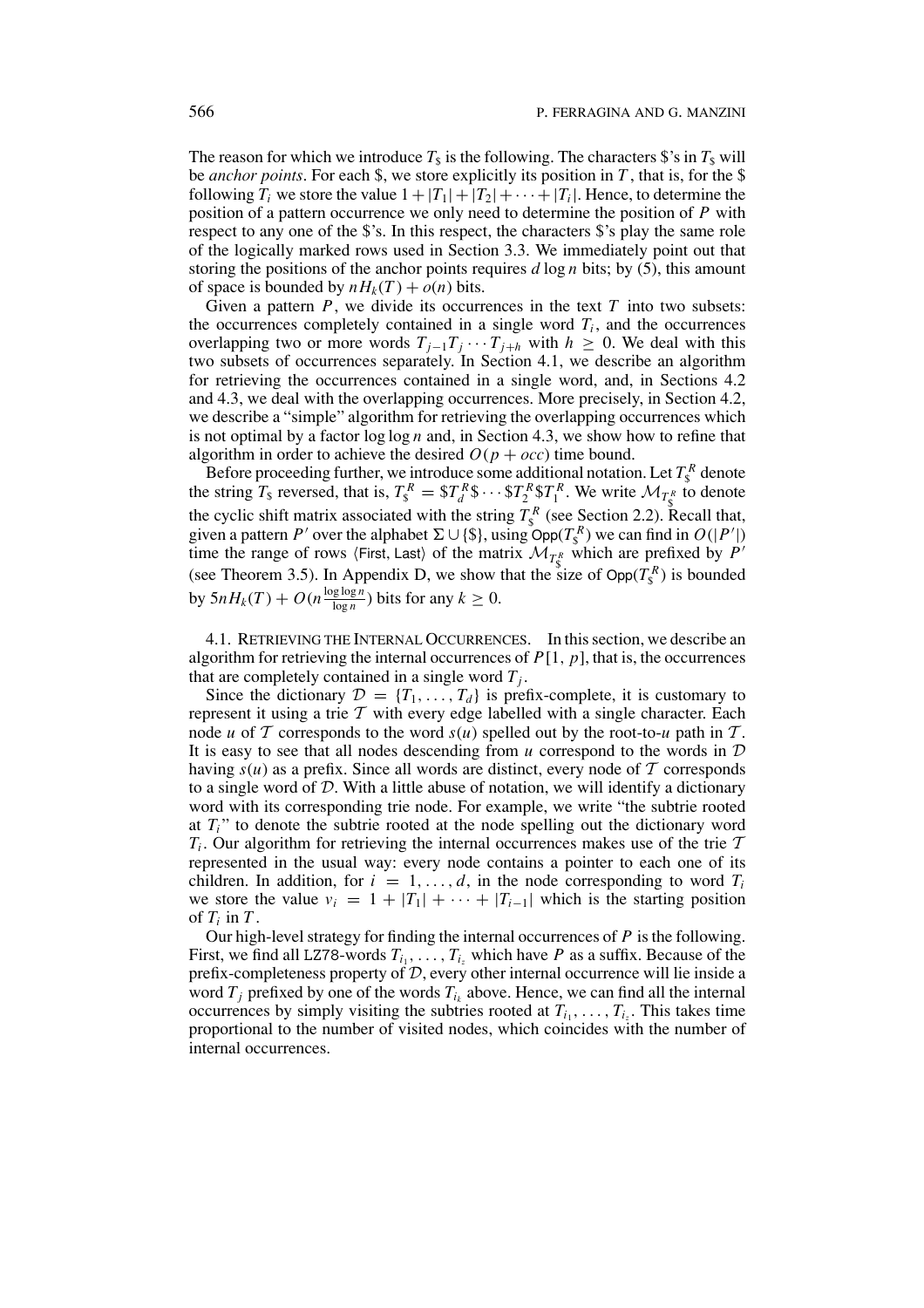

FIG. 4. An example for the listing of the internal occurrences of the pattern  $P = ab$  in the text  $T =$  aabaaabababababbaabbbaab. We have  $T_{\$} =$  a $\$$ ab $\$$ aa $\$$ aba $\$$ abab $\$$ abb $\$$ aab $\$$ . The figure shows a portion of the matrix  $\mathcal{M}_{T^R_S}$  on the left, and the trie T on the right. The value close to each trie node is the starting position in *T* of the corresponding LZ78-word (i.e. for the word *Ti* the value  $v_i = 1 + |T_1| + \cdots + |T_{i-1}|$ . Step (1) of get\_internal determines the three rows of  $\mathcal{M}_{T_k^R}$ which are prefixed by  $$P^R = $ba$ : these are rows 6, 7, and 8. The three pointers  $\mathcal{N}[6], \mathcal{N}[7], \mathcal{N}[8],$ shown as dashed arrows, lead to the corresponding trie nodes *u*, *v*,*w*. These nodes spell out the three words suffixed by *P*, that is, ab, aab and abab. Step (2) of get internal visits the subtries descending from these nodes and returns all the internal occurrences. The figure also shows the string  $T<sub>s</sub>$  with the internal occurrences underlined. For each internal occurrence we show the node triggering its retrieval. Notice that the LZ78-word abab contains two occurrences both correctly detected by visiting the two subtries rooted one at node *u* and the other at node *w*.

We now show how to efficiently implement the above strategy. The first step consists in locating the trie nodes corresponding to the words which have *P* as a suffix. We solve this problem using the matrix  $\mathcal{M}_{T_{\S}^R}$ . Since each row of this matrix contains a cyclic shift of the string  $T_s^R$ , there is a one-to-one correspondence between the words  $T_1, \ldots, T_d$  and the rows of  $\mathcal{M}_{T^R_{\mathcal{S}}}$  prefixed by the symbol \$. In this correspondence the word  $T_i$  is matched to the unique row of  $\mathcal{M}_{T^R_s}$  prefixed by  $T_i^R$ \$ (see Figure 4).<sup>5</sup> It is easy to see that the words ending with *P* are matched to the rows which have  $$P^R$$  as a prefix. Since the rows of  $\mathcal{M}_{T^R_s}$  are lexicographically sorted, these rows are *contiguous* in the matrix  $\mathcal{M}_{T^R_{\S}}$ .

This property of  $\mathcal{M}_{T^R}$  suggests the introduction of an array  $\mathcal{N}[1, d]$  which stores in  $\mathcal{N}[i]$  a pointer to the trie node corresponding to the *i*th row of  $\mathcal{M}_{T_R^R}$  prefixed by \$. Given the pattern *P* we use the backward search procedure of Section 3.1 to retrieve the range  $\langle$ First, Last $\rangle$  of rows of  $\mathcal{M}_{T_R}$  prefixed by  $P^R$ . These rows correspond to the words  $T_{i_1}, \ldots, T_{i_z}$  ending with  $\mathcal{P}$ . The trie nodes corresponding to these words are those pointed by  $N$  [First], ...,  $N$  [Last]. See Figure 4 for an example.

Our algorithm for retrieving the internal occurrences is summarized in Figure 5. To prove its correctness, it remains to be shown that each value  $v_j + (|T_{i_k}| - p)$ 

<sup>&</sup>lt;sup>5</sup> There is an exception: word  $T_1$  is matched to the row prefixed by  $T_1^R$ *#*.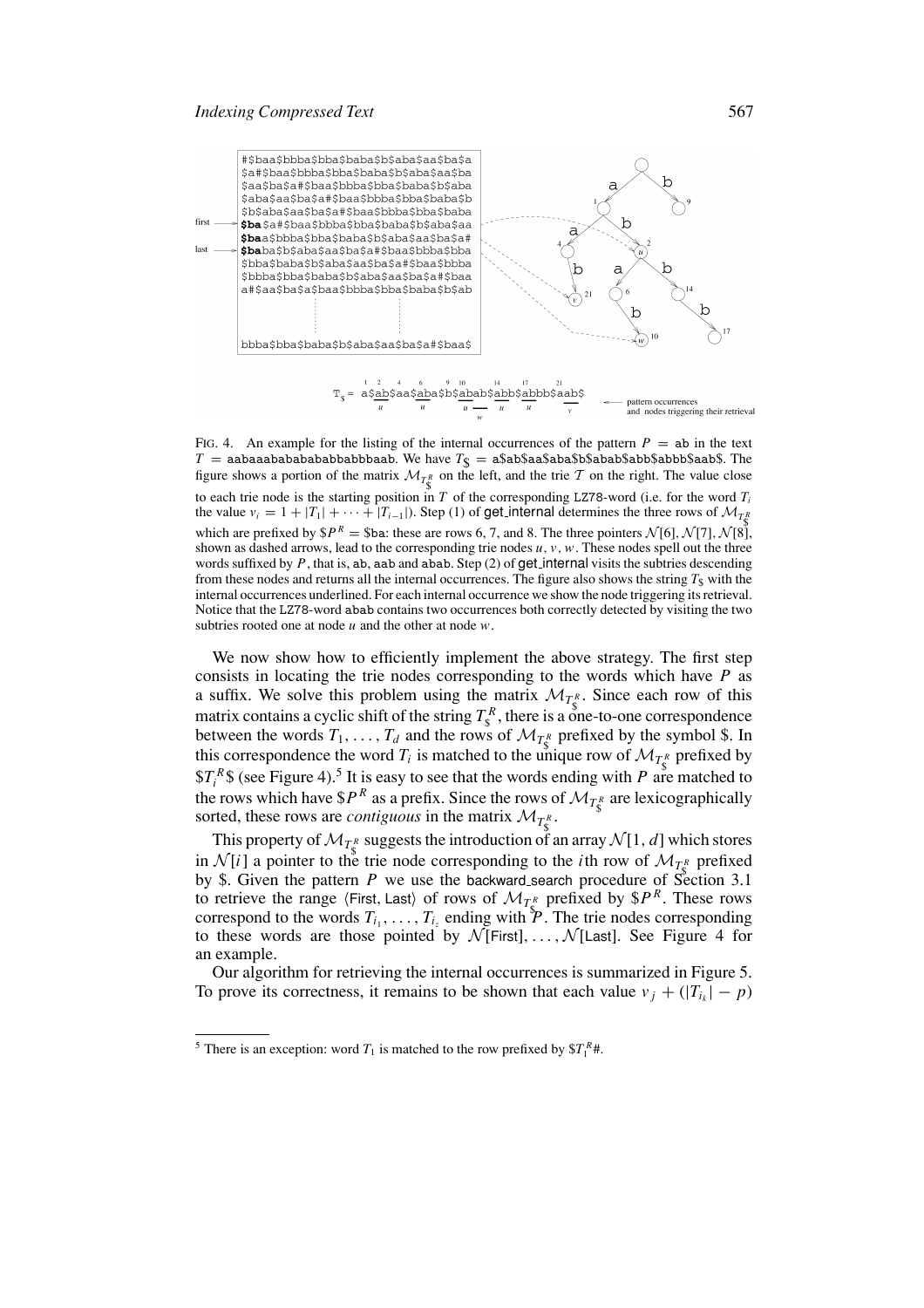Algorithm get\_internal( $P[1,p]$ )

- (1) Search for  $P^R$  in  $\mathcal{M}_{TR}$  thus determining the words  $T_{i_1}, \ldots, T_{i_z}$  which have P as a suffix.
- (2) For  $k = 1, ..., z$ , visit the subtrie of T rooted at node corresponding to  $T_{i_k}$ . For each visited word  $T_j$  return the value  $v_j + (|T_{i_k}|-p)$ , where  $v_j$  is the starting position of  $T_j$  in  $T$ .

FIG. 5. Algorithm get internal for finding the internal occurrences of *P*[1, *p*] in *T* [1, *n*].

returned at Step (2) is the correct starting position of an occurrence of *P* in *T* . To see this, recall that *P* is a suffix of  $T_{i_k}$ . Hence,  $T_{i_k} = w P$  for some string *w* of length  $|T_{i_k}| - p$ . Assume now that the visit of the subtrie rooted at  $T_{i_k}$  reaches the word  $T_j$ , and let  $v_j$  denote the starting position of  $T_j$  in  $T$  (recall that  $v_j$  is stored into the trie node  $T_j$ ). We have  $T_j = T_{i_k}w' = w P w'$  for some string w'. Hence, the occurrence of *P* contained in  $T_j$  starts at position  $v_j + |w| = v_j + (|T_{i_k}| - p)$ as claimed.

Note that *P* may occur more than once in a dictionary word. For example, we could have  $T_j = w P w' P w''$ . Our algorithm correctly reports both occurrences of *P*. The first one is reported when the algorithm visits the subtrie rooted at the word  $w P$ , the second one when the algorithm visits the subtrie rooted at the word  $w P w' P$ . Summing up, we have the following result.

THEOREM 4.1. Let  $occ_l$  denote the number of internal occurrences of  $P[1, p]$  in  $T[1, n]$ . *The algorithm* get internal *retrieves the internal occurrences in*  $O(p + occ_I)$ *time.* get internal *uses space bounded by*  $O(nH_k(T)) + O((n \log \log n)/\log n)$  *bits for any*  $k \geq 0$ *.* 

PROOF. We first analyze the time complexity. In Step (1), we use the backward search procedure with the  $\text{Opp}(T^R_s)$  data structure. By Theorem 3.5, this takes  $O(p)$  time. At Step (2), we output the position of one internal occurrence for each visited word. Hence, Step  $(2)$  takes  $O(occ<sub>I</sub>)$  time overall.

To prove the bound on the space complexity, we observe that get internal uses storage for the trie T, the array  $\overline{\mathcal{N}}$ , the values  $v_1, \ldots, v_d$ , and the data structure  $\text{Opp}(T_{\text{s}}^R)$ . The first three items all take  $O(d \log n)$  bits which is  $O(nH_k(T)) + O((n \log \log n)/ \log n)$  bits by (5). In Appendix D, we show that  $\text{Opp}(T_{\S}^R)$  takes  $5nH_k(T) + O((n \log \log n)/\log n)$  bits of storage and the theorem follows.  $\square$ 

4.2. LOCATING THE OVERLAPPING OCCURRENCES: A SIMPLE ALGORITHM. In this section, we describe a first simple algorithm for retrieving the occurrences of *P* which overlap more than one dictionary word. The algorithm described in this section is not competitive in terms of running time. We describe it since it provides a simple introduction to the rather complex algorithm described in the next section. Our starting point is the following observation.

PROPERTY 4.2. *An overlapping occurrence of the pattern P*[1, *p*] *starts inside the dictionary word*  $T_{j-1}$ *, fully overlaps*  $T_j \cdots T_{j+h-1}$  *and ends inside*  $T_{j+h}$ *, for some h*  $\geq$  0*, if and only if there exists m,*  $1 \leq m < p$ *, such that P*[1*, m*] *is a suffix of*  $T_{i-1}$  *and*  $P[m+1, p]$  *is a prefix of*  $T_i \cdots T_d$ *.*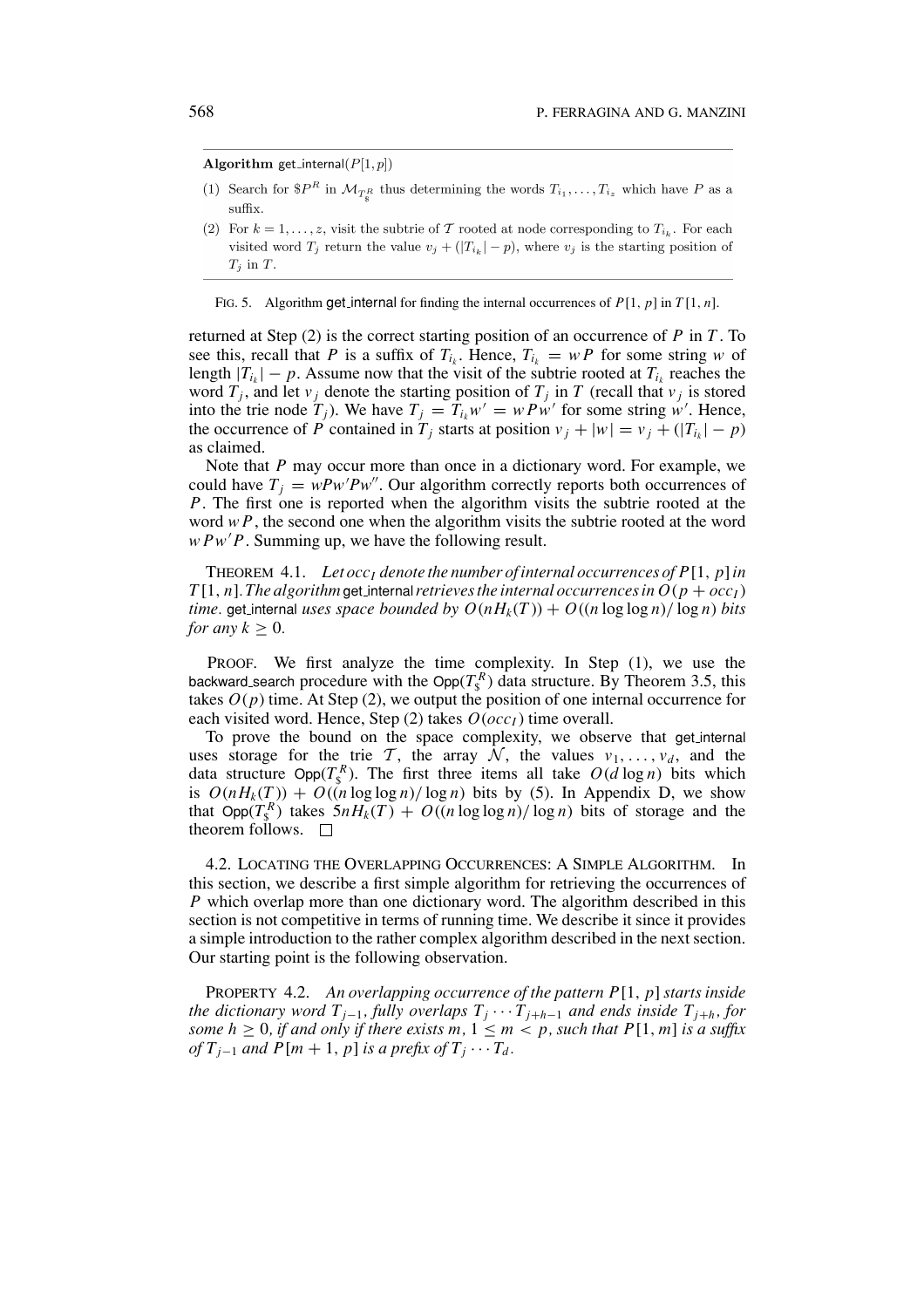Algorithm get\_overlapping( $P[1,p]$ )

- (1) For  $m = p, p-1, \ldots, 1$ , search for  $P[m, p]$  in  $\text{Opp}(T)$  thus retrieving the range  $\langle f_m, \ell_m \rangle$ of rows in  $\mathcal{M}_T$  prefixed by  $P[m, p]$ .
- (2) For  $m = 1, 2, ..., p$ , search for  $P[1,m]^R$  in  $\text{Opp}(T^R_s)$  thus retrieving the range  $\langle f_m^*, \ell_m^* \rangle$  of rows in  $\mathcal{M}_{T_{\alpha}}$  prefixed by  $P[1, m]^R$ .
- (3) For  $m = 1, 2, ..., p 1$  use the data structure  $\mathcal{RT}(\mathcal{Q})$  to retrieve the points of  $\mathcal Q$ which lie inside the rectangle  $[f_m^*, \ell_m^*] \times [f_{m+1}, \ell_{m+1}].$
- (4) For each point  $(x_i, y_i)$  retrieved at the *m*-th iteration of Step 3 return the value  $v_i m$ , where  $v_j = 1 + |T_1| + \cdots + |T_{j-1}|$  is the starting position of the word  $T_j$  inside T.

#### FIG. 6. Algorithm get overlapping for finding the overlapping occurrences of *P*[1, *p*] in *T* [1, *n*].

Reasoning as in Section 4.1, we call procedure backward search( $P[1, m]^R$ ) over Opp $(T_s^R)$  and thus retrieve the rows of the matrix  $\mathcal{M}_{T_s^R}$  prefixed by  $\$P[1, m]^R$  for any  $1 \leq m < p$ . These rows corresponds to the LZ78-words which have  $P[1, m]$ as a suffix. Similarly, calling the procedure backward search( $P[m + 1, p]$ ) over Opp(*T*), we can retrieve all suffixes of *T* which are prefixed by  $P[m + 1, p]$ . By Property 4.2, to find the overlapping occurrences, we need to find which words ending with  $P[1, m]$  are followed by a suffix of *T* prefixed by  $P[m + 1, p]$ . We solve this problem using a geometric data structure.

For  $i = 1, ..., d$ , let  $x_i$  denote the row of the matrix  $\mathcal{M}_{T^R}$  prefixed by  $T_{i-1}^R$ \$. Note that  $x_i$  is the row matched to  $T_i$  in the one-to-one correspondence described in Section 4.1. Similarly, let *yi* denote the row of the matrix  $\mathcal{M}_T$  which is prefixed by  $T_i T_{i+1} \cdots T_d$ #. Define the set of 2D-grid points  $\mathcal{Q} = \{(x_1, y_1), (x_2, y_2), \ldots, (x_d, y_d)\}\$ . Each pair  $(x_i, y_i)$  "captures" the text surrounding the *i*th symbol \$. We can therefore restate Property 4.2 saying that there is an occurrence of *P* starting inside  $T_{j-1}$  and ending inside  $T_{j+h}$  iff there exists *m* such that  $$P[1, m]^R$  is a prefix of row  $x_j$  and  $P[m + 1, p]$  is a prefix of row  $y_j$ . Hence, we need to find all pairs  $(x_j, y_j)$  such that  $x_j$  is in the range of (contiguous) rows prefixed by  $P[1, m]^R$ , and  $y_j$  is in the range of (contiguous) rows prefixed by  $P[m+1, p]$ , for some  $m < p$ . We can find these pairs with  $p-1$  orthogonal range queries on the set  $Q$ . This is done by the algorithm get overlapping shown in Figure 6.

To prove the correctness of get overlapping, assume the point  $(x_i, y_j)$  is retrieved at the *m*th iteration of Step (3). This means that row  $x_j$  of  $\mathcal{M}_{T^R}$  is prefixed by  $$P[1, m]^R$$  and row  $y_j$  of  $\mathcal{M}_T$  is prefixed by  $P[m + 1, p]$ . From Property 4.2 it follows that there exists an occurrence of *P* that starts inside  $T_{i-1}$ , overlaps  $T_j \cdots T_{j+h-1}$  and ends inside  $T_{j+h}$ , for some  $h \ge 0$ . Since  $P[1, m]$  is a suffix of  $T_{j-1}$ , this occurrence starts at position  $v_j - m$ , which is the value correctly returned at Step (4). With a similar argument one can prove that an occurrence of *P* that satisfies Property 4.2 triggers the retrieval of the point  $(x_i, y_i)$  at the *m*th iteration of Step (3).

We highlight the importance of searching for  $P[1, m]^R$  in  $T_s^R$  instead of just searching for  $P[1, m]^R$  in  $T^R$ . The presence in  $T^R$  of the anchor \$ between adjacent words implies that, if  $(x_j, y_j)$  is retrieved at Step (3), the string  $P[1, m]$  is completely contained in  $T_{i-1}$ . This ensures that a pattern overlapping more than two words is retrieved *only once*. Assume for example that there is an occurrence such that *P*[1, *m*] is a suffix of  $T_{j-1}$  and *P*[1, *m'*] is a suffix of  $T_{j-1}T_j$  for some  $m' > m$ .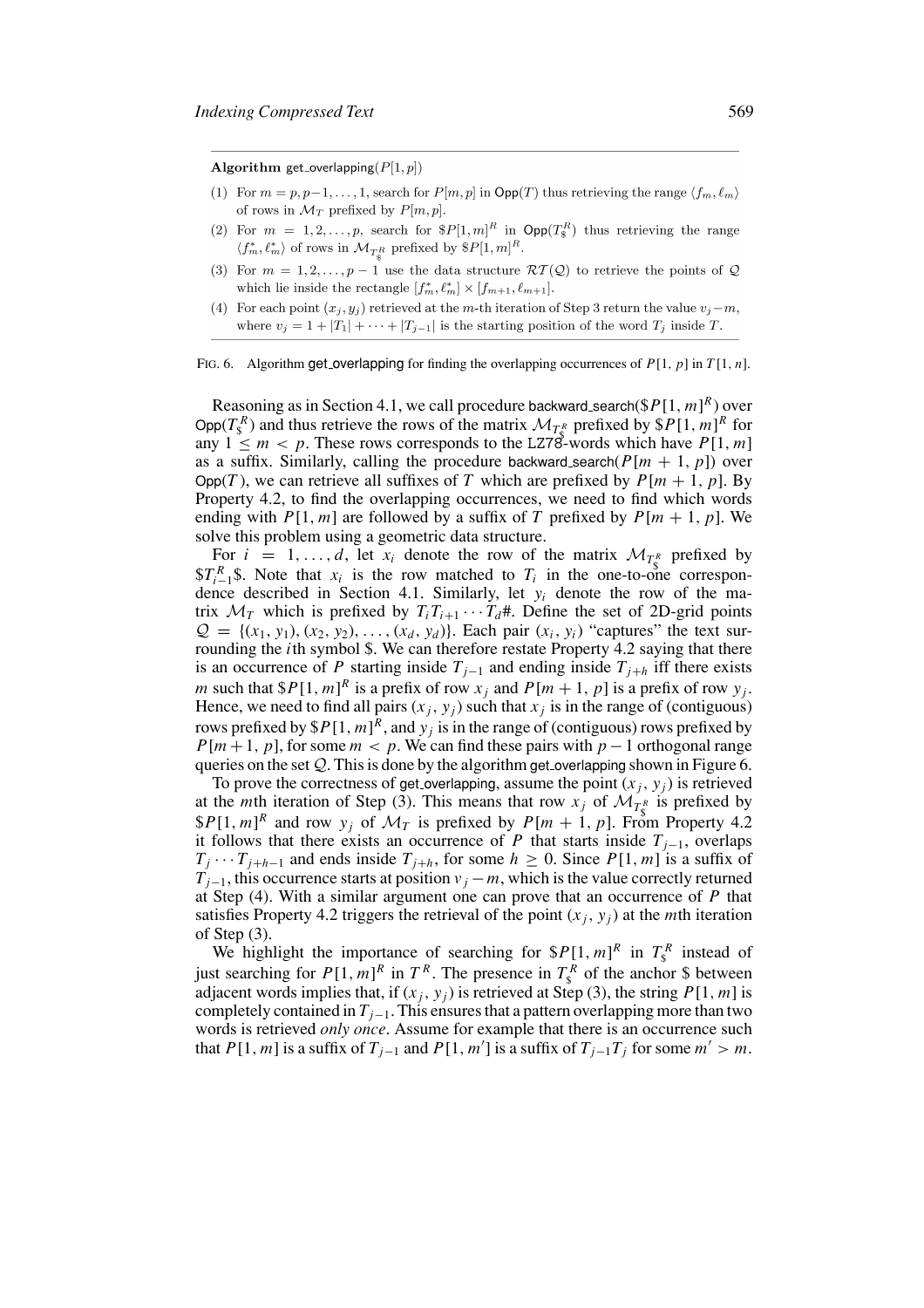The pair  $(x_{j+1}, y_{j+1})$  relative to the symbol \$ that follows  $T_j$  is not retrieved by get overlapping since the row  $x_{j+1}$  of  $\mathcal{M}_{T^R}$  is prefixed by  $\$P[m, m']^R \$P[1, m]^R$ and not by  $P[1, m']^R$  (this is because the pattern *P* cannot contain the special symbol \$).

To analyze the complexity of get overlapping we make use of the following result, proven in Alstrup et al. [2000].<sup>6</sup>

THEOREM 4.3. *A set of 2D-grid points* Q *can be preprocessed in a data structure*  $RT(Q)$  *that occupies*  $O(|Q| \log^{\gamma} |Q|)$  *memory words and supports orthogonal range queries in O*( $log log |Q| + q$ ) *time, where q is the number of points retrieved by a query and* γ > 0 *is an arbitrary constant chosen when we build the data structure.*

THEOREM 4.4. Let  $\operatorname{occ}_O$  denote the number of overlapping occurrences of *P*[1, *p*] *in T*[1, *n*]*. Algorithm* get overlapping *retrieves them in*  $O(p \log \log n +$  $\langle occ<sub>O</sub> \rangle$  *time. The data structures used by get overlapping <i>take O*( $nH_k(T)$ log<sup> $\epsilon$ </sup> $n$ )+  $O(n/\log^{1-\epsilon} n)$  *bits of storage overall, where*  $0 < \epsilon < 1$  *is an arbitrary constant chosen when we build the data structures.*

PROOF. We first analyze the time complexity. At Step (1) with a single execution of backward search with input  $P[1, p]$  we compute the values  $f_1, \ell_1, \ldots, f_p, \ell_p$  in *O*(*p*) time. Similarly at Step (2), we compute the values  $f_1^*, \ell_1^*, \ldots, f_p^*, \ell_p^*$  in  $O(p)$ time. By Theorem 4.3, Step (3) takes overall  $O(p \log \log n + occ_0)$  time, where  $\overline{occ}_O$  is the number of retrieved points (i.e., overlapping occurrences). We conclude that the running time is  $O(p \log \log n + occ_0)$ .

The algorithm makes use of the data structures  $\text{Opp}(T)$ ,  $\text{Opp}(T_s^R)$ ,  $\mathcal{RT}(\mathcal{Q})$ , and of the values  $v_i$  for  $i = 1, \ldots, d$ . By Theorem 3.5 and Lemma D.2 in Appendix D, we know that  $\text{Opp}(T)$  and  $\text{Opp}(T_s^R)$  both use  $5nH_k(T) + O((n \log \log n)/\log n)$ bits. By Theorem 4.3, we know that  $\mathcal{RT}(\mathcal{Q})$  takes  $O(d \log^{\gamma} d \log n)$  bits which dominates the  $O(d \log n)$  bits required for storing the values  $v_1, v_2, \ldots, v_d$ . By (5) and taking  $\gamma < \epsilon$ , we get  $d(\log^{\gamma} d)(\log n) = O(nH_k(T) \log^{\epsilon} n) + O(n/\log^{1-\epsilon} n)$ as claimed.  $\square$ 

4.3. LOCATING THE OVERLAPPING OCCURRENCES IN  $O(p + occ<sub>O</sub>)$  TIME. In this section, we describe an algorithm for retrieving the overlapping occurrences of a pattern  $P[1, p]$  in  $O(p + occ<sub>O</sub>)$  time. We distinguish two kinds of patterns according to their length. If  $p \leq (\log \log n)$ , we say that the pattern is *short*; otherwise, we say that the pattern is*long*. Short and long patterns are retrieved by two different algorithms which are described in the following subsections. Hereafter, we assume that log log *n* is an integer.

4.3.1*. Case* 1*: Long Patterns.* We retrieve long patterns using a refinement of the geometric data structure described in Section 4.2. For  $k < |T_j|$  let  $T_j^{-k}$ denote the prefix of the word  $T_j$  having length  $|T_j| - k$  (i.e.  $T_j$  with the last *k* 

<sup>&</sup>lt;sup>6</sup>The result in Alstrup et al. [2000] has been proven for a set of *d* points on a  $d \times d$  grid. In our case, we have  $d = |Q|$  points defined on a  $n \times n$  grid. Using standard *range reduction* techniques (see, e.g., Alstrup et al. [2000, Sect. 2.2]), we can apply the result of Alstrup et al. [2000] with a slowdown in the query of  $O(\log \log n)$  time.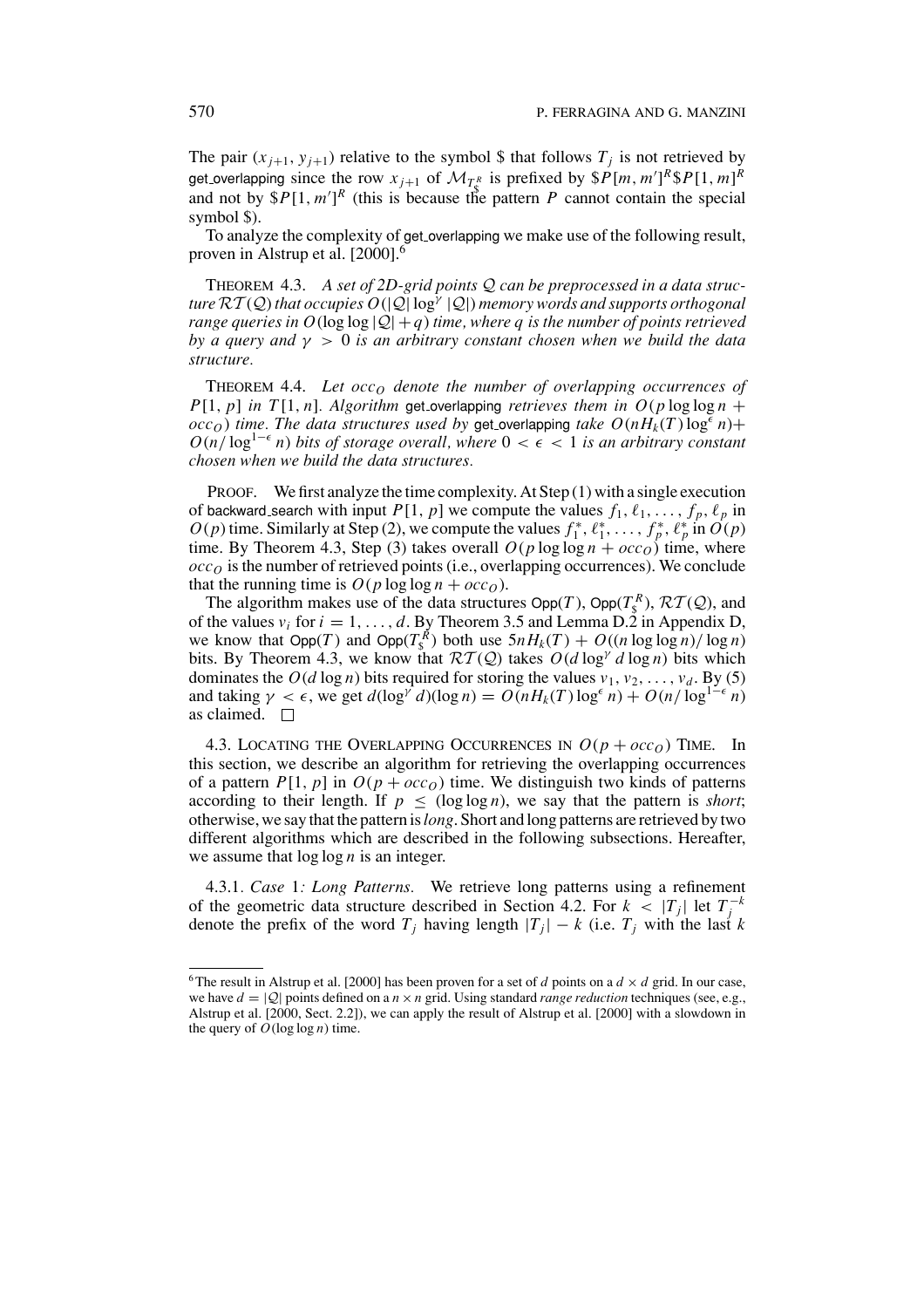Algorithm get\_overlapping\_long( $P[1, p]$ )

- (1) For  $m = p, p-1, \ldots, 1$ , search for  $P[m, p]$  in  $\textsf{Opp}(T)$  thus retrieving the range  $\langle f_m, \ell_m \rangle$ of rows in  $\mathcal{M}_T$  prefixed by  $P[m, p]$ .
- (2) For  $m = 1, 2, ..., p$ , search for  $P[1,m]^R$  in  $\text{Opp}(T^R_s)$  thus retrieving the range  $\langle f_m^*, \ell_m^* \rangle$  of rows in  $\mathcal{M}_{T^R_{\mathcal{S}}}$  prefixed by  $\$P[1,m]^R$ .
- (3) For  $i = 0, 1, \ldots, |p/(\log \log n)|$ , set  $h = i \log \log n + 1$  and use the data structure  $\mathcal{RT}(\mathcal{Q}')$  to retrieve the points of  $\mathcal{Q}'$  which lie inside the rectangle  $[f_h^*, \ell_h^*] \times [f_{h+1}, \ell_{h+1}].$
- (4) For each point  $(x, y)$  retrieved at the *i*-th iteration of Step 3 return the value  $v_{i,k}$  $(i \log \log n + 1)$ , where  $v_{i,k}$  is the value associated with  $(x, y)$ .

FIG. 7. Algorithm get overlapping long for retrieving the overlapping occurrences of long patterns.

characters removed), and let  $T_j^{+k}$  denote the suffix of  $T_j$  having length *k* (i.e. the last *k* characters of  $T_j$ ). Note that  $T_j = T_j^{-k}T_j^{+k}$ . We make use of the following property, which refines Property 4.2:

PROPERTY 4.5. *An overlapping occurrence of the pattern P*[1, *p*] *starts inside the dictionary word Tj*<sup>−</sup><sup>1</sup> *and ends inside Tj*<sup>+</sup>*<sup>h</sup> (for some h* ≥ 0*) if and only if there exist*  $i \geq 0$  *and*  $k \in [0, \log \log n - 1]$  *such that*  $P[1, i \log \log n + 1]$  *is a suffix of T*<sub>*j*−1</sub> *and P*[*i* log log *n* + 2, *p*] *is a prefix of*  $T_{j-1}^{+k}$   $T_j$  ···  $T_a$ .

Property 4.5 states that within the last log log *n* positions of  $T_{i-1}$  lies  $P[1 +$ *i* log log *n*] for some  $i \geq 0$ . Taking advantage of Property 4.5, we can find the overlapping occurrences of long patterns using the data structure  $RT$  of Theorem 4.3 built over a new set of 2D-grid points  $Q^{\prime}$ . Recall that  $Q$  contains one grid point  $(x_i, y_i)$  for each anchor \$ in  $T_s$ . The new set  $Q'$  contains log log *n* points for each anchor. The idea is to define one grid point for each one of the log log *n* positions immediately preceding an anchor.

Formally, for each word  $T_{i-1}$  and for each  $k \in [0, \log \log n - 1]$ , with  $k < |T_{i-1}|$ , we consider the pair of strings  $(T_{j-1}^{-k}, T_{j-1}^{+k}, T_j \cdots T_d)$ . From the prefix-completeness property of the LZ78 dictionary, the string  $T_{j-1}^{-k}$  is a dictionary word as well. Let *x* be the row of  $\mathcal{M}_{T_K^R}$  prefixed by  $(\$T_{j-1}^{-k}\$)^R$ , and let *y* be the row of  $\mathcal{M}_T$  prefixed by  $T_{j-1}^{+k} T_j \cdots T_d$ . We insert in Q' the 2D-grid point  $p_{j,k} = (x, y)$  and associate with it the value  $v_{j,k} = 1 + |T_1| + \cdots + |T_{j-1}| - k$ , which is the starting position of  $T_{j-1}^{+k} T_j \cdots T_d$  in *T*.

Having defined  $Q'$ , we find the overlapping occurrences by executing  $O(p/\log\log n)$  range queries on  $RT(Q')$ , instead of *p* queries on  $RT(Q)$ . The reason is that now we can consider only the splitting of *P* at positions of the form  $1 + i \log \log n$  for  $i = 0, 1, \ldots, |p/(\log \log n)|$ . The resulting algorithm, called get overlapping long, is shown in Figure 7.

THEOREM 4.6. Let  $\operatorname{occ}_O$  denote the number of overlapping occurrences of a *long pattern P*[1, *p*] *in T* [1, *n*]*. Algorithm* get overlapping long *retrieves them in*  $O(p + occ<sub>O</sub>)$  *time using*  $O(nH<sub>k</sub>(T) \log^{\epsilon} n) + O(n/\log^{1-\epsilon} n)$  *bits of storage, where*  $0 < \epsilon < 1$  *is an arbitrary constant chosen when we build the data structures.*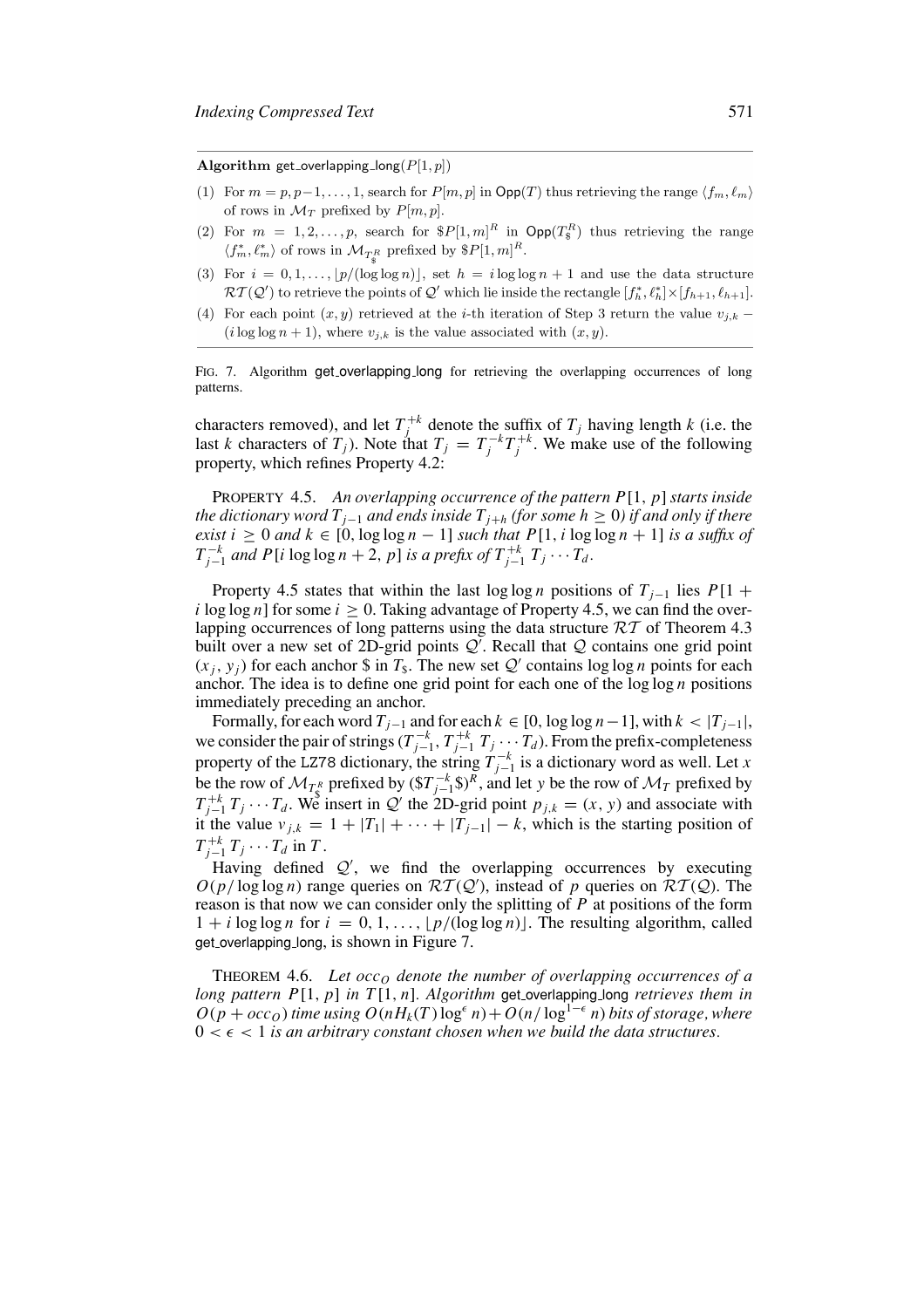PROOF. We first prove the correctness of the algorithm. Assume that an occurrence of *P* overlaps two or more dictionary words. By Property 4.5 there exist *i*, *j*, and  $k \in [0, \log \log n - 1]$  such that  $P[1, i \log \log n + 1]$  is a suffix of  $T_{i-1}^{-k}$ and *P*[*i* log log *n* + 2, *p*] is a prefix of  $T_{j-1}^{+k}$   $T_j \cdots T_d$ . By construction the set  $Q'$  and *P*[*i* log log *n* + 2, *p*] is a prefix of  $T_{j-1}^{+k}$   $T_j \cdots T_d$ . By construction the set  $Q'$ contains a point  $p_{j,k}$  corresponding to the pair of strings  $(T_{j-1}^{-k}, T_{j-1}^{+k}, T_j \cdots T_d)$ . Since  $$P[1, i \log \log n + 1]^R$ is a prefix of  $(\$T_{j-1}^{-k} \$)^R$$ , and  $P[i \log \log n + 2, p]$$ is a prefix of  $T_{j-1}^{+k}$   $T_j \cdots T_d$ , point  $p_{j,k}$  will be retrieved at Step (3) of algorithm get overlapping long when  $h = i \log \log n + 1$ . It is easy to see that the value  $v_{i,k}$  − (*i* log log *n* + 1) returned at Step (4) is the correct starting position of the occurrence.

Conversely, assume that the point  $(x, y)$  is retrieved at the *i*-th iteration of Step  $(3)$ . This means that row *x* of  $\mathcal{M}_{TR}$  is prefixed by the string  $P[1, h]^R$  and row *y* of  $\mathcal{M}_T$  is prefixed by  $P[h + 1, p]$ , where  $h = i \log \log n + 1$ . In addition, there exist *j*, *k* such that row *x* of  $\mathcal{M}_{T_{\mathbb{S}}^R}$  is prefixed by  $(\$T_{j-1}^{-k}\$)^R$ , and row *y* of  $\mathcal{M}_T$  is prefixed by  $T_{j-1}^{+k}T_j \cdots T_d$ . We conclude that  $P[1, h]$  is a suffix of  $T_{j-1}^{-k}$  and  $P[h + 1, p]$ is a prefix  $T_{j-1}^{+k}T_j \cdots T_d$ . Hence,  $(x, y)$  corresponds to an occurrence of *P* whose starting position is correctly reported at Step (4).

To analyze the time and space complexity of get overlapping long, we first observe that  $Q'$  contains  $O(d \log \log n)$  points. From Theorem 4.3, we get that  $RT(Q')$ uses  $O(d(\log^\gamma n) \log \log n)$  memory-words and answers orthogonal range-queries in  $O(\log \log n + q)$  time, where q is the number of retrieved points. Hence, Step (3) takes overall  $O(\sqrt{\frac{p}{\log \log n}}) \log \log n + occ_O) = O(p + occ_O)$  time. Since Steps (1) and (2) take  $O(p)$  time, and Step (4) takes  $O(occ<sub>O</sub>)$  time, we conclude that the running time of get overlapping long is  $O(p + occ<sub>O</sub>)$  as claimed.

Reasoning as in the proof of Theorem 4.4 we get that the space complexity of the algorithm is dominated by the storage of the data structure  $\mathcal{RT}(\hat{Q}')$  which takes overall  $O(d(\log^{\gamma} n)(\log n) \log \log n)$  bits. Using (5) and taking  $\epsilon > \gamma$ , we get  $d(\log^{\gamma} n)(\log n) \log \log n = O(nH_k(T) \log^{\epsilon} n) + O(n/\log^{1-\epsilon} n)$  as claimed.  $\square$ 

4.3.2*. Case 2: Short Patterns.* We now consider the retrieval of the overlapping occurrences when the pattern  $P[1, p]$  is *short*, that is,  $p < (\log \log n)$ . The key observation here is that there cannot be too many of such occurrences and it is therefore feasible to store explicitly their positions in *T* .

Let  $S = \{p_1, p_2, \ldots, p_\ell\}$  denote a lexicographically ordered list of all short patterns which overlap two or more words. We build an array  $A<sub>S</sub>$  containing the positions in  $\overline{T}$  of all overlapping occurrences of  $p_1$ , followed by the positions of all overlapping occurrences of *p*2, and so on. Note that at most  $O((\log \log n)^2)$  occurrences of short patterns may overlap any given word boundary since there are *O*(log log *n*) possible starting positions before the boundary and *O*(log log *n*) possible ending positions after the boundary. Since there are *d*−1 word boundaries, the array  $A_S$  contains  $(d(\log \log n)^2)$  entries each requiring  $O(\log n)$ bits. Hence the array  $A_S$  takes overall  $O(d \log n (\log \log n)^2)$  bits of storage. By (5), this amount is bounded by  $O(n H_k(T) (\log \log n)^2) + O(n (\log \log n)^3 / \log n)$ bits.

To access the array  $A<sub>S</sub>$ , we build a table  $T<sub>S</sub>$  indexed by all possible short patterns, which are  $O(|\Sigma|^{\log \log n})$  in total. Table  $\mathcal{T}_S$  is defined as follows: Given a short pattern *P*: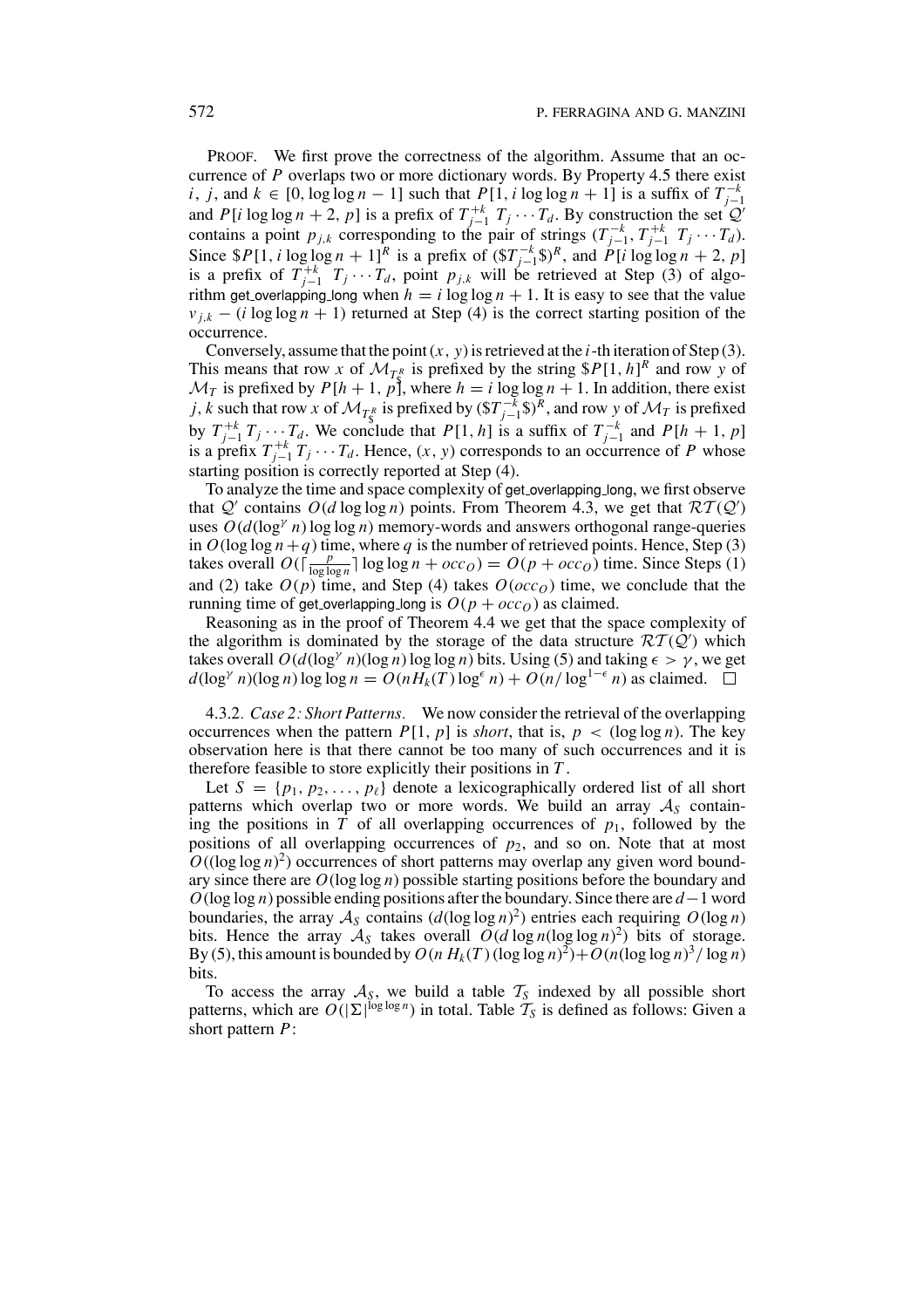- (1) if  $P \in S$ , then  $\mathcal{T}_S[P] = (b, e)$ , where  $\mathcal{A}_S[b], \mathcal{A}_S[b+1], \ldots, \mathcal{A}_S[e]$  are the positions of the overlapping occurrences of *P* in *T* ;
- (2) if  $P \notin S$ , then  $T_S[P] = (0, 0)$ .

Note that  $T_S$  requires  $O(|\Sigma|^{\log \log n} \log n) = O(\text{polylog}(n))$  bits of storage. Now, given a short pattern *P*, we can list its overlapping occurrences in *T* by performing one access to  $T_S$  and  $\alpha c \circ \alpha$  accesses to  $A_S$ . Since these operations involve  $O(\log n)$ bits operands, the running time of this procedure is proportional to the number of overlapping occurrences.

THEOREM 4.7. If the pattern  $P[1, p]$  is short, we can retrieve the  $\operatorname{occ}_O$  over*lapping occurrences of P in*  $T[1, n]$  *in*  $O(p + occ_0)$  *time. The data structures* supporting the retrieval of short patterns take overall  $O(nH_k(T)(\log \log n)^2)$  +  $O(n(\log \log n)^3/\log n)$  *bits of storage.* 

Finally, combining Theorem 4.1 (for the retrieval of the internal occurrences) with Theorems 4.6 and 4.7 (for the retrieval of the overlapping occurrences), we get the following result.

THEOREM 4.8. *For any text T* [1, *n*] *we can build a compressed full-text index with O*(*p* + *occ*) *query time. The size of the index is bounded by*  $O(nH_k(T) \log^{\epsilon} n) + O(n/\log^{1-\epsilon} n)$  *bits for any*  $k \geq 0$ *, where*  $0 < \epsilon < 1$  *is an arbitrary positive constant chosen when we build the index.*

#### 5*. Conclusions and Open Problems*

In this article, we described two full-text indexes whose size is bounded in terms of the *k*th order empirical entropy of the indexed text. This result shows that it is possible to simultaneously compress and index textual data. Subsequent to our work, there have been several new results on compressed full-text indexes. A new ingredient of recent research has been a greater attention to the influence of the alphabet size  $|\Sigma|$  on the space and time bounds. The bounds given in this article assume that the alphabet size is constant with respect to *n*. Hidden in the big-O notation, there is an exponential dependence on the alphabet size for the space bounds, and a linear dependence on the alphabet size for the time bounds. The recent research on compressed indexes has produced data structures that are more "alphabet-friendly" and achieve various tradeoffs between space usage and query time [Grossi et al. 2003; Rao 2002; Sadakane 2002, 2003; Grabowski et al. 2004; Navarro 2004; Mäkinen et al. 2004; Mäkinen and Navarro 2004].

Currently, the most space economical compressed indexes [Grossi et al. 2003; Ferragina et al. 2004] take  $nH_k(T) + o(n)$  bits for  $k < \alpha \log_{|\Sigma|} n$  with  $\alpha < 1$ . These data structures report the pattern occurrences in  $O(\log |\Sigma| (p + \text{polylog}(n)) +$  $\int$ *occ* log<sup>2</sup> *n*/ log log *n*)) time. These "second generation" compressed indexes make use of new algorithmic tools such as succinct dictionaries [Raman et al. 2002], wavelet trees [Grossi et al. 2003] and compression boosting [Ferragina et al. 2005].

Despite these recent developments, the field of compressed indexes still offers many challenging open problems. For example, it is still open whether we can achieve  $O(p + occ)$  query time using  $O(nH_k(T)) + o(n)$  bits of storage. Another challenging question is how *locality of reference* may be introduced in compressed indexes to take advantage of the blocked access to disk memory. We aim at achieving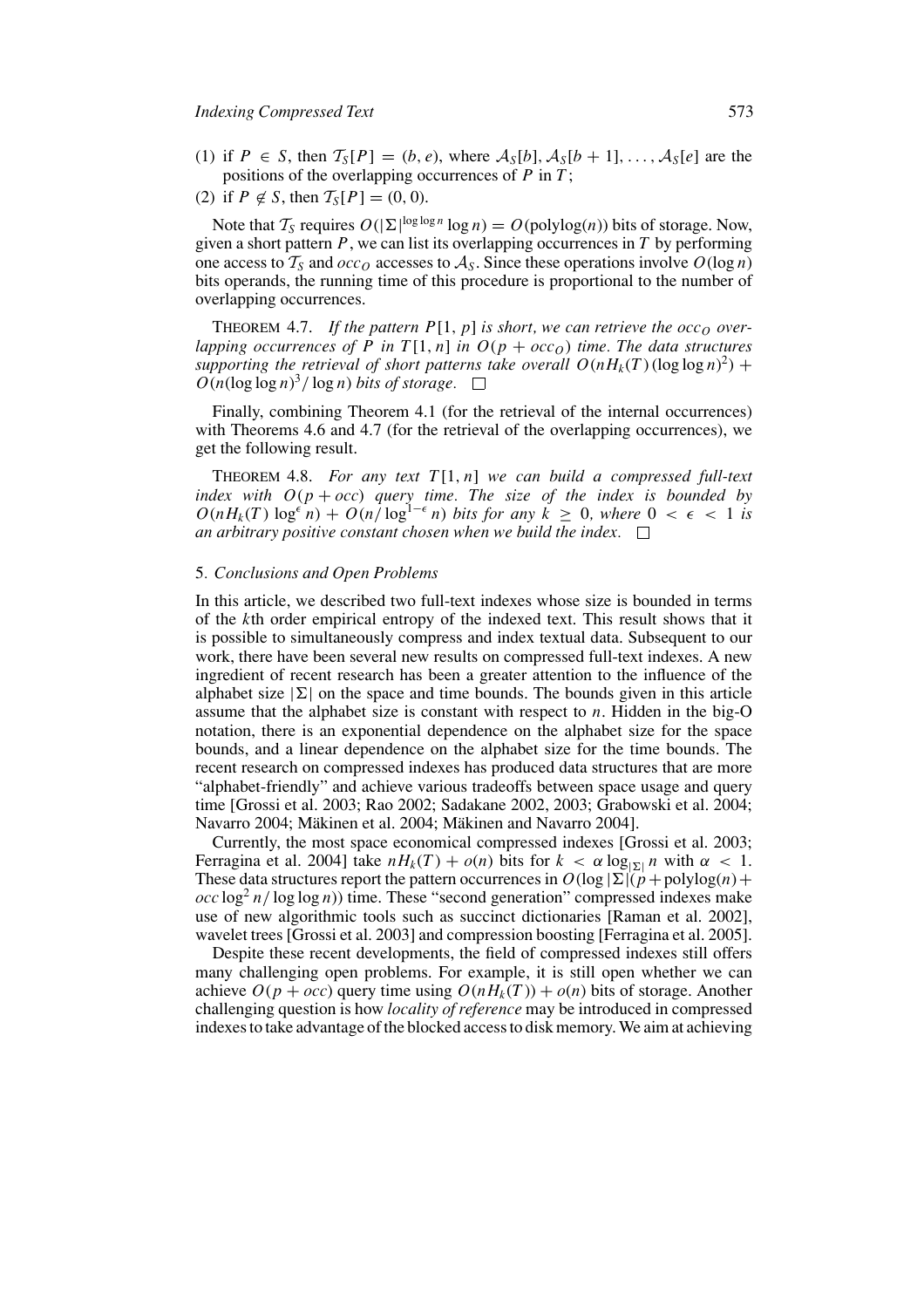$O(p + occ/B)$  I/Os for the pattern search, where *B* is the disk-page size. Such an index might compete successfully with the String B-tree [Ferragina and Grossi 1999] that is the I/O-fastest full-text index but uses  $\Theta(n \log n)$  bits of storage. Finally, it would be interesting to extend the operations supported by compressed full-text indexes to include text updates, regex, and approximate searches. Some preliminary results in this direction are reported in Ferragina and Manzini [2000], Chan et al. [2004], Hon et al. [2004a], and Huynh et al. [2004].

#### *Appendix*

### A. *Some Properties of the Empirical Entropy*  $H_k(T)$

A.1.  $H_k(T)$  VERSUS  $H_k(T^R)$ . Let  $T^R$  denote the string  $T$  reversed. In general  $H_k(T)$  is different from  $H_k(T^R)$ ; however, these two values cannot be too far away: In this section, we show that their difference is bounded by  $O((\log n)/n)$ . For any string *w* of length  $k > 0$ , we define  $m_w$  as the number of occurrences of *w* in  $T[1, n]T[1, k - 1]$ . The value  $m_w$  can be seen also as the number of occurrences of *w* in *T* counting also the occurrences which wrap around the boundaries  $\sum_{w \in \Sigma^k} m_w = n$ . We define the value  $\hat{H}_k(T)$  as of *T*. For example, for  $\overline{T}$  = aabaa, we have  $m_{aa} = 3$ , and  $m_{aaa} = 2$ . Note that

$$
\hat{H}_k(T) = -\frac{1}{n} \sum_{w \in \Sigma^k} m_w \left[ \sum_{i=1}^h \frac{m_{w\alpha_i}}{m_w} \log \left( \frac{m_{w\alpha_i}}{m_w} \right) \right]. \tag{7}
$$

The reason for which we introduce  $\hat{H}_k(T)$  is that its value does not change if we reverse the input string.

LEMMA A.1. *For any k* > 0 *and for any string T*,  $\hat{H}_k(T) = \hat{H}_k(T^R)$ .

PROOF. Let  $F_k(T) = \sum_{w \in \Sigma^k} m_w \log m_w$ . A simple algebraic calculation shows that  $\hat{H}_k(T) = F_{k+1}(T) - F_k(T)$ . Since  $m_w$  is equal to the number of occurrences of  $w^R$  in  $T^R$ , we have  $F_k(T) = F_k(T^R)$ . Hence,

$$
\hat{H}_k(T) = F_{k+1}(T) - F_k(T) = F_{k+1}(T^R) - F_k(T^R) = \hat{H}_k(T^R).
$$

LEMMA A.2. *For any*  $k > 0$  *and for any string*  $T[1, n]$ *, we have* 

$$
H_k(T) \leq \hat{H}_k(T) \leq H_k(T) + \left(\frac{k}{n}\right) \log(ne).
$$

PROOF. Let  $t_1, t_2, \ldots, t_h$  be non negative values and let  $t = \sum_{i=1}^h t_i$ . We define

$$
G(t_1, t_2, \dots, t_h) = -\sum_{i=1}^h t_i \log \left( \frac{t_i}{t} \right). \tag{8}
$$

Clearly  $G(t_1, \ldots, t_h) \geq 0$  and the value  $G(t_1, \ldots, t_h)$  does not change if we permute the positions of the variables *ti*'s. Moreover, using elementary calculus one can prove that

$$
G(t_1, t_2, \ldots, t_h) \le G(t_1 + 1, t_2, \ldots, t_h)
$$
\n(9)

$$
\leq G(t_1, t_2, \ldots, t_h) + \log(1 + t_1 + \cdots + t_h) + \log e. \quad (10)
$$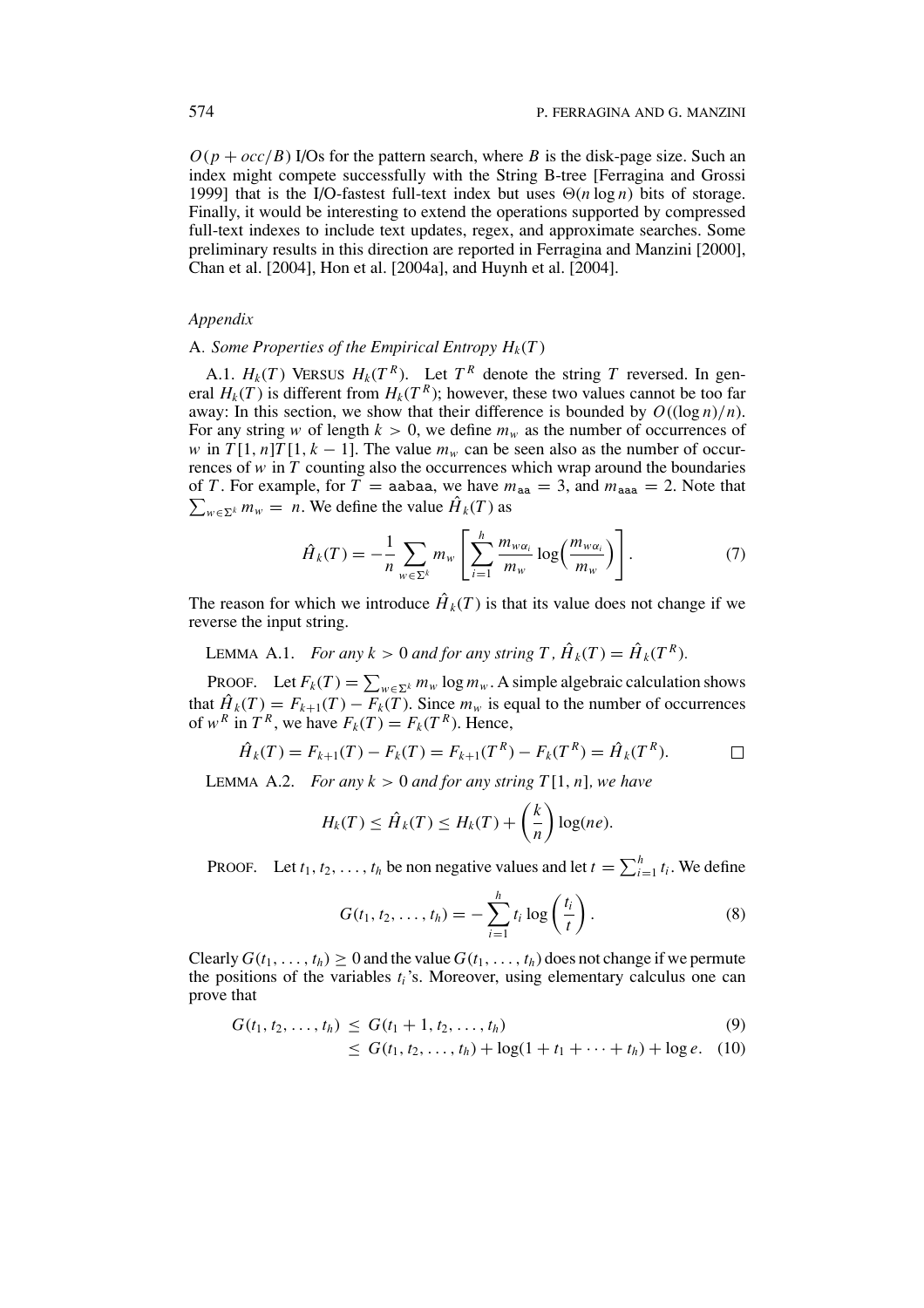By (2) and (7) we have that using *G* we can rewrite the values  $H_k(T)$  and  $\hat{H}_k(T)$  as

$$
H_k(T) = \frac{1}{n} \sum_{w \in \Sigma^k} G(n_{w\alpha_1}, \dots, n_{w\alpha_h}),
$$
\n(11)

$$
\hat{H}_k(T) = \frac{1}{n} \sum_{w \in \Sigma^k} G(m_{w\alpha_1}, \dots, m_{w\alpha_h}).
$$
\n(12)

By construction, for any string *w* and for any character  $\alpha_i$  we have  $m_{w\alpha_i} \geq n_{w\alpha_i}$ . We also have

$$
\sum_{w \in \Sigma^k} \sum_{\alpha_i \in \Sigma} n_{w\alpha_i} = n - k, \qquad \sum_{w \in \Sigma^k} \sum_{\alpha_i \in \Sigma} m_{w\alpha_i} = n.
$$

This means that starting from  $H_k(T)$  we can get the value  $\hat{H}_k(T)$  increasing *k* terms  $n_{w\alpha_i}$  by one. These terms correspond to the strings which wrap around *T*'s boundaries (these strings are counted in  $\hat{H}_k(T)$  but not in  $H_k(T)$ ). By (9), we see that increasing a term  $\overline{n}_{w\alpha_j}$  by one never decreases *G* and increases it by at most  $log(1 + \sum_{i} n_{wa_i}) + log e$ . Since  $(1 + \sum_{i} n_{wa_i}) \leq n$ , we conclude that *k* increments can increase *G* by at most *k* log(*ne*) and the lemma follows.  $\Box$ 

THEOREM A.3. *For any fixed*  $k \geq 0$  *and for any string T*[1, *n*]*, we have* 

$$
nH_k(T) - O(\log n) \le nH_k(T^R) \le nH_k(T) + O(\log n).
$$

PROOF. For  $k = 0$  we have  $H_0(T) = H_0(T^R)$ . For  $k > 0$ , using Lemmas A.1 and A.2, we get

$$
nH_k(T^R) \leq n\hat{H}_k(T^R) = n\hat{H}_k(T) \leq nH_k(T) + O(\log n).
$$

To complete the proof, we simply replace  $T^R$  with  $T$ .  $\Box$ 

A.2.  $H_k(T)$  vERSUS  $H_k^*(T)$ . The empirical entropy  $H_k$  is not the only reasonable measure of the compressibility of a string. Recalling the function *G* defined by (8), we define

$$
G^*(t_1,\ldots,t_h)=\begin{cases}1+\lfloor \log(t_1+\cdots+t_h)\rfloor & \text{if}\exists i:t_i\neq 0\text{ and }t_j=0\text{ for }j\neq i,\\G(t_1,\ldots,t_h)&\text{otherwise.}\end{cases}
$$

The *k*th order *modified* empirical entropy  $H_k^*(T)$  was defined in Manzini [2001] as

$$
H_k^*(T) = \frac{1}{n} \sum_{w \in \Sigma^k} G^*(n_{w\alpha_1}, \dots, n_{w\alpha_h}).
$$
\n(13)

The value  $H_k^*(T)$  represents the maximum compression we can achieve using for each symbol a code which only depends the *k* immediately preceding *k* symbols, with the additional assumption that the coding of a string takes at least enough bits to write down its length in binary. This additional assumption makes  $nH_k^*(T)$  a more realistic lower bound than  $nH_k^*(T)$ . The modified empirical entropy  $H_k^*(T)$ has been used in Manzini [2001] and Ferragina et al. [2005] for the analysis of BWT-based compression algorithms. The following lemma bounds the entropy  $H_k^*(T)$  in terms of  $H_k(T)$ .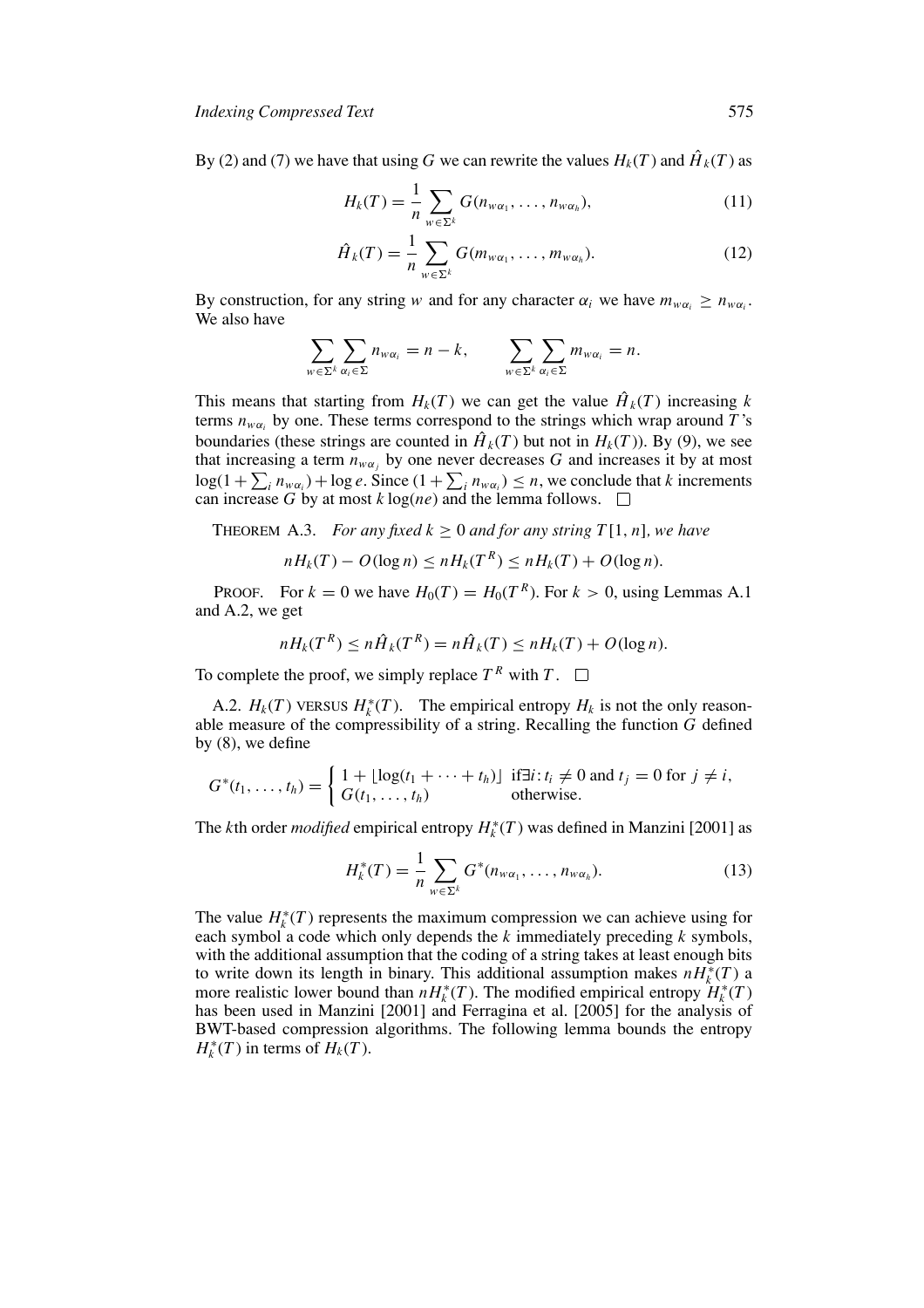LEMMA A.4. *For any fixed k*  $> 0$  *and for any string*  $T[1, n]$ ,

$$
nH_k(T) \le nH_k^*(T) \le nH_k(T) + O(\log n).
$$

PROOF. Comparing  $(11)$ – $(12)$  with  $(13)$ , we see that

$$
nH_k^*(T)-nH_k(T)=\sum_{w\in\Sigma^k}[G^*(n_{w\alpha_1},\ldots,n_{w\alpha_h})-G(n_{w\alpha_1},\ldots,n_{w\alpha_h})].
$$

Since *G*<sup>∗</sup>( $t_1$ ,...,  $t_h$ ) ≥ *G*( $t_1$ ,...,  $t_h$ ) and *G*<sup>∗</sup>( $t_1$ ,...,  $t_h$ ) > *G*( $t_1$ ,...,  $t_h$ ) implies  $G(t_1,\ldots,t_h)=0$  we have

$$
0 \leq nH_k^*(T) - nH_k(T) \leq \sum_{w \in \Sigma^k} (1 + \lfloor \log n \rfloor) \leq |\Sigma|^k (1 + \lfloor \log n \rfloor). \quad \Box
$$

## B*. The Compression Ratio of Algorithm* BW RLX

In this appendix, we prove the bound (3) on the compression achieved by the algorithm BW RLX. Our proof is based on some results about BWT-based compressors given in Manzini [2001].

Following the notation in Manzini [2001, Sec. 5], we denote by  $m \text{tf}_{\pi}$  the moveto-front encoder in which the recency list initially contains the alphabet symbols ordered according to the permutation  $\pi$ . We define the algorithm  $A_{\pi} = m f_{\pi} +$ rle + PC as the algorithm that encodes a given string *s* using  $m$ t  $f_\pi$  followed by rle (run-length encoding) followed by PC (the variable length prefix code described in Section 2.3). For any string *s*, we denote with  $\pi(s)$  the ordering which *maximizes* the output size of  $A_{\pi}$  and define  $A^* = m t f_{\pi(s)} + r l e + P C$ . Note that algorithm  $A^*$ first computes the worst case ordering  $\pi(s)$  and then uses it as the initial ordering for move-to-front encoding. Although the definition of A<sup>∗</sup> may appear rather unnatural, its worst-case structure makes it a very useful tool.

By Lemma 5.7 in Manzini [2001], we know that for every  $k$ , the output size  $|A^*(bwt(T))|$  is bounded by  $5nH_k^*(T) + g_k$ , where  $H_k^*(T)$  is the modified empirical entropy defined in Section A.2 and  $g_k = |\Sigma|^{k+1} \log |\Sigma|$ . Since A<sup>\*</sup> uses the worst possible ordering, the algorithm BW RLX will certainly produce an output of smaller size. Hence, for any string  $T[1, n]$ , we have

$$
|\text{BW\_RLX}(T)| \leq |\text{A}^*(\text{bwt}(T))| \leq 5nH_k^*(T) + g_k.
$$

Using Lemma A.4, we get the desired bound

$$
|\text{BW\_RLX}(T)| \leq 5nH_k(T) + O(\log n).
$$

## C*. Managing Long Runs of Zeroes*

In this appendix, we discuss the computation of  $Occ(c, q)$  in the general case in which  $L^{mtf}$  contains one or more runs of zeroes that cross the border of the buckets  $BL_i^{mtf}$ 's. Recall that run-length encoding replaces each (maximal) run of zeroes  $0^m$ in  $L^{mtf}$  with the string  $bin(m)$  defined as the binary representation of  $(m + 1)$  in reverse order (least significant bit first) and with the most significant bit discarded. This encoding is also known as  $1/2$  encoding since if  $\text{bin}(m) = b_0b_1 \cdots b_k$ , with  $b_i \in \{0, 1\}$ , then  $m = \sum_{j=0}^{k} (b_j + 1)2^j$ . Because of this property, from bin(*m*), we can retrieve  $0^m$  by simply replacing each bit  $b_j$  with a sequence of  $(b_j + 1)2^j$  zeroes.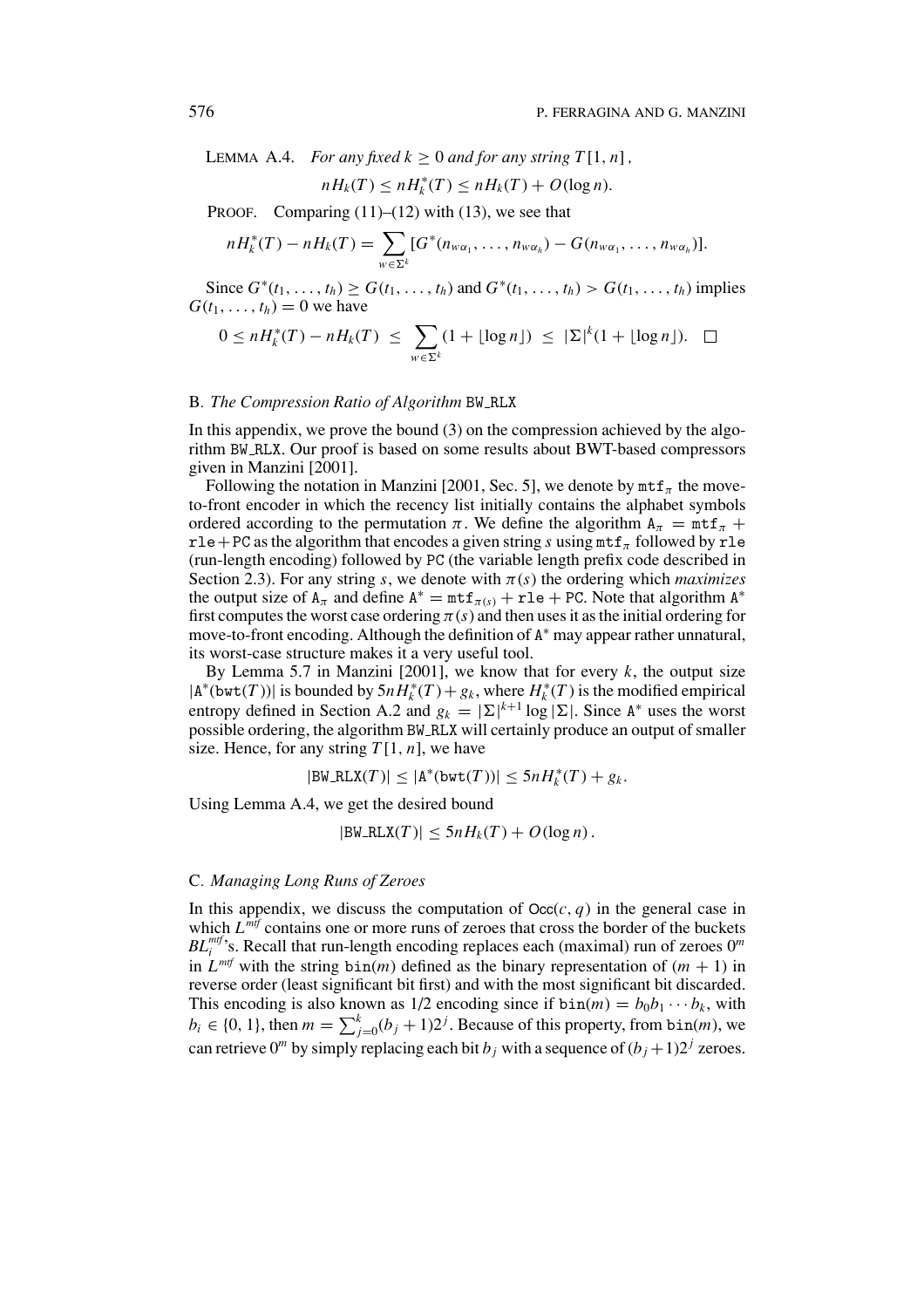|     | (1) if c is the first character in $MTF[i]$ then    |
|-----|-----------------------------------------------------|
| (2) | if $j \leq MZ[i]$ then return j                     |
| (3) | else return $MZ[i] + S[c, j - MZ[i], BZ_i, MTF[i]]$ |
| (4) | else                                                |
| (5) | if $j \leq MZ[i]$ then return 0                     |
| (6) | else return $S[c, j - MZ[i], BZ_i, MTF[i]]$         |

FIG. 8. Procedure for computing the number of occurrences of a character  $c$  among the first  $j$ characters of the *i*th bucket *BLi* .

Suppose now that a sequence of  $a + b$  zeroes is split between two buckets: let say  $BL^{mtf}_{i-1}$  ends with *a* zeroes and  $BL^{mtf}_i$  starts with *b* zeroes (a similar argument holds for a sequence overlapping an entire bucket). We define the compressed buckets *BZi*<sup>−</sup><sup>1</sup> and  $BZ_i$  as follows: We know that run-length encoding transforms the sequence  $0^{a+b}$  into the string  $\sigma = \text{bin}(a+b)$ . We interpret every digit of  $\sigma$  according to the 1/2 decoding scheme mentioned above and we assign to *BZi*<sup>−</sup><sup>1</sup> the shortest prefix of  $\sigma$  whose 1/2 decoding is *greater or equal* than *a*. The remaining digits of  $\sigma$  are assigned to  $BZ_i$ . For example, if  $a = 3$  and  $b = 14$ , we have  $\sigma = \text{bin}(17) = 0100$ . We assign to  $BZ_{i-1}$  the symbols **01** (whose 1/2 decoding is 0<sup>5</sup>), and to  $BZ_i$  the symbols  $00$  (whose  $1/2$  decoding is  $0^3$ ).

It should be clear that table *S* introduced in Section 3.2 can be used to count the number of occurrences of any character in a prefix of *BLi*<sup>−</sup><sup>1</sup> but the same table does not work for *BL<sub>i</sub>*. Indeed,  $BZ_{i-1}$  is a faithful<sup>7</sup> encoding of  $BL_{i-1}^{mtf}$  whereas the leading *b* zeroes of  $BL_i^{mtf}$  are usually not faithfully encoded by the digits of  $\sigma$ assigned to  $BZ_i$ . In the above example we have  $b = 14$  and we have assigned to  $BZ_i$  the symbols 00 whose  $1/2$  decoding is  $0^3$ ; hence, there are 11 missing zeroes. It is easy to prove that the digits of  $\sigma$  assigned to  $BZ_i$  never encode more than *b* zeroes and therefore there is always a non-negative number of missing zeroes.

These observations suggest the introduction of an array  $MZ[1, n/\ell]$  such that  $MZ[i]$  contains the number of leading zeroes of  $BL_i^{mtf}$  not encoded by  $BZ_i$ . In the above example, we would have  $MZ[i] = 11$ . Note that, if  $\alpha$  is the first symbol in *MTF*[*i*] (i.e., the first character in the MTF-list when the *i*th bucket is encoded), then  $BL_i$  consists of  $MZ[i]$  copies of  $\alpha$  followed by the decoding of  $BZ_i$ . It follows that we can compute the number of occurrences of any character  $c$  among the first *j* characters of *BLi* using the procedure described in Figure 8. Since the array *MZ* takes  $O((n/\ell) \log \ell) = O((n/\log n) \log \log n)$  bits, its introduction does not change the asymptotic space used by the procedure backward search.

# D. *Size of*  $\mathsf{Opp}(T^R_\$)$

Let *T*[1, *n*] be a string over the alphabet  $\Sigma = {\alpha_1, \ldots, \alpha_h}$ , and let  $T = T_1 T_2 \cdots T_d$ denote its LZ78 parsing. We recall that  $T_s^R$  is defined as  $T_s^R = \frac{S T_d^R S T_{d-1}^R S \cdots S T_1^R}{S}$ where  $\hat{S}$  is a character not belonging to  $\Sigma$ . In order to upper bound the size of Opp( $T_s^R$ ), we first need a preliminary lemma relating the entropies of *T* and  $T_s$ .

<sup>&</sup>lt;sup>7</sup> Note that *BZ*<sub>*i*−1</sub> encodes *BL*<sup>*mtf*</sup></sup> possibly followed by some additional zeroes. However, these additional zeroes do not cause any problem in the use of table *S* because *S* is queried with positions lying within the bucket and therefore to the left of the additional zeroes.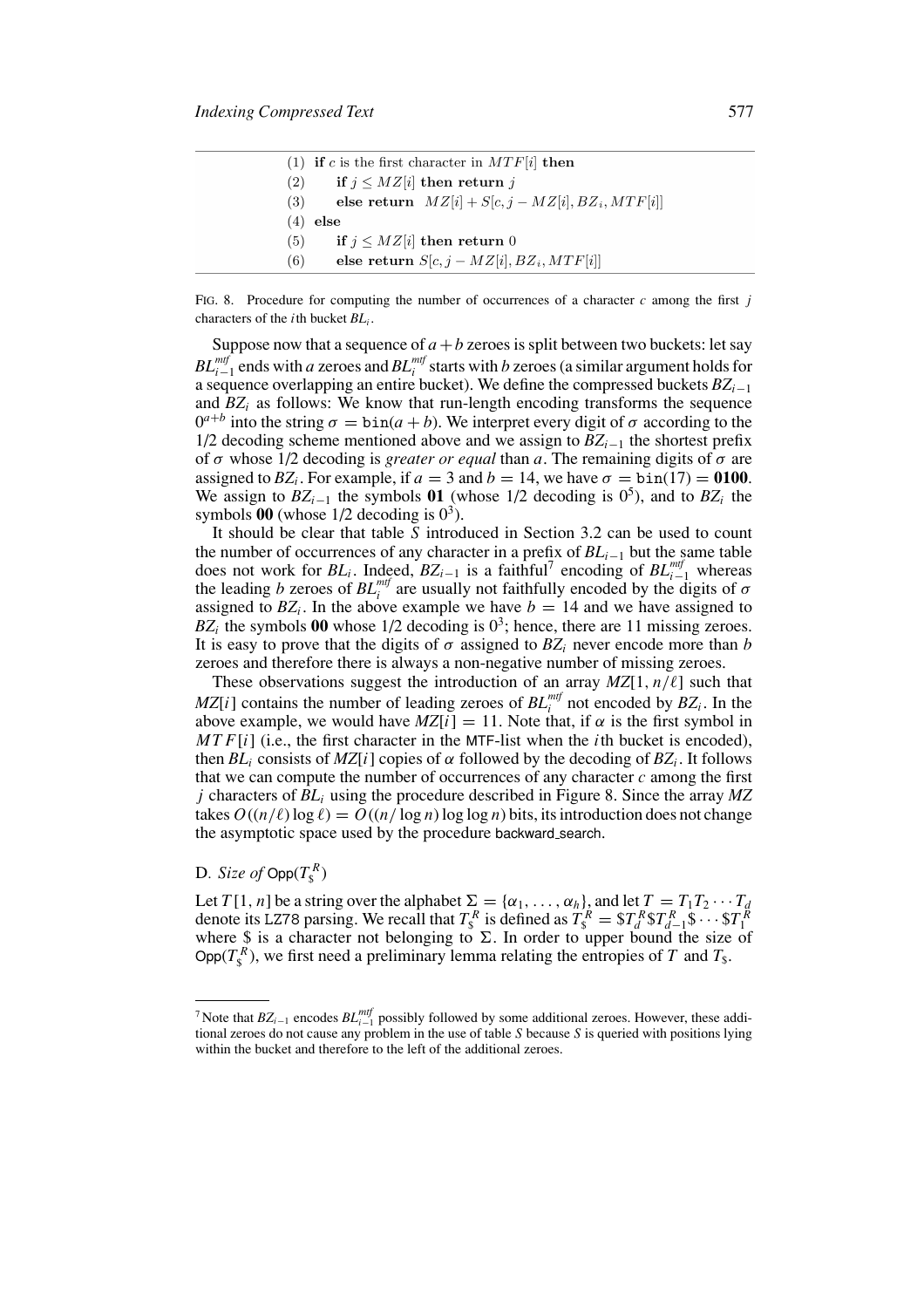**LEMMA D.1.** *For any fixed k > 0 and for any string T*[1, *n*]*, we have* 

 $|T_{\rm s}|H_k(T_{\rm s}) \leq nH_k(T) + O(n/\log n)$ .

**PROOF.** We recall that  $|T_s|H_k(T_s)$  is a lower bound to the output size of any uniquely decodable encoder in which the code for each symbol only depends on the symbol itself and on the *k* preceding symbols. We now define an encoder, called Aux, which has this property and therefore produces an output  $Aux(T<sub>s</sub>)$  whose size is greater than  $|T_s|H_k(T_s)$ . We prove the lemma by showing that  $|\text{Aux}(T_s)| \le$  $nH_k(T) + O(n/\log n)$ .

For any  $w \in \Sigma^k$  and for any  $\alpha_i \in \Sigma$ , let  $t_{w\alpha_i}$  denote the number of occurrences of the string  $w\alpha_i$  in  $T_s$ , thus  $t_w = \sum_i t_{w\alpha_i}$ . The algorithm Aux encodes each character  $\alpha \in T_{\$}$  as follows:

- (1) if both  $\alpha$  and the k characters preceding it are in  $\Sigma$ , then  $\alpha$  is encoded using  $-\log(t_{w\alpha}/t_w)$  bits, where *w* is the length-*k* string preceding  $\alpha$ ;
- (2) otherwise,  $\alpha$  is encoded using  $\log(|\Sigma| + 1)$  bits.

In other words, if  $\alpha$  and the *k* characters preceding it are in  $\Sigma$  we use the best possible conditional code, otherwise (that is, if  $\alpha$  or one of the *k* characters preceding it is the \$ character) we use a code of length equal to the logarithm of the alphabet size (which means no compression at all). Note that Aux is only an ideal compressor since a code may consists of a fractional number of bits. However, it is still true that  $|Aux(T_s)| > |T_s|H_k(T_s)$ .

From the definition of Aux, we get

$$
|\text{Aux}(T_{\text{s}})| \leq -\left[\sum_{w \in \Sigma^k} \sum_{i=1}^h t_{w\alpha_i} \log\left(\frac{t_{w\alpha_i}}{t_w}\right)\right] + (k+1)d\log(|\Sigma|+1).
$$

Recalling that  $d = O(n/\log n)$ , and using the function G defined by (8), we have

$$
|\mathrm{Aux}(T_{\$})| \leq \left[\sum_{w \in \Sigma^k} G(t_{w\alpha_1},\ldots,t_{w\alpha_h})\right] + O(n/\log n).
$$

We complete the proof showing that

$$
\sum_{w \in \Sigma^k} G(t_{w\alpha_1},\ldots,t_{w\alpha_h}) \leq nH_k(T).
$$

Let  $n_{w\alpha_i}$  denote the number of occurrences of the string  $w\alpha_i$  in *T* (by construction *w* $\alpha$ *i* does not contain the special character \$). Since every occurrence of *w* $\alpha$ *i* in *T*<sub>\$</sub> corresponds to an occurrence in *T*, we have  $n_{wa_i} \ge t_{wa_i}$ . By the proof of Lemma A.2, we know that *G* is monotonically increasing in each of its components. Hence, we have

$$
\sum_{w \in \Sigma^k} G(t_{w\alpha_1},\ldots,t_{w\alpha_h}) \leq \sum_{w \in \Sigma^k} G(n_{w\alpha_1},\ldots,n_{w\alpha_h}) = nH_k(T). \quad \Box
$$

LEMMA D.2. *For any*  $k \geq 0$  *and for any text*  $T[1, n]$ *, the space used by the data structure*  $\textsf{Opp}(T_{\S}^R)$  *is bounded by*  $5nH_k(T) + (n\frac{\log\log n}{\log n})$  *bits.*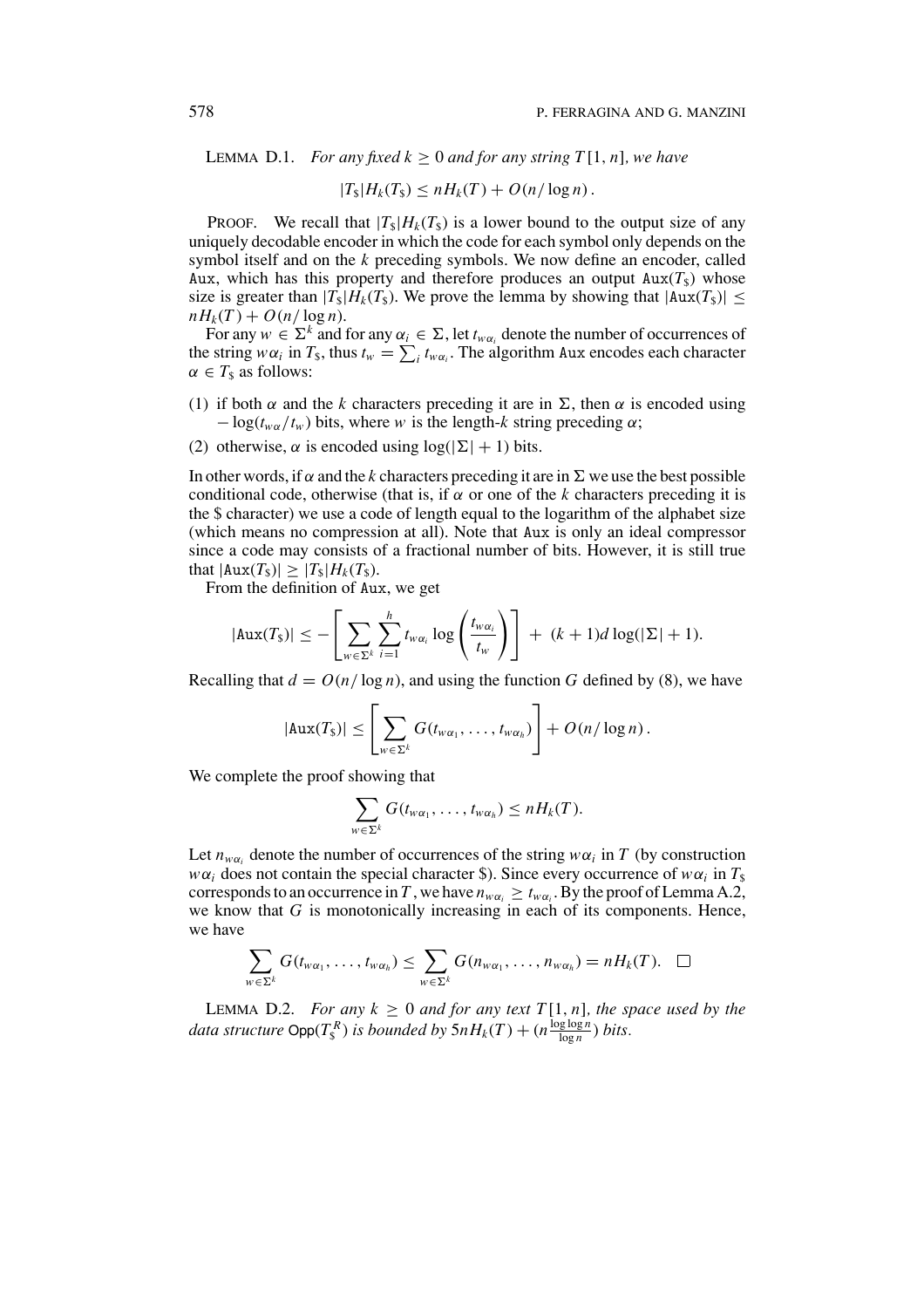PROOF. Since  $|T_s^R| = n + d$  and  $d = O(n/\log n)$ , by Theorem 3.5, we get

$$
|\mathsf{Opp}(T_{\mathsf{s}}^R)| \leq 5|T_{\mathsf{s}}^R|H_k(T_{\mathsf{s}}^R) + \left(n\frac{\log\log n}{\log n}\right).
$$

Using Theorem A.3 and Lemma D.1, we get

$$
\begin{aligned} \left| \mathsf{Opp}\big(T_{\mathsf{s}}^R\big) \right| &\leq 5|T_{\mathsf{s}}|H_k(T_{\mathsf{s}}) + \left( n \frac{\log \log n}{\log n} \right) \\ &\leq 5n H_k(T) + \left( n \frac{\log \log n}{\log n} \right), \end{aligned}
$$

as claimed.  $\square$ 

ACKNOWLEDGMENTS. We thank the anonymous referees for their valuable comments, and Fabrizio Luccio for suggestions on an early version of the article.

#### **REFERENCES**

- ALSTRUP, S., BRODAL, G. S., AND RAUHE, T. 2000. New data structures for orthogonal range searching. In *Proceedings of the 41st IEEE Symposium on Foundations of Computer Science*. IEEE Computer Society Press, Los Alamitos, Calif., 198–207.
- ANDERSSON, A. 1996. Sorting and searching revisited. In *Proceedings of the 5th Scandinavian Workshop on Algorithm Theory*. Lecture Notes in Computer Science, vol. 1097. Springer-Verlag, New York, 185– 197.
- BENTLEY, J., SLEATOR, D., TARJAN, R., AND WEI, V. 1986. A locally adaptive compression scheme. *Commun. ACM 29*, 4, 320–330.
- BRODNIK, A., AND MUNRO, I. 1999. Membership in constant time and almost-minimum space. *SIAM J. Comput. 28*, 5, 1627–1640.
- BURROWS, M., AND WHEELER, D. 1994. A block sorting lossless data compression algorithm. Tech. Rep. 124, Digital Equipment Corporation.
- CHAN, H., HON, W., AND LAM, T. 2004. Compressed index for a dynamic collection of texts. In *Proceedings of the 15th Symposium on Combinatorial Pattern Matching*. Lecture Notes in Computer Science, vol. 3109. Springer-Verlag, New York, 445–456.
- CLARK, D. R., AND MUNRO, I. 1996. Efficient suffix trees on secondary storage. In *Proceedings of the 7th ACM-SIAM Symposium on Discrete Algorithms*. ACM, New York, 383–391.
- COLUSSI, L., AND DE COL, A. 1996. A time and space efficient data structure for string searching on large texts. *Info. Proc. Lett. 58*, 5, 217–222.
- FARACH, M., AND THORUP, M. 1998. String matching in Lempel–Ziv compressed strings. *Algorithmica 20*, 4, 388–404.
- FENWICK, P. 1996. The Burrows-Wheeler transform for block sorting text compression: principles and improvements. *The Computer J. 39*, 9, 731–740.
- FERRAGINA, P., GIANCARLO, R., MANZINI, G., AND SCIORTINO, M. 2005. Boosting textual compression in optimal linear time. *J. ACM 52*, 4 (July), 688–713.
- FERRAGINA, P., AND GROSSI, R. 1999. The string B-tree: A new data structure for string search in external memory and its applications. *J. ACM 46*, 2, 236–280.
- FERRAGINA, P., AND MANZINI, G. 2000. Opportunistic data structures with applications. In *Proceedings of the 41st IEEE Symposium on Foundations of Computer Science*. IEEE Computer Society Press, Los Alamitos, Calif., 390–398.
- FERRAGINA, P., AND MANZINI, G. 2001. An experimental study of a compressed index. *Information Sciences: Special issue on "Dictionary Based Compression" 135*, 13–28.
- FERRAGINA, P., MANZINI, G., MÄKINEN, V., AND NAVARRO, G. 2004. An alphabet-friendly FM-index. In *Proceedings of the 11th International Symposium on String Processing and Information Retrieval*. Lecture Notes in Computer Science, vol. 3246. Springer-Verlag, New York, 150–160.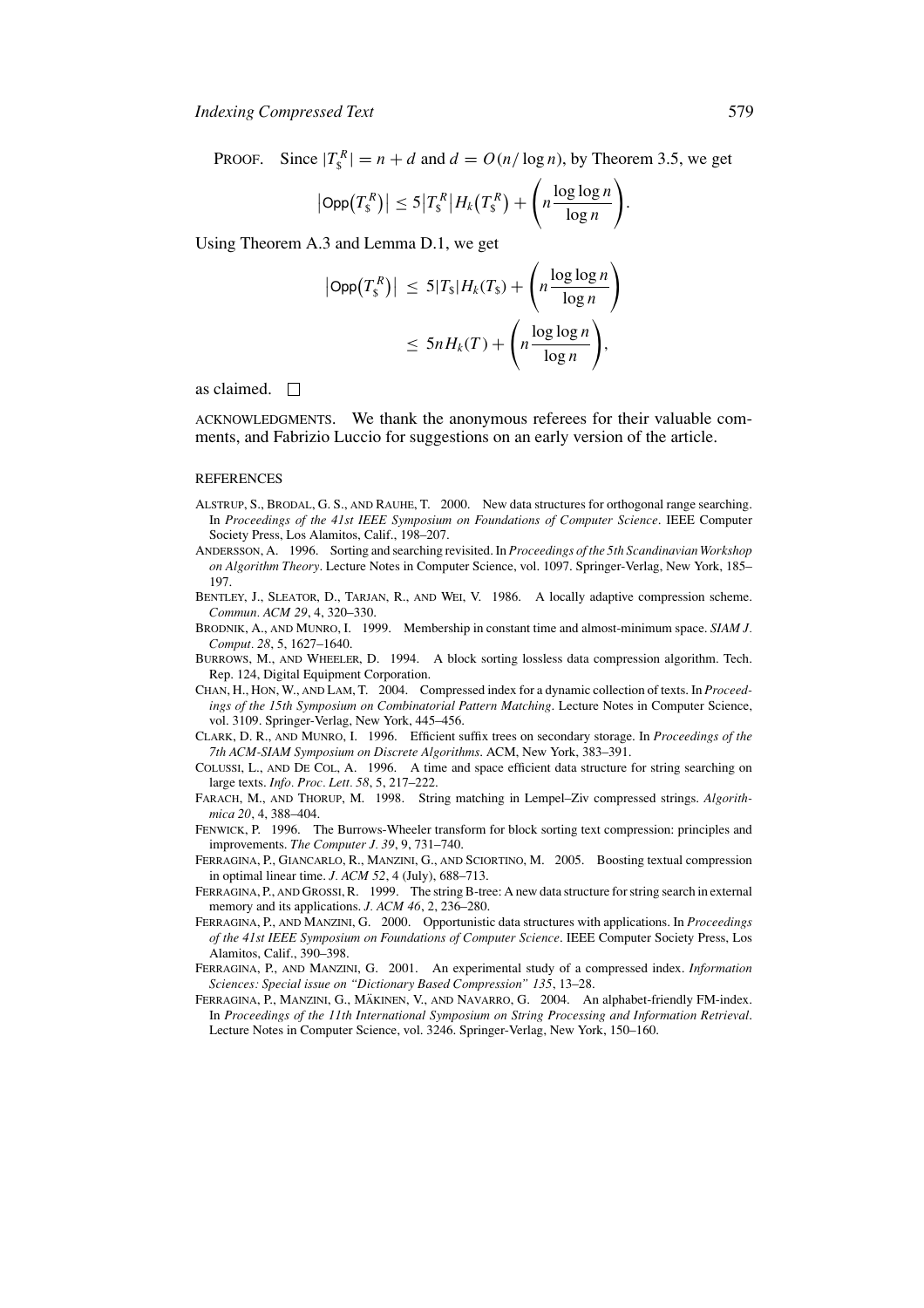- GONNET, G. H., BAEZA-YATES, R. A., AND SNIDER, T. 1992. New indices for text: PAT trees and PAT arrays. In *Information Retrieval: Data Structures and Algorithms*, B. Frakes and R. A. Baeza-Yates Eds. Prentice-Hall, Englewood Cliffs, N.J., Chapter 5, 66–82.
- GRABOWSKI, S., MÄKINEN, V., AND NAVARRO, G. 2004. First Huffman, then Burrows-Wheeler: An alphabet-independent FM-index. In *Proceedings of the 11th International Symposium on String Processing and Information Retrieval*. Lecture Notes in Computer Science, vol. 3246. Springer-Verlag, New York, 210–211.
- GROSSI, R., GUPTA, A., AND VITTER, J. 2003. High-order entropy-compressed text indexes. In *Proceedings of the 14th ACM-SIAM Symposium on Discrete Algorithms*. ACM-SIAM Press, New York, 841–850.
- GROSSI, R., GUPTA, A., AND VITTER, J. 2004. When indexing equals compression: Experiments on compressing suffix arrays and applications. In*Proceedings of the 15th ACM-SIAM Symposium on Discrete Algorithms*. ACM-SIAM Press, New York, 636–645.
- GROSSI, R., AND VITTER, J. 2000. Compressed suffix arrays and suffix trees with applications to text indexing and string matching. In *Proceedings of the 32nd ACM Symposium on Theory of Computing*. ACM, New York, 397–406.
- HEALY, J., THOMAS, E. E., SCHWARTZ, J. T., AND WIGLER, M. 2003. Annotating large genomes with exact word matches. *Genome Research 13*, 2306–2315.
- HON, W., LAM, T., SADAKANE, K., SUNG, W., AND YIU, S. 2004a. Compressed index for dynamic text. In *Proceedings of the IEEE Data Compression Conference*. IEEE Computer Society Press, Los Alamitos, Calif., 102–111.
- HON, W., LAM, T., SUNG, W., TSE, W., WONG, C., AND YIU, S. 2004b. Practical aspects of compressed suffix arrays and FM-index in searching DNA sequences. In *Proceedings of the 6th Workshop on Algorithm Engineering and Experiments*. SIAM Press, Philadelphia, Pa., 31–38.
- HUYNH, N., HON, W., LAM, T., AND SUNG, W. 2004. Approximate string matching using compressed suffix arrays. In *Proceedings of the 15th Symposium on Combinatorial Pattern Matching*. Lecture Notes in Computer Science, vol. 3109. Springer-Verlag, New York, 434–444.
- KÄRKKÄINEN, J., AND SUTINEN, E. 1998. Lempel-Ziv index for *q*-grams. *Algorithmica 21*, 137–154.
- KÄRKKÄINEN, J., AND UKKONEN, E. 1996. Lempel-Ziv parsing and sublinear-size index structures for string matching. In *Proceedings of the 3rd South American Workshop on String Processing*, N. Ziviani, R. Baeza-Yates, and K. Guimarães, Eds. Carleton University Press, 141-155.
- KOSARAJU, R., AND MANZINI, G. 1999. Compression of low entropy strings with Lempel–Ziv algorithms. *SIAM J. Comput. 29*, 3, 893–911.
- KURTZ, S. 1999. Reducing the space requirement of suffix trees. *Software—Practice and Experience 29*, 13, 1149–1171.
- MÄKINEN, V., AND NAVARRO, G. 2004. Compressed compact suffix arrays. In *Proceedings of the 15th Symposium on Combinatorial Pattern Matching*.Lecture Notes in Computer Science, vol. 3109. Springer-Verlag, New York, 420–433.
- MÄKINEN, V., NAVARRO, G., AND SADAKANE, K. 2004. Advantages of backward searching—efficient secondary memory and distributed implementation of compressed suffix arrays. In *Proceedings of the 15th International Symposium on Algorithms and Computation*. Lecture Notes in Computer Science, Springer-Verlag, New York.
- MANBER, U., AND MYERS, G. 1993. Suffix arrays: a new method for on-line string searches. *SIAM J. Comput. 22*, 5, 935–948.
- MANZINI, G. 2001. An analysis of the Burrows-Wheeler transform. *J. ACM 48*, 3, 407–430.
- MCCREIGHT, E. M. 1976. A space-economical suffix tree construction algorithm. *J. ACM 23*, 2, 262– 272.
- MUNRO, J. I., RAMAN, V., AND RAO, S. S. 2001. Space efficient suffix trees. *J. Algor. 39*, 2, 205–222.
- NAVARRO, G. 2004. Indexing text using the Ziv-Lempel trie. *J. Discr. Algor. 2*, 1, 87–114.
- PAGH, R. 2001. Low redundancy in static dictionaries with constant query time. *SIAM J. Comput. 31*, 2, 353–363.
- RAMAN, R., RAMAN, V., AND RAO, S. S. 2002. Succinct indexable dictionaries with applications to encoding *k*-ary trees and multisets. In *Proceedings of the 13th ACM-SIAM Symposium on Discrete Algorithms*. ACM-SIAM Press, New York, 233–242.
- RAO, S. S. 2002. Time-space trade-offs for compressed suffix arrays. *Inf. Proc. Lett. 82*, 6, 307–311.
- SADAKANE, K. 2000. Compressed text databases with efficient query algorithms based on the compressed suffix array. In *Proceeding of the 11th International Symposium on Algorithms and Computation*. Lecture Notes in Computer Science, vol. 1969. Springer-Verlag, New York, 410–421.